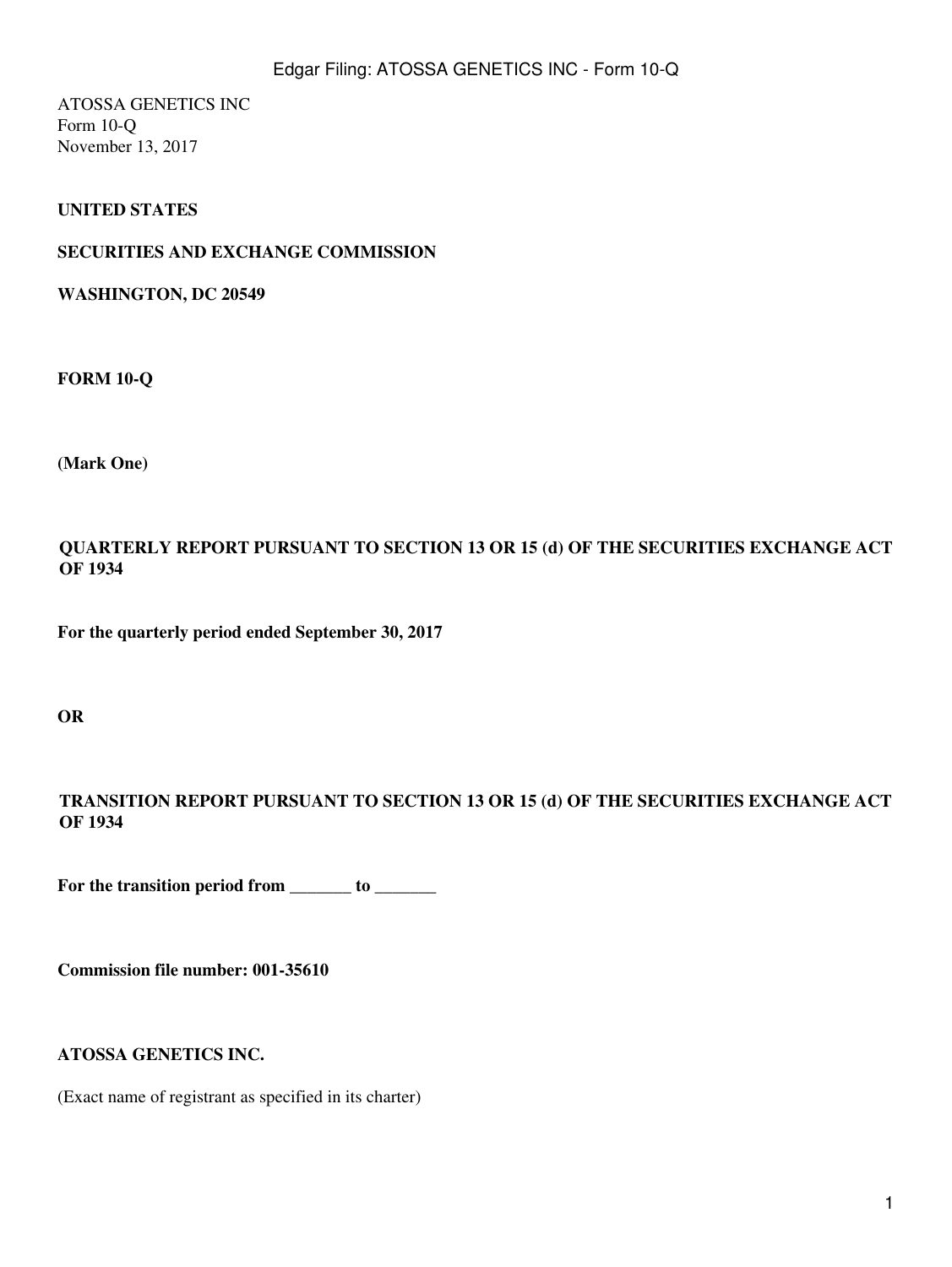**Delaware 26-4753208** (State or other jurisdiction of (I.R.S. Employer incorporation or organization) Identification No.)

**107 Spring Street 98104 Seattle, WA** (Zip Code) (Address of principal executive offices)

Registrant's telephone number, including area code: (206) 325-6086

Indicate by check mark whether the registrant: (1) has filed all reports required to be filed by Section 13 or 15(d) of the Securities Exchange Act of 1934 during the preceding 12 months (or for such shorter period that the registrant was required to file such reports), and (2) has been subject to such filing requirements for the past 90 days. Yes No

Indicate by check mark whether the registrant has submitted electronically and posted on its corporate Web site, if any, every Interactive Data File required to be submitted and posted pursuant to Rule 405 of Regulation S-T during the preceding 12 months (or for such shorter period that the registrant was required to submit and post such files). Yes N<sub>o</sub>

Indicate by check mark whether the registrant is a large accelerated filer, an accelerated filer, a non-accelerated filer or a smaller reporting company. See definition of "large accelerated filer," "accelerated filer" and "smaller reporting company" in Rule 12b-2 of the Exchange Act. (Check one):

Large accelerated filer Accelerated filer Non-accelerated filer Smaller reporting company

Indicate by check mark whether the registrant is a shell company (as defined in Rule 12b-2 of the Exchange Act). Yes N<sub>o</sub>

The number of shares of the registrant's common stock, \$0.015 par value per share, outstanding at November 13, 2017 was 26,522,741.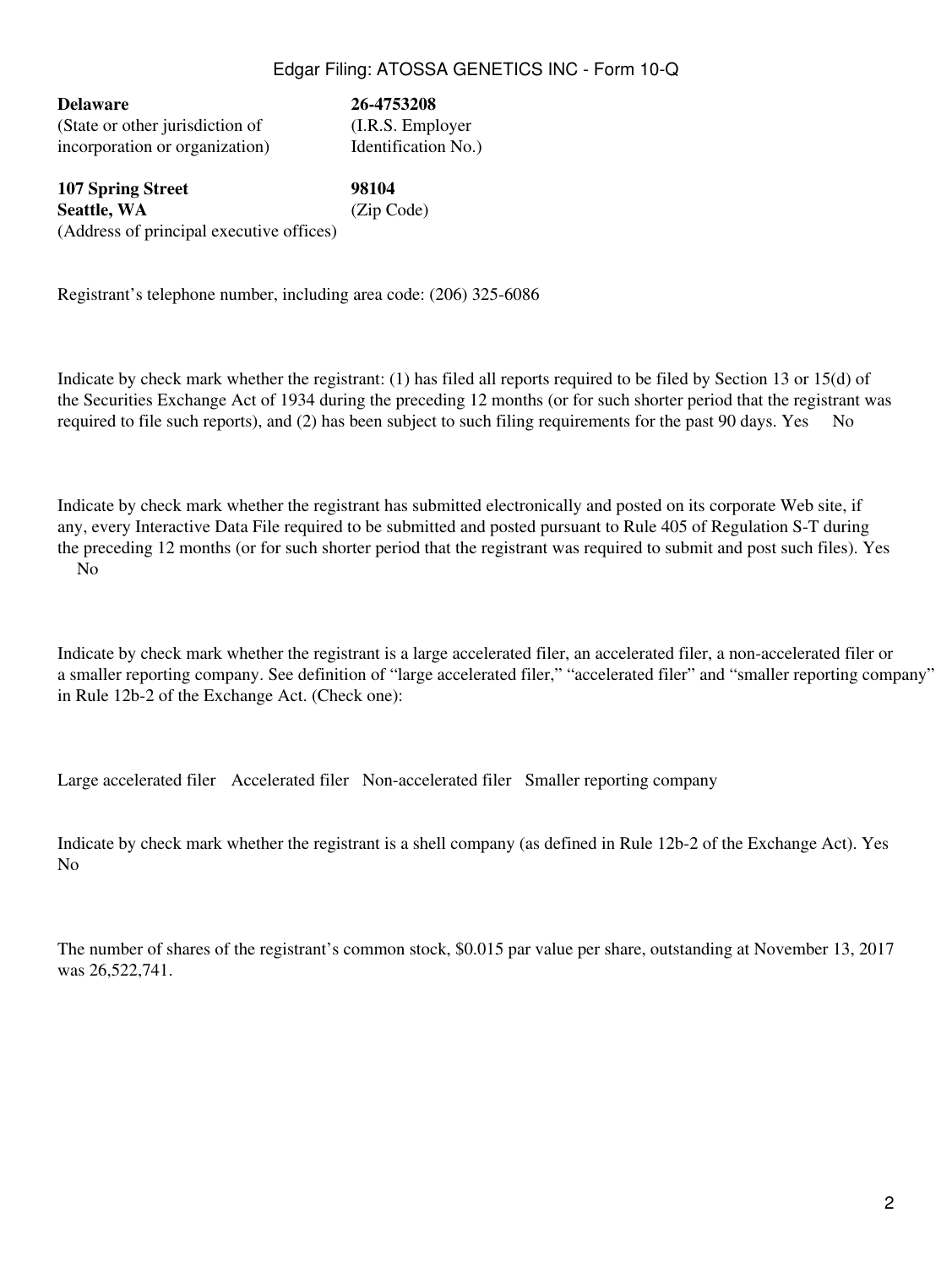# **ATOSSA GENETICS INC.**

# **FORM 10-Q**

# **QUARTERLY REPORT**

# **INDEX**

|                           | PART I. FINANCIAL INFORMATION                                                                                      | 3              |
|---------------------------|--------------------------------------------------------------------------------------------------------------------|----------------|
|                           | ITEM 1. Condensed Consolidated Financial Statements - Unaudited                                                    | 3              |
|                           | Condensed Consolidated Balance Sheets as of September 30, 2017 and December 31, 2016                               | 3              |
|                           | Condensed Consolidated Statements of Operations for the three and nine months ended September 30,<br>2017 and 2016 | $\overline{4}$ |
|                           | Condensed Consolidated Statement of Stockholders' Equity for the nine months ended September 30,<br>2017           | 5              |
|                           | Condensed Consolidated Statements of Cash Flows for the nine months ended September 30, 2017 and<br>2016           | 6              |
|                           | <b>Notes to Consolidated Financial Statements</b>                                                                  | $\tau$         |
| ITEM 2.                   | <u>Management's Discussion and Analysis of Financial Condition and Results of Operations</u>                       | 22             |
| ITEM <sub>3</sub>         | Quantitative and Qualitative Disclosures about Market Risk                                                         | 29             |
|                           | <b>ITEM 4. Controls and Procedures</b>                                                                             | 29             |
|                           | PART II. OTHER INFORMATION                                                                                         | 30             |
|                           | <b>ITEM 1.</b> Legal Proceedings                                                                                   | 30             |
| <b>ITEM</b><br><u>1A.</u> | <b>Risk Factors</b>                                                                                                | 30             |
|                           | ITEM 2. Unregistered Sales of Equity Securities and Use of Proceeds                                                | 31             |
|                           | <b>ITEM 3. Defaults upon Senior Securities</b>                                                                     | 32             |
|                           | <b>ITEM 4. Mine Safety Disclosures</b>                                                                             | 32             |
|                           |                                                                                                                    | 3              |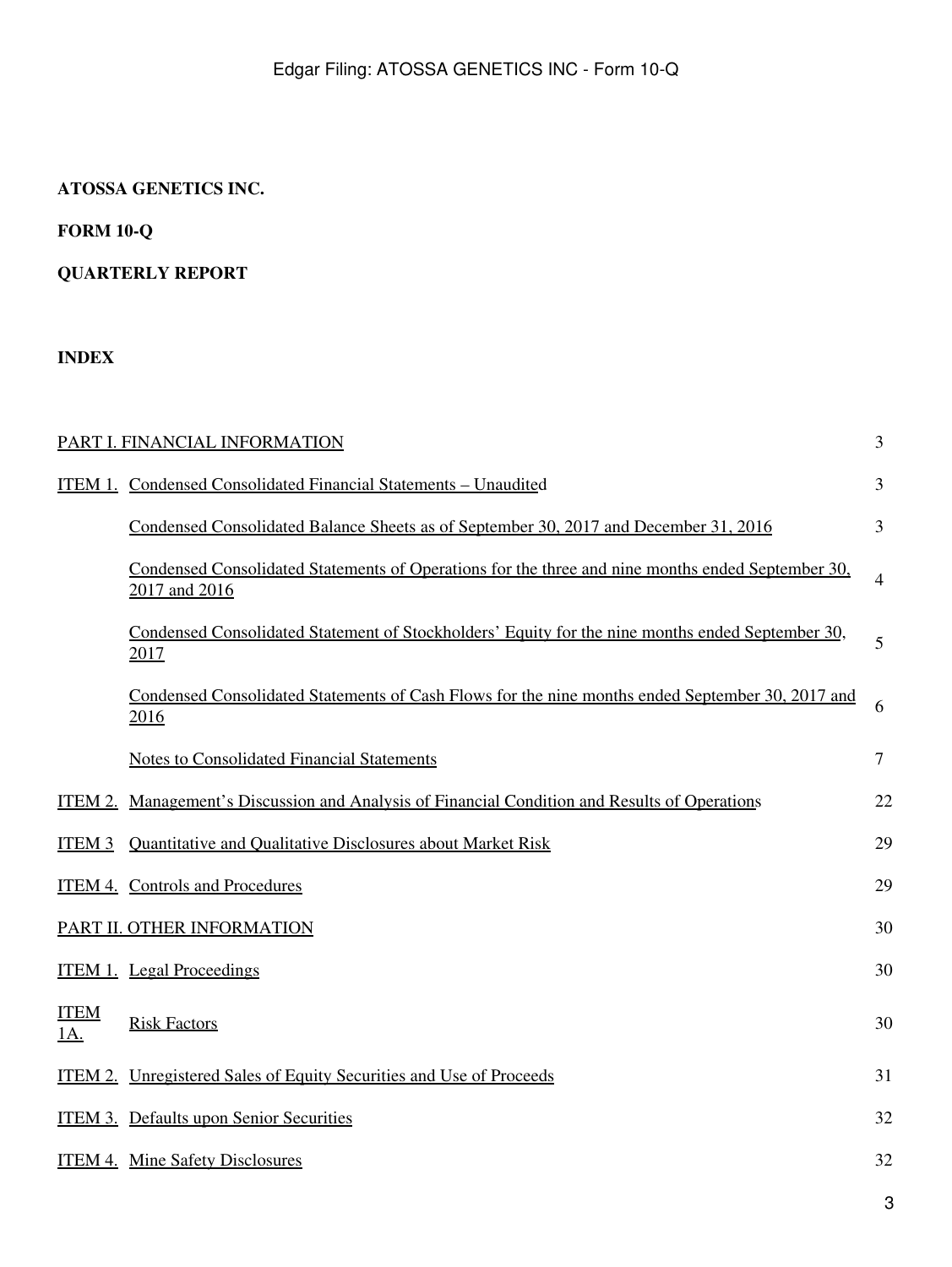| <b>ITEM 5. Other Information</b> | 32 |
|----------------------------------|----|
| ITEM 6. Exhibits                 | 32 |
| <b>SIGNATURES</b>                | 33 |

2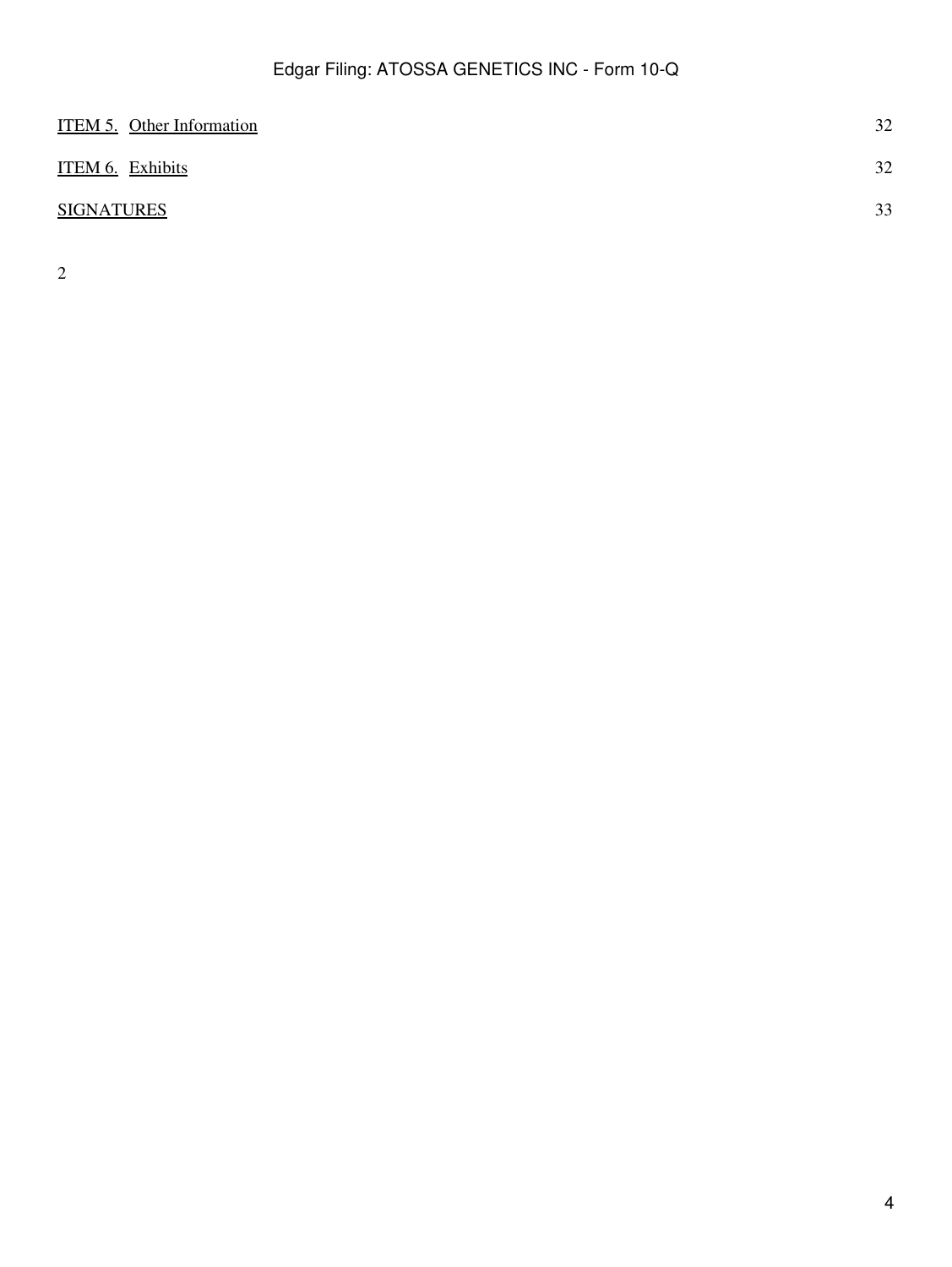## <span id="page-4-0"></span>**PART I. FINANCIAL INFORMATION**

### <span id="page-4-1"></span>**ITEM 1. CONDENSED CONSOLIDATED FINANCIAL STATEMENTS**

#### **ATOSSA GENETICS INC.**

### <span id="page-4-2"></span>**CONDENSED CONSOLIDATED BALANCE SHEETS (UNAUDITED)**

|                                                                                                                                                                                           | September<br>30,<br>2017 | December<br>31,<br>2016 |
|-------------------------------------------------------------------------------------------------------------------------------------------------------------------------------------------|--------------------------|-------------------------|
| Assets                                                                                                                                                                                    |                          |                         |
| Current assets                                                                                                                                                                            |                          |                         |
| Cash and cash equivalents                                                                                                                                                                 | \$2,733,663              | \$3,027,962             |
| Restricted cash                                                                                                                                                                           | 55,000                   | 55,000                  |
| Prepaid expenses                                                                                                                                                                          | 157,406                  | 171,601                 |
| Other accounts receivable                                                                                                                                                                 | 4,040                    |                         |
| Total current assets                                                                                                                                                                      | 2,950,109                | 3,254,563               |
| Furniture and equipment, net                                                                                                                                                              | 14,435                   | 55,119                  |
| Intangible assets, net                                                                                                                                                                    | 561,354                  | 640,440                 |
| Other assets                                                                                                                                                                              | 108,723                  | 194,250                 |
| <b>Total</b> assets                                                                                                                                                                       | \$3,634,621              | \$4,144,372             |
| Liabilities and Stockholders' Equity                                                                                                                                                      |                          |                         |
| <b>Current liabilities</b>                                                                                                                                                                |                          |                         |
| Accounts payable                                                                                                                                                                          | \$380,399                | \$254,320               |
| Accrued expenses                                                                                                                                                                          | 50,542                   | 16,964                  |
| Payroll liabilities                                                                                                                                                                       | 627,587                  | 769,899                 |
| Other current liabilities                                                                                                                                                                 | 13,295                   | 6,083                   |
| Total current liabilities                                                                                                                                                                 | 1,071,823                | 1,047,266               |
| Commitments and contingencies (note 13)                                                                                                                                                   |                          |                         |
| Stockholders' equity<br>Preferred stock - \$.001 par value; 10,000,000 shares authorized, no shares issued or<br>outstanding                                                              |                          |                         |
| Common stock - \$.015 par value; 75,000,000 shares authorized, 14,022,741 and<br>3,786,913 shares issued and outstanding, as of September 30, 2017 and December 31,<br>2016, respectively | 210,341                  | 56,804                  |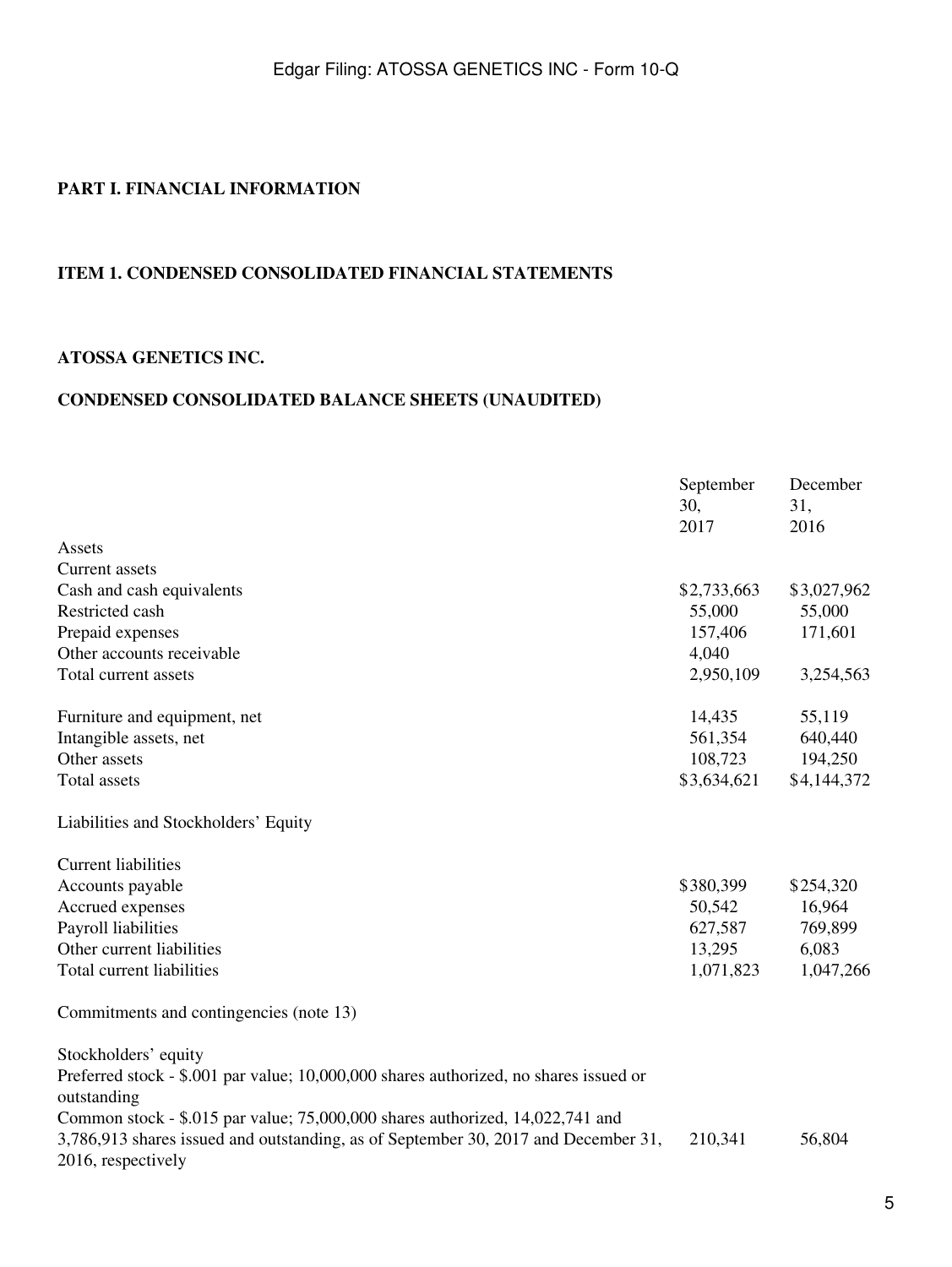| Additional paid-in capital<br>Accumulated deficit | 65.785.758<br>(63, 433, 301) | 60.344.050<br>(57,303,748) |
|---------------------------------------------------|------------------------------|----------------------------|
| Total stockholders' equity                        | 2.562.798                    | 3.097.106                  |
| Total liabilities and stockholders' equity        | \$3,634,621                  | \$4,144,372                |

*The accompanying notes are an integral part of these condensed consolidated financial statements.*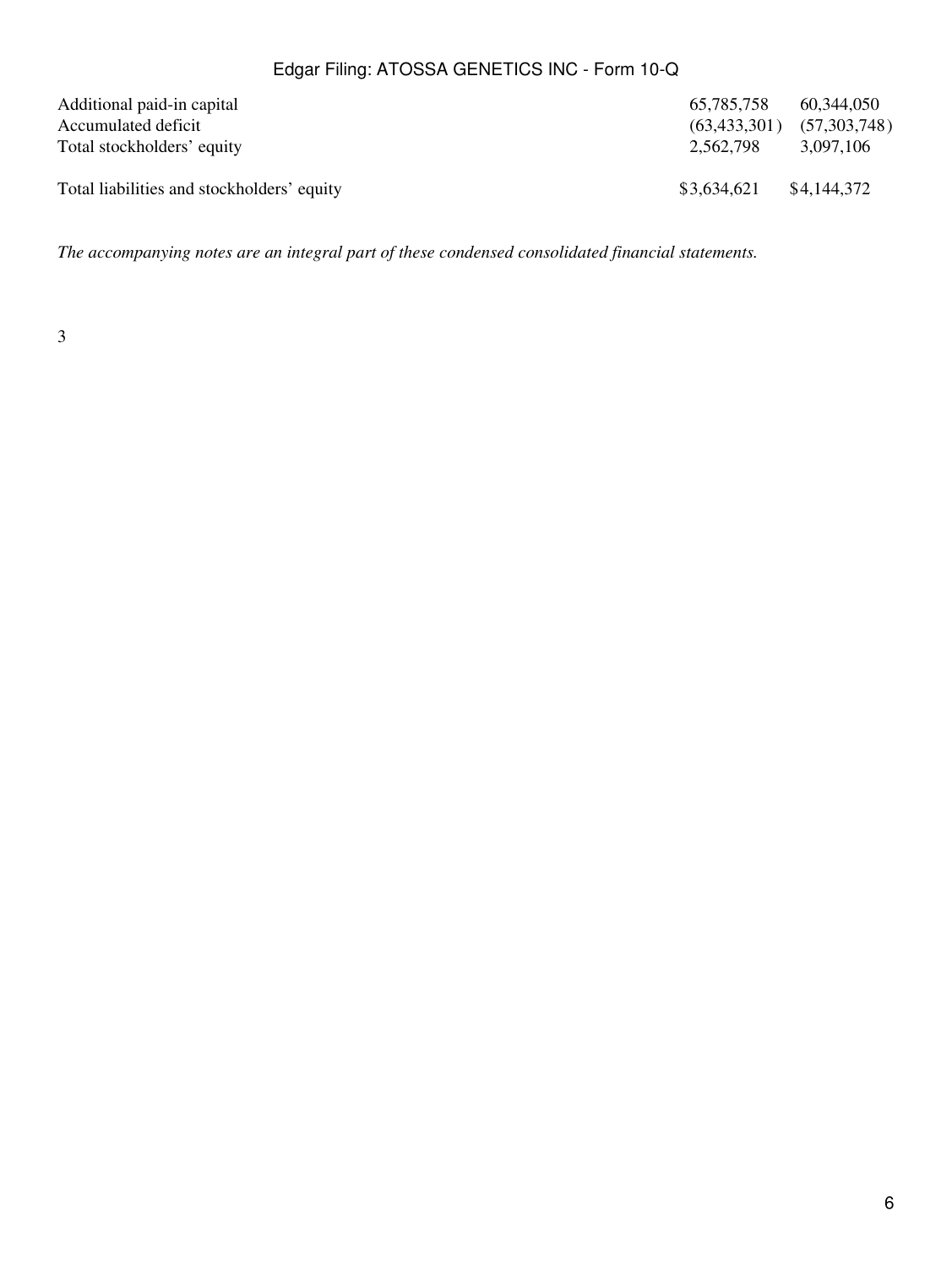### **ATOSSA GENETICS INC.**

## <span id="page-6-0"></span>**CONDENSED CONSOLIDATED STATEMENTS OF OPERATIONS**

## **(UNAUDITED)**

|                                                           | For the Three Months<br>Ended<br>September 30, |             | For The Nine Months<br>Ended<br>September 30, |                        |
|-----------------------------------------------------------|------------------------------------------------|-------------|-----------------------------------------------|------------------------|
|                                                           | 2017                                           | 2016        | 2017                                          | 2016                   |
| Operating expenses:                                       |                                                |             |                                               |                        |
| Research and development                                  | \$742,450                                      | \$85,000    | \$2,110,846                                   | \$403,963              |
| General and administrative                                | 1,313,477                                      | 1,473,435   | 3,528,189                                     | 5,040,939              |
| Total operating expenses                                  | 2,055,927                                      | 1,558,435   | 5,639,035                                     | 5,444,902              |
| Operating loss                                            | (2,055,927)                                    | (1,558,435) | (5,639,035)                                   | (5,444,902)            |
| Change in fair value of common stock warrants             | (128, 300)                                     |             | (280,747)                                     |                        |
| Warrant financing expense                                 |                                                |             | (192, 817)                                    |                        |
| Other income (expense), net                               | (283)                                          | 1,763,124   | (16,954)                                      | 1,599,667              |
| Income (loss) before income taxes                         | (2,184,510)                                    | 204,689     | (6, 129, 553)                                 | (3,845,235)            |
| Income taxes                                              |                                                |             |                                               |                        |
| Net income (loss)                                         | \$(2,184,510)                                  | \$204,689   | \$(6,129,553) \$(3,845,235)                   |                        |
| Deemed dividends attributable to Series A Preferred Stock |                                                |             | (2,568,132)                                   |                        |
| Net income (loss) applicable to common stockholders       | \$(2,184,510)                                  | \$204,689   | \$(8,697,685) \$(3,845,235)                   |                        |
| Income (loss) per common share - basic and diluted        | \$(0.18)                                       | \$0.07      | \$(1.10)                                      | $\frac{1}{2}$ \$(1.44) |
| Weighted average shares outstanding, basic and diluted    | 12,411,145                                     | 3,024,393   | 7,886,210                                     | 2,665,904              |

*The accompanying notes are an integral part of these condensed consolidated financial statements.*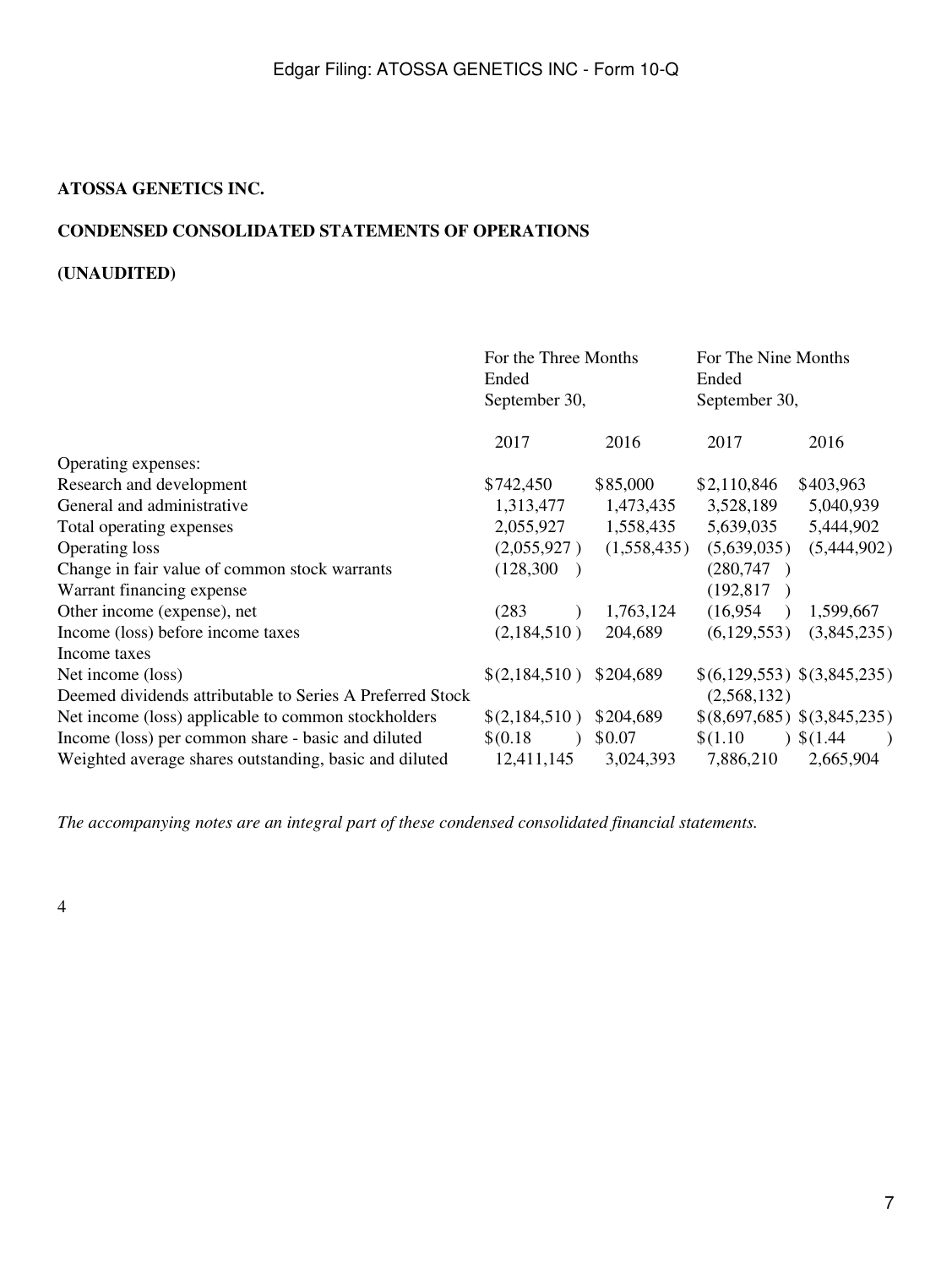# **ATOSSA GENETICS, INC.**

## <span id="page-7-0"></span>**CONDENSED CONSOLIDATED STATEMENT OF STOCKHOLDERS' EQUITY**

## **(UNAUDITED)**

|                                                                                                                              | <b>Series A</b><br>Convertible<br><b>Preferred</b><br><b>Stock</b> |                |                                               |               |               | <b>Common Stock</b> |                                                    | <b>Additional</b> |  | <b>Total</b> |
|------------------------------------------------------------------------------------------------------------------------------|--------------------------------------------------------------------|----------------|-----------------------------------------------|---------------|---------------|---------------------|----------------------------------------------------|-------------------|--|--------------|
|                                                                                                                              | <b>Shares</b>                                                      |                | <b>Additional</b><br><b>Amount</b><br>Capital | <b>Shares</b> | <b>Amount</b> | Paid-in<br>Capital  | <b>Accumulated Stockholders'</b><br><b>Deficit</b> | <b>Equity</b>     |  |              |
| <b>Balance</b> at<br>December 31,<br>2016                                                                                    |                                                                    | $s - s -$      |                                               | 3,786,913     | \$56,804      | \$60,344,050        | \$ (57,303,748) \$3,097,106                        |                   |  |              |
| Issuance of<br>common stock<br>in Class A units,<br>net of issuance<br>costs of \$65,816<br>Allocation of                    |                                                                    |                |                                               | 1,194,000     | 17,910        | 811,774             |                                                    | 829,684           |  |              |
| Class A unit<br>proceeds to<br>warrant liability<br>Issuance of<br>Series A<br>convertible                                   |                                                                    |                |                                               |               |               | (328, 350)          |                                                    | (328, 350)        |  |              |
| preferred stock<br>in Class B units,<br>net of issuance<br>costs of<br>\$267,231<br>Allocation of<br>Series A<br>convertible | 3,502                                                              | $\overline{4}$ | 3,234,769                                     |               |               |                     |                                                    | 3,234,773         |  |              |
| preferred stock<br>to warrants and<br>beneficial<br>conversion<br>feature                                                    |                                                                    |                | (2,568,132)                                   |               |               | 1,284,066           |                                                    | (1,284,066)       |  |              |
| Deemed<br>Dividends on<br>Series A                                                                                           |                                                                    |                | 2,568,132                                     |               |               | (2,568,132)         |                                                    |                   |  |              |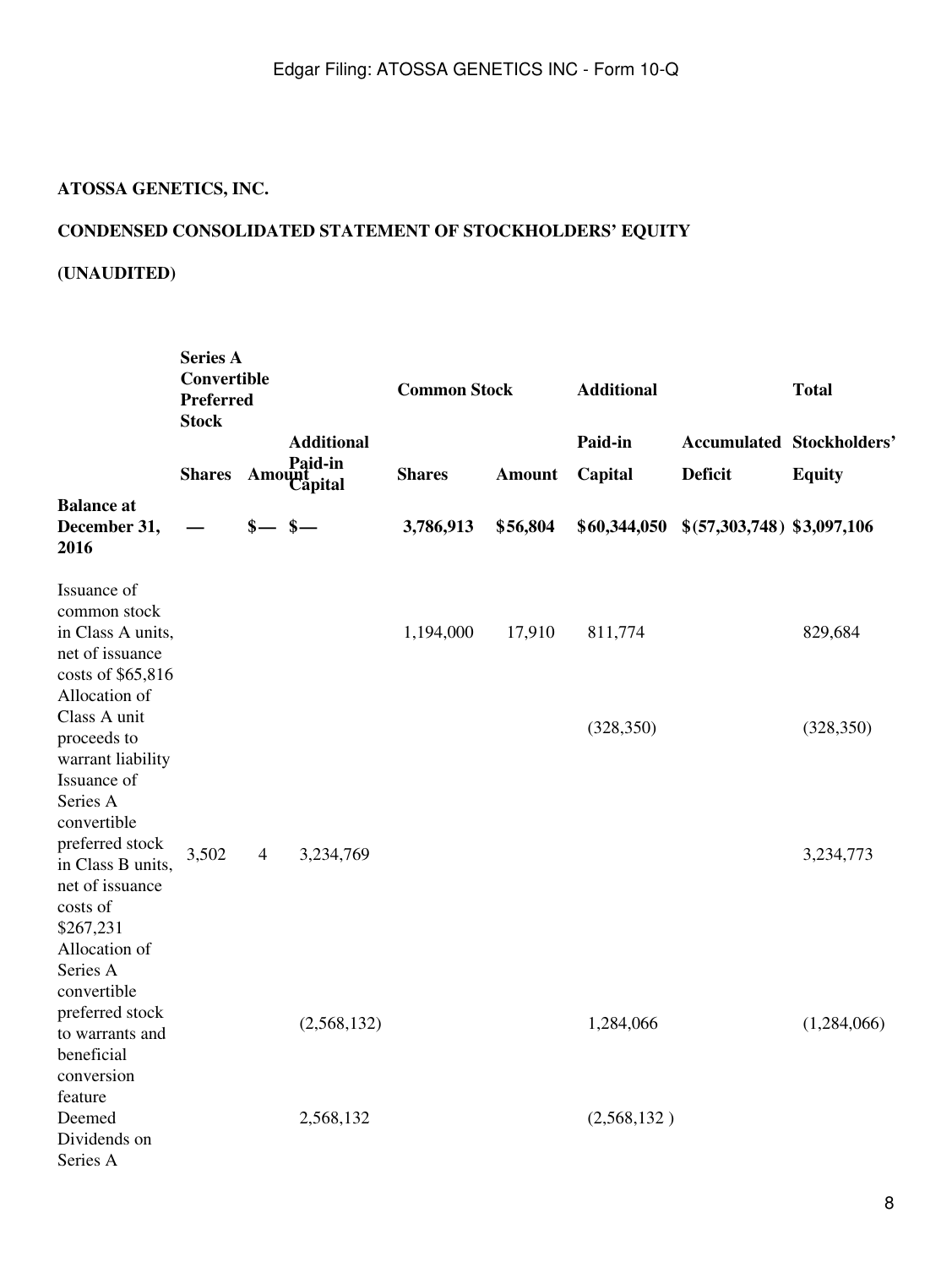| 2017                               |         |     |                         |           |        |                                   |                             |           |  |
|------------------------------------|---------|-----|-------------------------|-----------|--------|-----------------------------------|-----------------------------|-----------|--|
| <b>Balance</b> at<br>September 30, |         | \$  | \$                      |           |        | 14,022,741 \$210,341 \$65,785,758 | $$(63,433,301)$ \$2,562,798 |           |  |
| Net loss                           |         |     |                         |           |        |                                   | $(6,129,553)$ $(6,129,553)$ |           |  |
| and employees                      |         |     |                         |           |        |                                   |                             |           |  |
| to executives                      |         |     |                         |           |        |                                   |                             |           |  |
| options granted                    |         |     |                         |           |        | 560,369                           |                             | 560,369   |  |
| cost for stock                     |         |     |                         |           |        |                                   |                             |           |  |
| Compensation                       |         |     |                         |           |        |                                   |                             |           |  |
| shares                             |         |     |                         |           |        |                                   |                             |           |  |
| commitment                         |         |     |                         |           |        | (59, 558)<br>$\lambda$            |                             | (59, 558) |  |
| Amortization of                    |         |     |                         |           |        |                                   |                             |           |  |
| cash                               |         |     |                         |           |        |                                   |                             |           |  |
| exercise for                       |         |     |                         |           |        |                                   |                             |           |  |
| upon warrant                       |         |     |                         | 2,881,666 | 43,225 | 706,008                           |                             | 749,233   |  |
| common stock                       |         |     |                         |           |        |                                   |                             |           |  |
| Issuance of                        |         |     |                         |           |        |                                   |                             |           |  |
| warrants                           |         |     |                         |           |        |                                   |                             |           |  |
| common stock                       |         |     |                         |           |        |                                   |                             |           |  |
| liability upon<br>exercise of      |         |     |                         | 1,490,833 | 22,362 | 1,870,798                         |                             | 1,893,160 |  |
| of warrant                         |         |     |                         |           |        |                                   |                             |           |  |
| Reclassification                   |         |     |                         |           |        |                                   |                             |           |  |
| stock                              |         |     |                         |           |        |                                   |                             |           |  |
| to common                          |         |     |                         |           |        |                                   |                             |           |  |
| preferred stock                    | (3,502) | (4) | $(3,234,769)$ 4,669,329 |           | 70,040 | 3,164,733                         |                             |           |  |
| convertible                        |         |     |                         |           |        |                                   |                             |           |  |
| Series A                           |         |     |                         |           |        |                                   |                             |           |  |
| Conversion of                      |         |     |                         |           |        |                                   |                             |           |  |
| preferred stock                    |         |     |                         |           |        |                                   |                             |           |  |
| convertible                        |         |     |                         |           |        |                                   |                             |           |  |

*The accompanying notes are an integral part of these condensed consolidated financial statements.*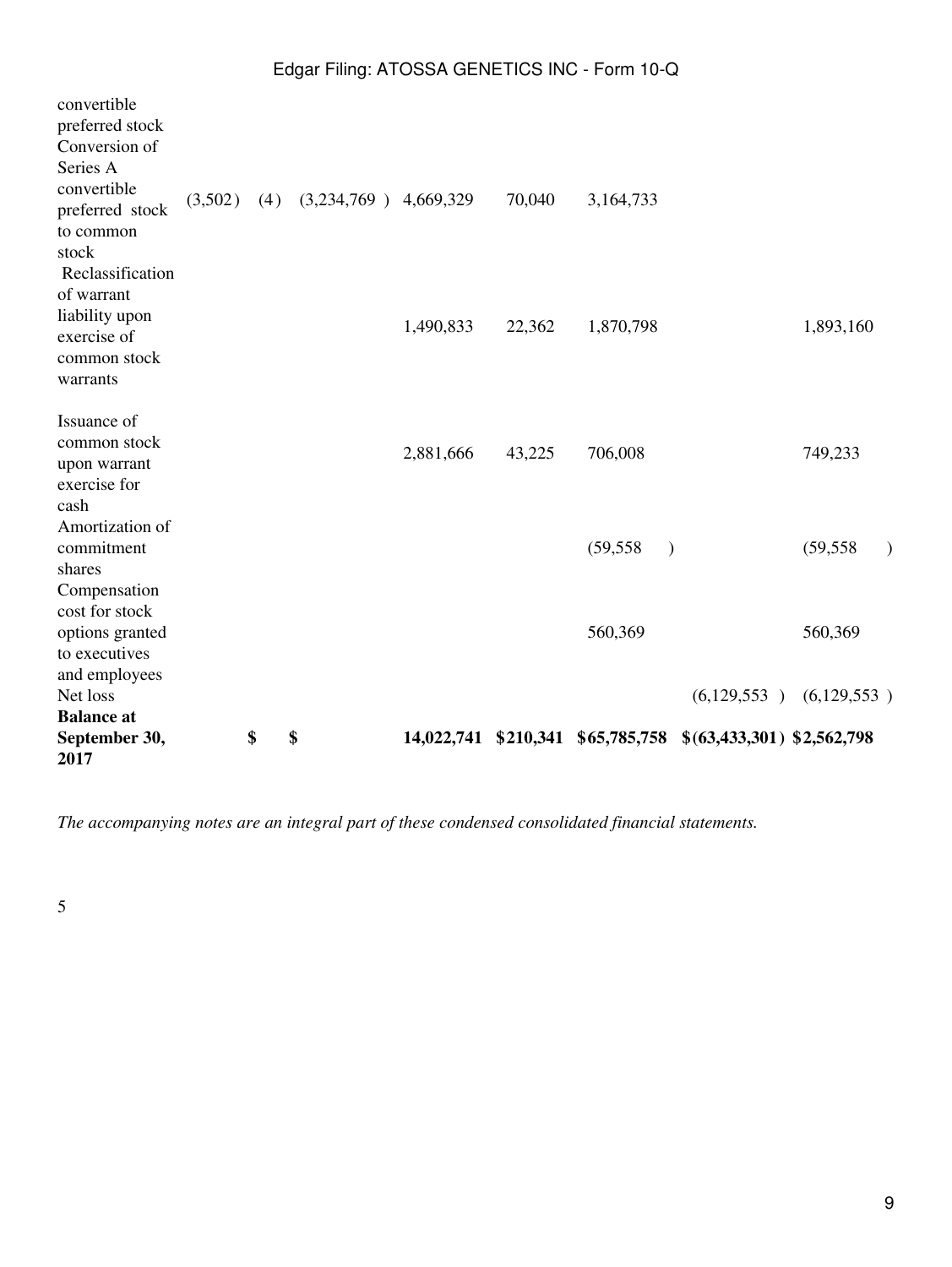### **ATOSSA GENETICS INC.**

## <span id="page-9-0"></span>**CONDENSED CONSOLIDATED STATEMENTS OF CASH FLOWS**

## **(UNAUDITED)**

|                                                                                                                        | <b>For the Nine Months</b><br><b>Ended September 30,</b> |               |                            |
|------------------------------------------------------------------------------------------------------------------------|----------------------------------------------------------|---------------|----------------------------|
|                                                                                                                        | 2017                                                     |               | 2016                       |
| <b>CASH FLOWS FROM OPERATING ACTIVITIES</b>                                                                            |                                                          |               |                            |
| Net loss                                                                                                               | \$(6,129,553)                                            |               | $)$ \$ (3,845,235)         |
| Compensation cost for stock options granted                                                                            | 560,369                                                  |               | 650,053                    |
| Loss on disposal of intangible asset                                                                                   | 17,695                                                   |               | 163,333                    |
| Depreciation and amortization                                                                                          | 102,074                                                  |               | 227,387                    |
| Change in fair value of common stock warrants                                                                          | 280,747                                                  |               |                            |
| Warrant financing expense                                                                                              | 192,817                                                  |               |                            |
| Changes in operating assets and liabilities:                                                                           |                                                          |               |                            |
| Change in restricted cash                                                                                              |                                                          |               | 220,000                    |
| Prepaid expenses                                                                                                       | 14,195                                                   |               | 72,542                     |
| Other assets                                                                                                           | 25,831                                                   |               | 131,176                    |
| Accounts payable                                                                                                       | 126,079                                                  |               | (617,094)                  |
| Payroll liabilities                                                                                                    | (142, 312)                                               | $\mathcal{L}$ | (524, 288)                 |
| Accrued expenses                                                                                                       | 33,578                                                   |               | (451, 196)                 |
| Other current liabilities                                                                                              | 7,212                                                    |               | (45, 242)<br>$\rightarrow$ |
| Net cash used in operating activities                                                                                  | (4,911,268)                                              |               | (4,018,564)                |
| <b>CASH FLOWS FROM INVESTING ACTIVITIES</b>                                                                            |                                                          |               |                            |
| Purchase of furniture and equipment                                                                                    |                                                          |               | (5,023)<br>$\mathcal{E}$   |
| Net cash used in investing activities                                                                                  |                                                          |               | $\mathcal{E}$<br>(5,023)   |
| <b>CASH FLOWS FROM FINANCING ACTIVITIES</b>                                                                            |                                                          |               |                            |
| Proceeds from issuance of Class A and Class B Units, net of issuance costs                                             | 3,871,636                                                |               |                            |
| Proceeds from exercise of warrants                                                                                     | 745,333                                                  |               |                            |
| Proceeds from issuance of common stock, net of issuance costs                                                          |                                                          |               | 4,695,869                  |
| Net cash provided by financing activities                                                                              | 4,616,969                                                |               | 4,695,869                  |
| NET INCREASE (DECREASE) IN CASH AND CASH EQUIVALENTS                                                                   | (294, 299)                                               |               | 672,282                    |
| CASH AND CASH EQUIVALENTS, BEGINNING BALANCE                                                                           | 3,027,962                                                |               | 3,715,895                  |
| CASH AND CASH EQUIVALENTS, ENDING BALANCE                                                                              | \$2,733,663                                              |               | \$4,388,177                |
| <b>SUPPLEMENTAL DISCLOSURES:</b>                                                                                       |                                                          |               |                            |
| Interest paid                                                                                                          | \$                                                       |               | \$1,304                    |
| NONCASH INVESTING AND FINANCING ACTIVITIES:                                                                            |                                                          |               |                            |
| Reclassification of warrant liability upon exercise of common stock warrants<br>Amount receivable for warrant exercise | \$1,893,160<br>3,900                                     | \$            |                            |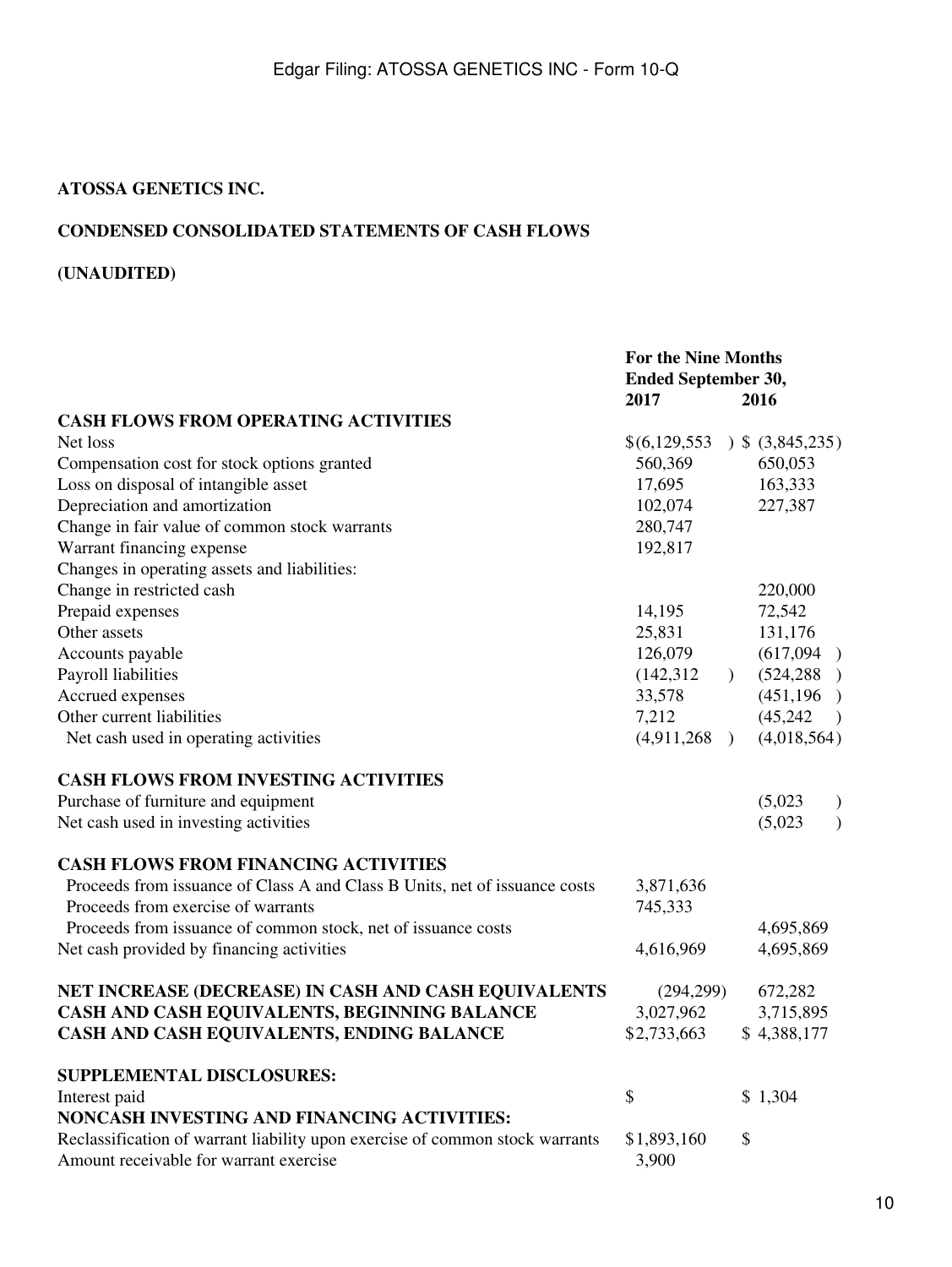| Allocation of Class A and Class B Unit proceeds to warrant liability | 1,612,413 |          |
|----------------------------------------------------------------------|-----------|----------|
| Common stock issued as commitment fee under stock purchase agreement |           | 198,523  |
| Amortization of commitment shares                                    | \$59.558  | \$26,470 |

*The accompanying notes are an integral part of these condensed consolidated financial statements.*

6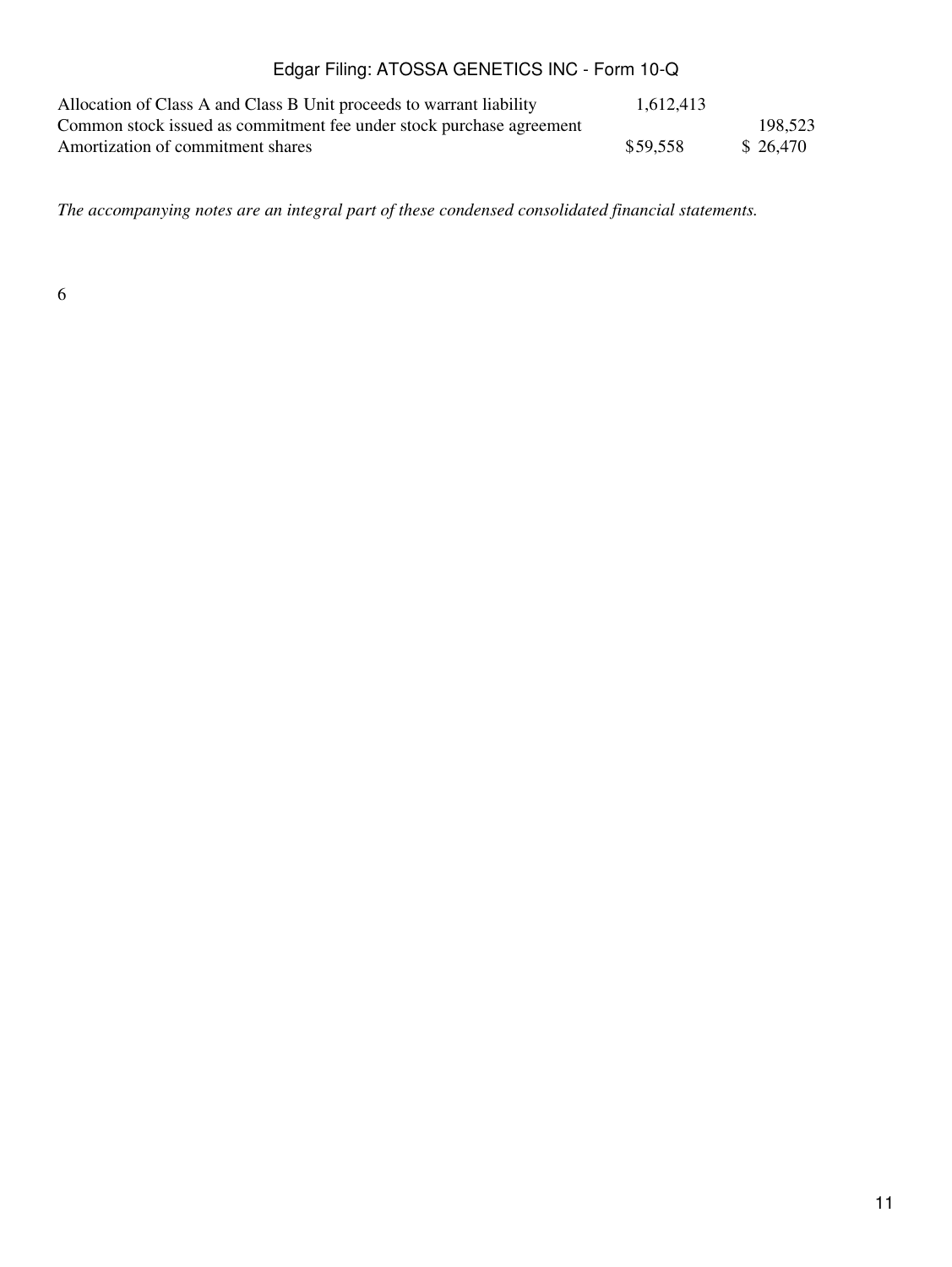### **ATOSSA GENETICS INC.**

#### <span id="page-11-0"></span>**NOTES TO CONDENSED CONSOLIDATED FINANCIAL STATEMENTS**

**(UNAUDITED)**

### **NOTE 1: NATURE OF OPERATIONS**

Atossa Genetics Inc. (the "Company") was incorporated on April 30, 2009 in the State of Delaware. The Company was formed to develop and market medical devices, laboratory tests and therapeutics to address breast health conditions. The Company's fiscal year ends on December 31. The Company is focused on development of its pharmaceutical and drug delivery programs.

### **NOTE 2: GOING CONCERN**

The Company's consolidated financial statements are prepared using Generally Accepted Accounting Principles in the United States of America applicable to a going concern, which contemplates the realization of assets and the satisfaction of liabilities in the normal course of business. The Company has incurred net losses and negative operating cash flows since inception. For the nine months ended September 30, 2017, the Company recorded a net loss of approximately \$6.1 million and used approximately \$4.9 million of cash in operating activities. As of September 30, 2017, the Company had approximately \$2.7 million in cash and cash equivalents and working capital of approximately \$1.9 million. The Company has not yet established an ongoing source of revenue sufficient to cover its operating costs and allow it to continue as a going concern. The ability of the Company to continue as a going concern is dependent on the Company obtaining adequate capital to fund operating losses until it becomes profitable. The Company can give no assurances that any additional capital that it is able to obtain, if any, will be sufficient to meet its needs, or that any such capital will be obtained on acceptable terms. If the Company is unable to obtain adequate capital, it could be forced to cease operations or substantially curtail its activities. These conditions raise substantial doubt as to the Company's ability to continue as a going concern. The accompanying consolidated financial statements do not include any adjustments relating to the recoverability and classification of recorded asset amounts and classification of liabilities should the Company be unable to continue as a going concern.

Management's plan to continue as a going concern is as follows. In order to continue as a going concern, the Company will need, among other things, additional capital resources. Management's plans to obtain such resources for the Company include obtaining capital from the sale of its equity securities and short-term borrowings from banks, stockholders or other related party(ies), if needed. However, management cannot provide any assurance that the Company will be successful in accomplishing any of its plans.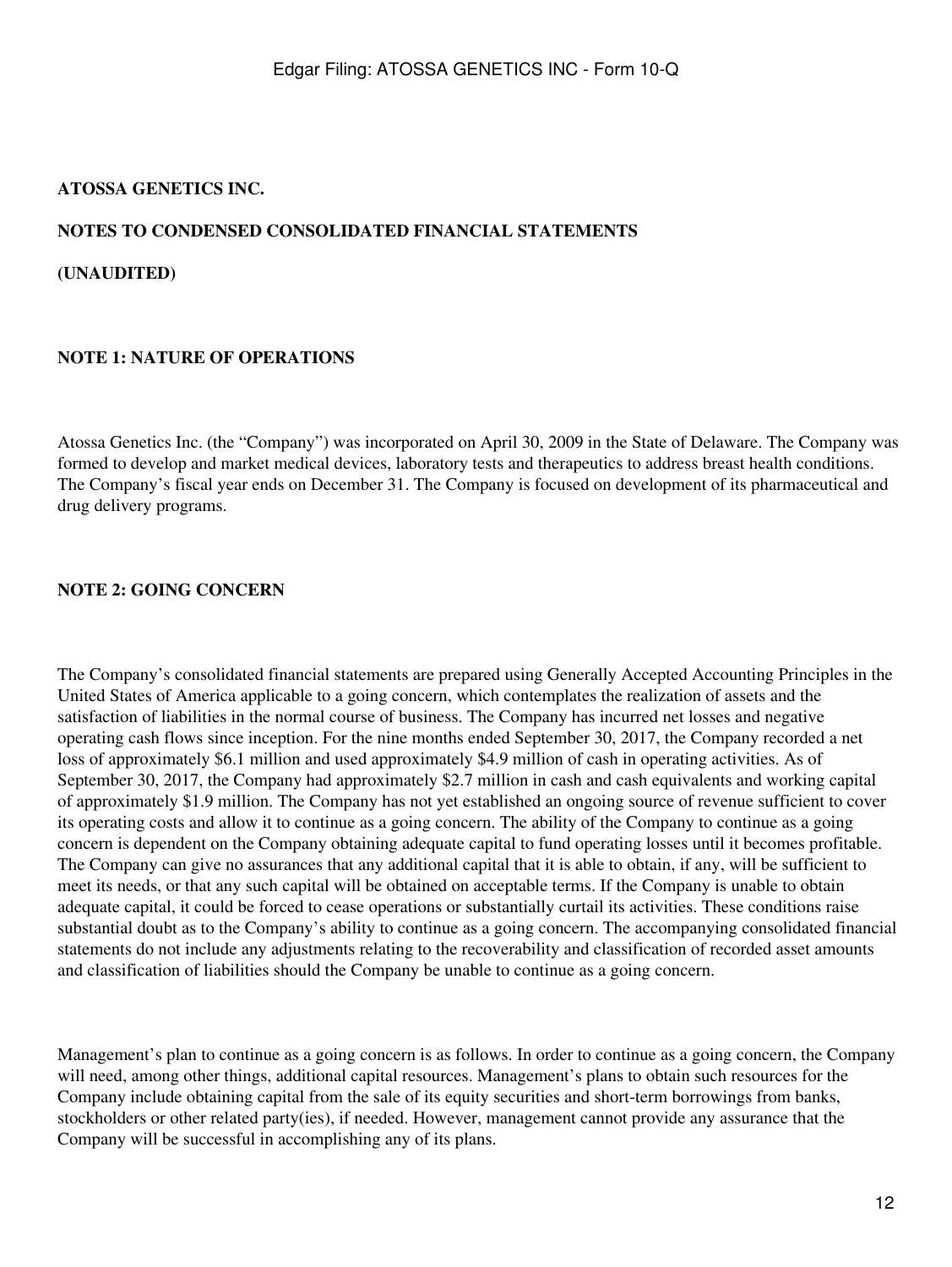As of the date of filing this quarterly report, we expect that our existing resources will be sufficient to fund our planned operations for the next 8-12 months; however, additional capital resources will be needed to fund operations longer-term.

The ability of the Company to continue as a going concern is dependent upon its ability to successfully accomplish the plans described in the preceding paragraphs and eventually to secure other sources of financing and attain profitable operations.

 On October 26, 2017, the Company entered into an underwriting agreement with Maxim Group LLC relating to a public offering of common stock which closed on October 30, 2017. The offering generated gross proceeds to the Company of approximately \$5.5 million and net proceeds of \$5.1 million after deducting underwriting discounts and commission.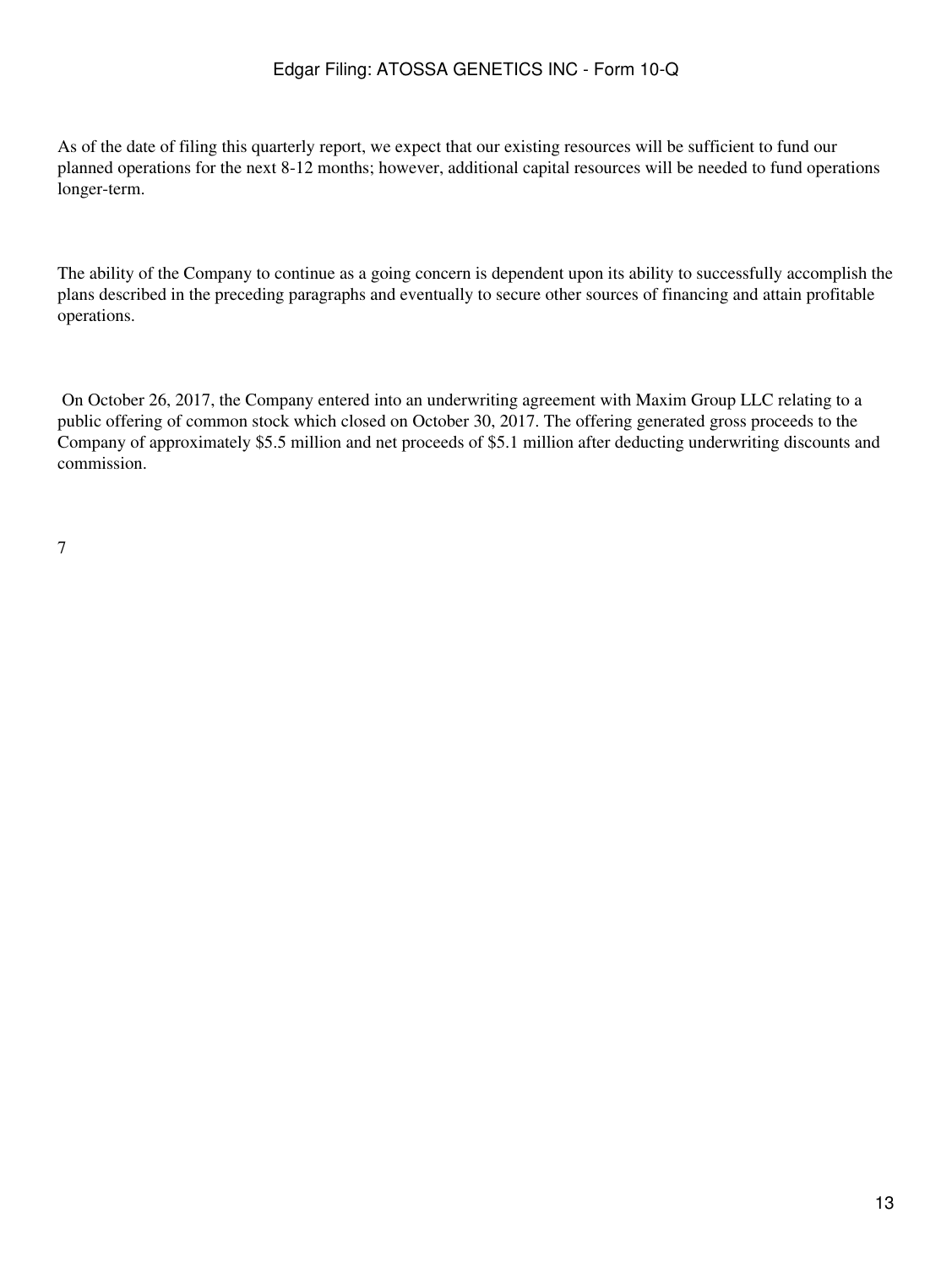## **NOTE 3: SUMMARY OF ACCOUNTING POLICIES**

#### **Basis of Presentation:**

The accompanying unaudited Condensed Consolidated Financial Statements have been prepared in accordance with accounting principles generally accepted in the United States ("GAAP") for interim financial information and with the instructions to Form 10-Q and Rule 10-01 of Regulation S-X. They do not include all information and notes required by GAAP for complete financial statements. However, except as disclosed herein, there has been no material change in the information disclosed in the Notes to Consolidated Financial Statements included in the Annual Report on Form 10-K of the Company for the year ended December 31, 2016.

In the opinion of management, all adjustments (including normal recurring accruals) considered necessary for a fair presentation have been included. Operating results for the three and nine months ended September 30, 2017 are not necessarily indicative of the results that may be expected for the year ending December 31, 2017.

On August 26, 2016, the Company completed a 1-for-15 reverse stock split of the shares of the Company's common stock (the "Reverse Stock Split"). As a result of the Reverse Stock Split, every 15 shares of issued and outstanding common stock were combined into one issued and outstanding share of Common Stock, and the par value per share was changed to \$.015 per share. No fractional shares were issued because of the Reverse Stock Split and any fractional shares that would otherwise have resulted from the Reverse Stock Split were paid in cash. The number of authorized shares of common stock was not reduced as a result of the Reverse Stock Split. The Company's common stock began trading on a reverse stock split-adjusted basis on August 26, 2016. All share and per share data included in this report has been retroactively restated to reflect the Reverse Stock Split.

#### **Use of Estimates:**

The preparation of financial statements in conformity with GAAP requires management to make estimates and assumptions that affect the reported amounts of assets and liabilities and disclosure of contingent assets and liabilities at the date of the financial statements and the reported amounts of expenses during the reporting period. Actual results could differ from those estimates.

**Financial Instruments with Characteristics of Both Liabilities and Equity:**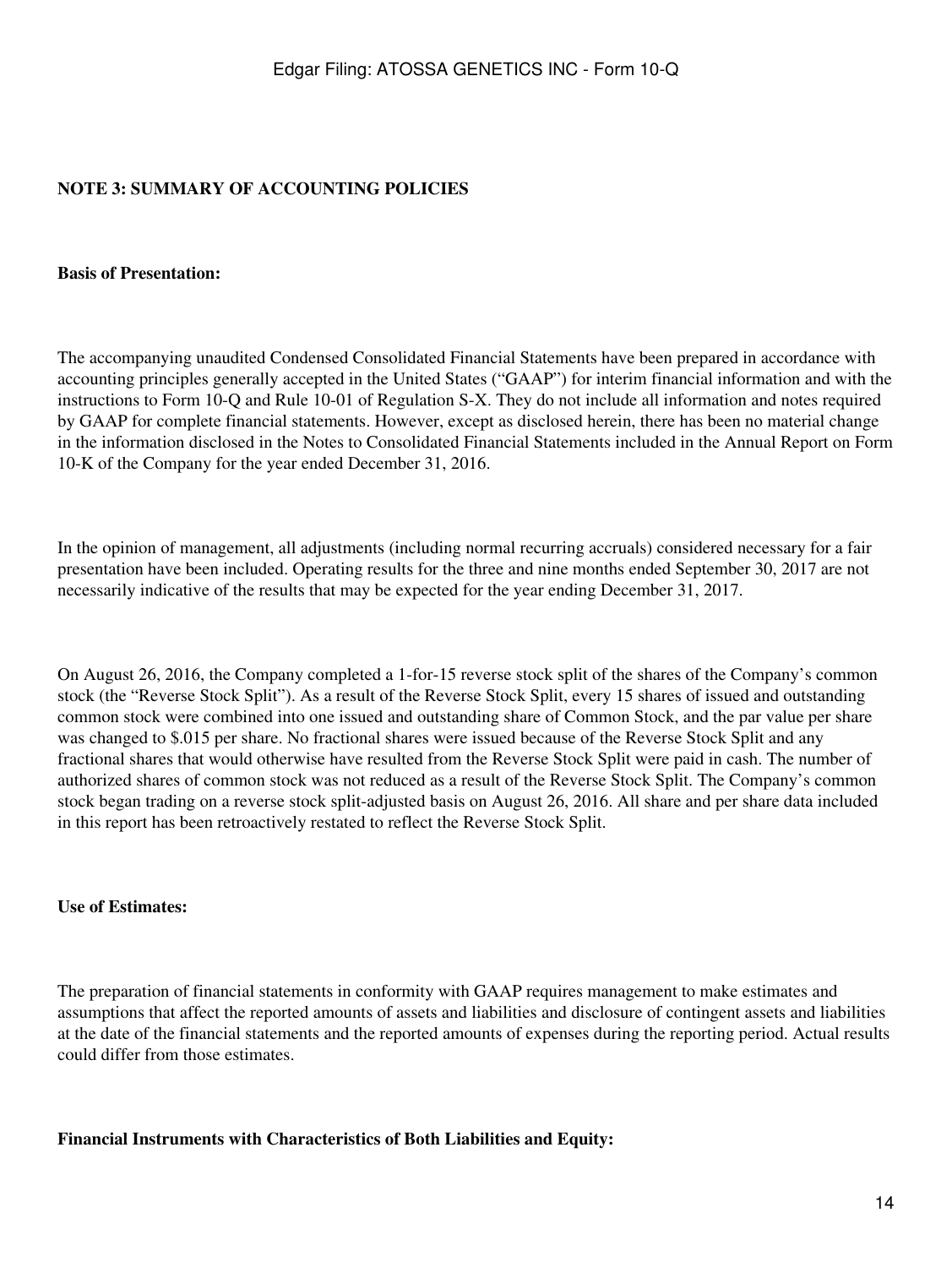During the nine months ended September 30, 2017, the Company issued certain financial instruments, consisting of warrants to purchase common stock, which have characteristics of both liability and equity. Financial instruments such as warrants that are classified as liabilities are fair valued upon issuance and are remeasured at fair value at subsequent reporting periods with the resulting change in fair value recorded in "change in fair value of common stock warrants". The fair value of warrants is estimated using valuation models that require the input of subjective assumptions including stock price volatility, expected life, and the probability of future equity issuances and their impact to the price protection feature.

#### **Recently Issued Accounting Pronouncements:**

In February 2016, Financial Accounting Standards Board ("FASB") issued Accounting Standards Update ("ASU") No. 2016-02, *Lease Accounting Topic 842.* This ASU requires a lessee to recognize lease assets and liabilities on the balance sheet for all arrangements with terms longer than 12 months. The new standard applies a right-of-use (ROU) model that requires a lessee to record, for all leases with a lease term of more than 12 months, an asset representing its right to use the underlying asset for the lease term and a liability to make lease payments. The lease term is the non-cancellable period of the lease, and includes both periods covered by an option to extend the lease, if the lessee is reasonably certain to exercise that option, and periods covered by an option to terminate the lease, if the lessee is reasonably certain not to exercise that termination option. For leases with a lease term of 12 months or less, a practical expedient is available whereby a lessee may elect, by class of underlying asset, not to recognize an ROU asset or lease liability. A lessee making this accounting policy election would recognize lease expense over the term of the lease, generally in a straight-line pattern. The lessor accounting remains largely consistent with existing U.S. GAAP. The new standard takes effect in 2019 for public business entities. The Company has not adopted the provisions of ASU No. 2016-02. The Company is currently evaluating the impact of adopting ASU 2016-02 on its consolidated financial statements.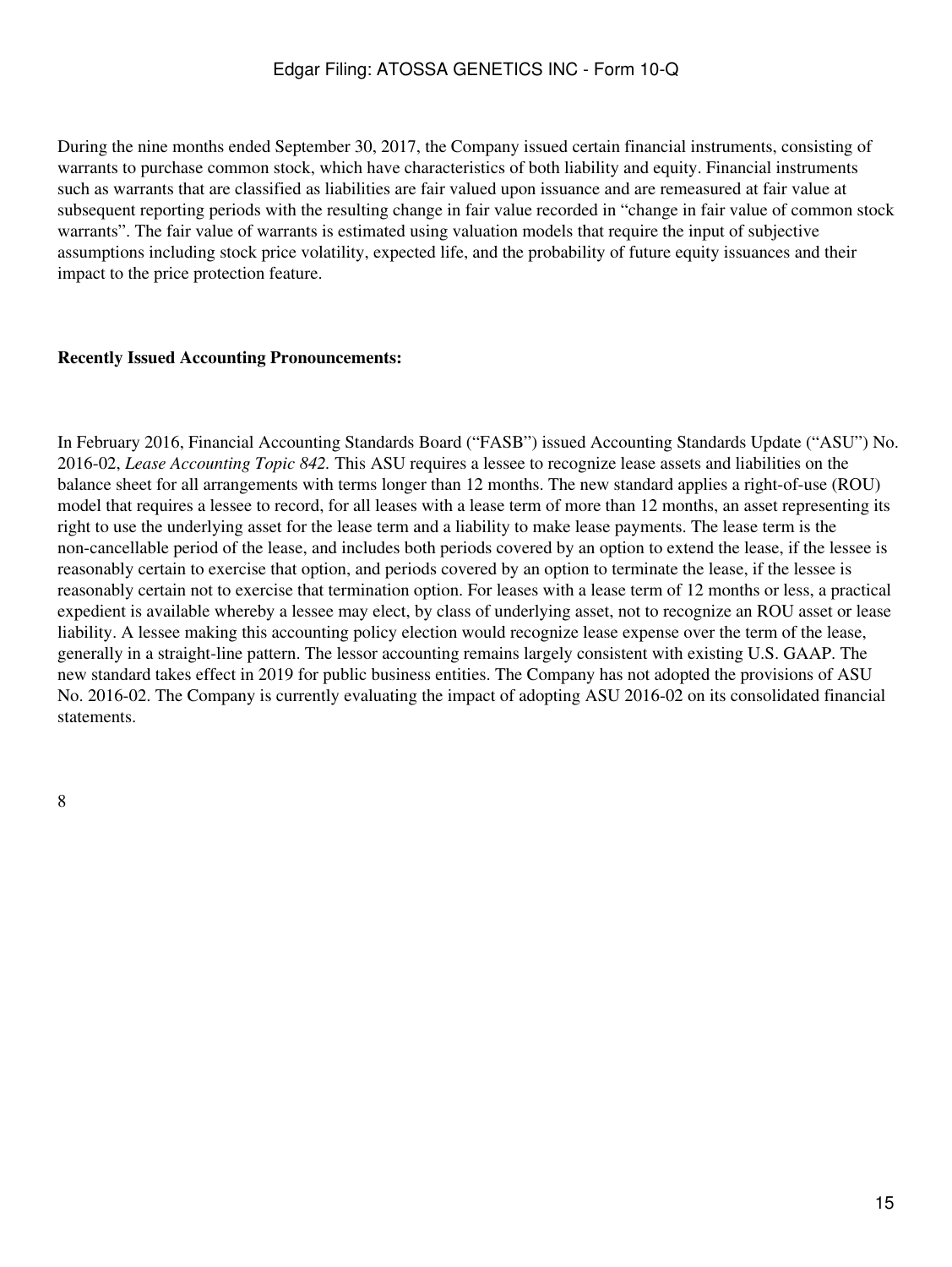In April 2016, the FASB issued ASU No. 2016-09, *Compensation - Stock Compensation,* simplifying the accounting for share-based payment transactions including the income tax consequences, classification of awards as either equity or liabilities and classification on the statements of cash flows. Under the new standard, all excess tax benefits and tax deficiencies (including tax benefits of dividends on share-based payment awards) should be recognized as income tax expense or benefit on the statements of income. We adopted ASU No. 2016-09 effective January 1, 2017. As a result of the adoption of this guidance, we made an accounting policy election to recognize the effect of forfeitures in compensation cost when they occur. There was an immaterial impact on results of operations and financial position and no impact on cash flows at adoption.

In November 2016, the FASB issued ASU No. 2016-18, *Statement of Cash Flows*, amending the presentation of restricted cash within the statement of cash flows. The new guidance requires that restricted cash be included within cash and cash equivalents on the statement of cash flows. The ASU is effective retrospectively for reporting periods beginning after December 15, 2017, with early adoption permitted. The Company has not yet adopted the provisions of ASU No. 2016-18 and does not expect it will have a material impact on the financial statements upon adoption.

In July 2017, the FASB issued ASU 2017-11, *Accounting for Certain Financial Instruments with Down Round Features and Replacement of the Indefinite Deferral for Mandatorily Redeemable Financial Instruments of Certain Nonpublic Entities and Certain Mandatorily Redeemable Noncontrolling Interests with a Scope Exception*. Part I of this ASU addresses the complexity of accounting for certain financial instruments with down round features. Down round features are features of certain equity-linked instruments (or embedded features) that result in the strike price being reduced on the basis of future equity offerings. Current accounting guidance requires financial instruments with down round features to be accounted for at fair value. Part II of the Update applies only to nonpublic companies and is therefore not applicable to the Company. The amendments in Part I of the Update change the classification analysis of certain equity-linked financial instruments (or embedded features) with down round features. When determining whether certain financial instruments should be classified as liabilities or equity instruments, a down round feature no longer precludes equity classification when assessing whether the instrument is indexed to an entity's own stock. As a result, a freestanding equity-linked financial instrument (or embedded conversion option) no longer would be accounted for as a derivative liability at fair value as a result of the existence of a down round feature. For freestanding equity-classified financial instruments, the amendments require entities that present earnings per share (EPS) in accordance with Topic 260 to recognize the effect of the down round feature when it is triggered. That effect is treated as a dividend and as a reduction of income available to common shareholders in basic EPS. This Update is effective for public entities for fiscal years beginning after December 15, 2018. Early adoption is permitted. The Company has not yet determined when it will adopt the provisions of this Update and has not yet determined the impact on its consolidated financial statements upon adoption.

#### **NOTE 4: PREPAID EXPENSES**

Prepaid expenses consisted of the following: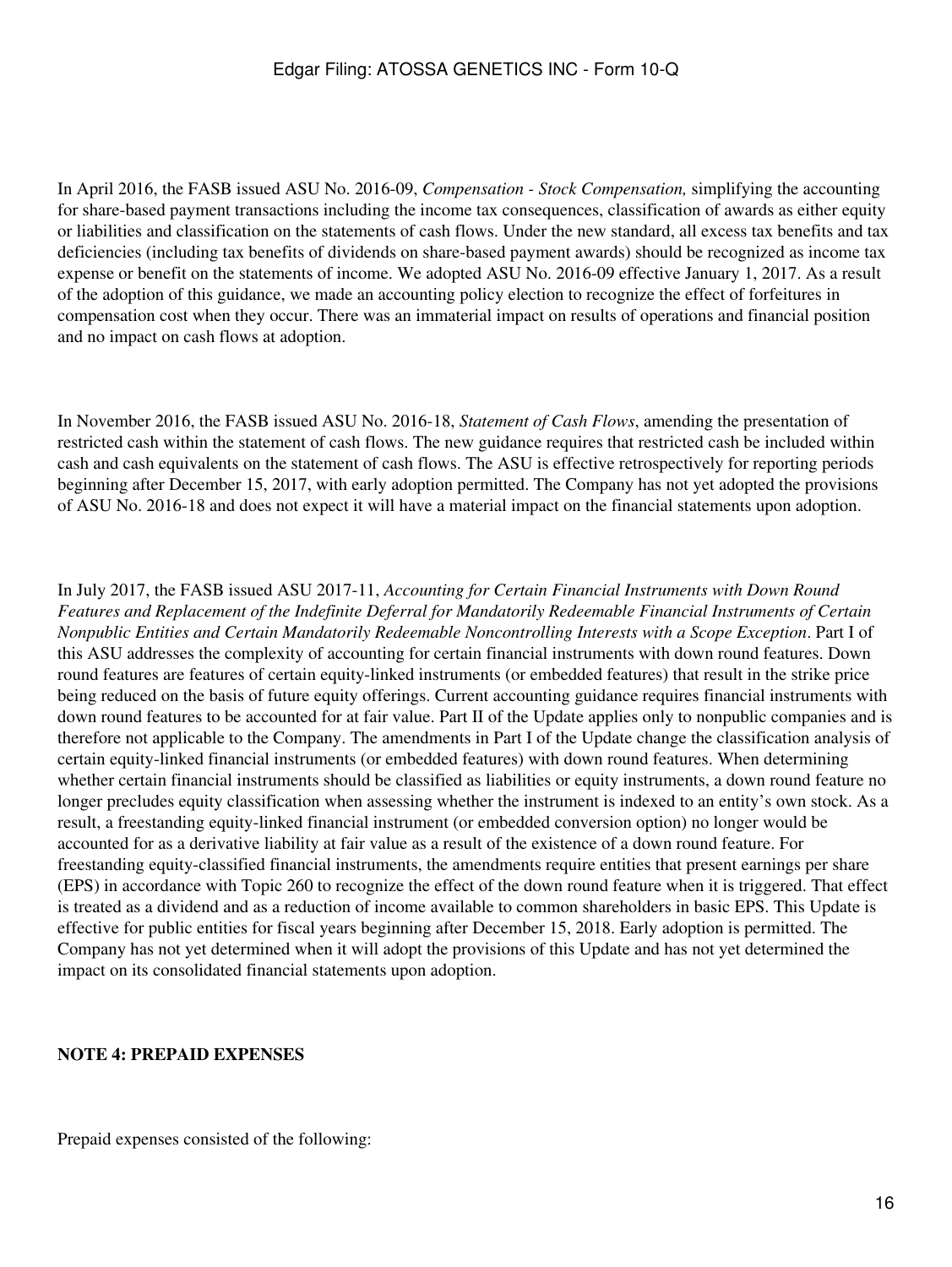|                                | September December |           |
|--------------------------------|--------------------|-----------|
|                                | 30,                | 31,       |
|                                | 2017               | 2016      |
| Prepaid insurance              | \$39,132           | \$121,333 |
| Trade show                     |                    | 20,000    |
| Retainer and security deposits | 14,218             | 14,218    |
| Professional services          | 81,250             |           |
| Financial exchange fees        | 10,500             |           |
| Other                          | 12,306             | 16,050    |
| Total prepaid expenses         | \$157,406          | \$171,601 |
|                                |                    |           |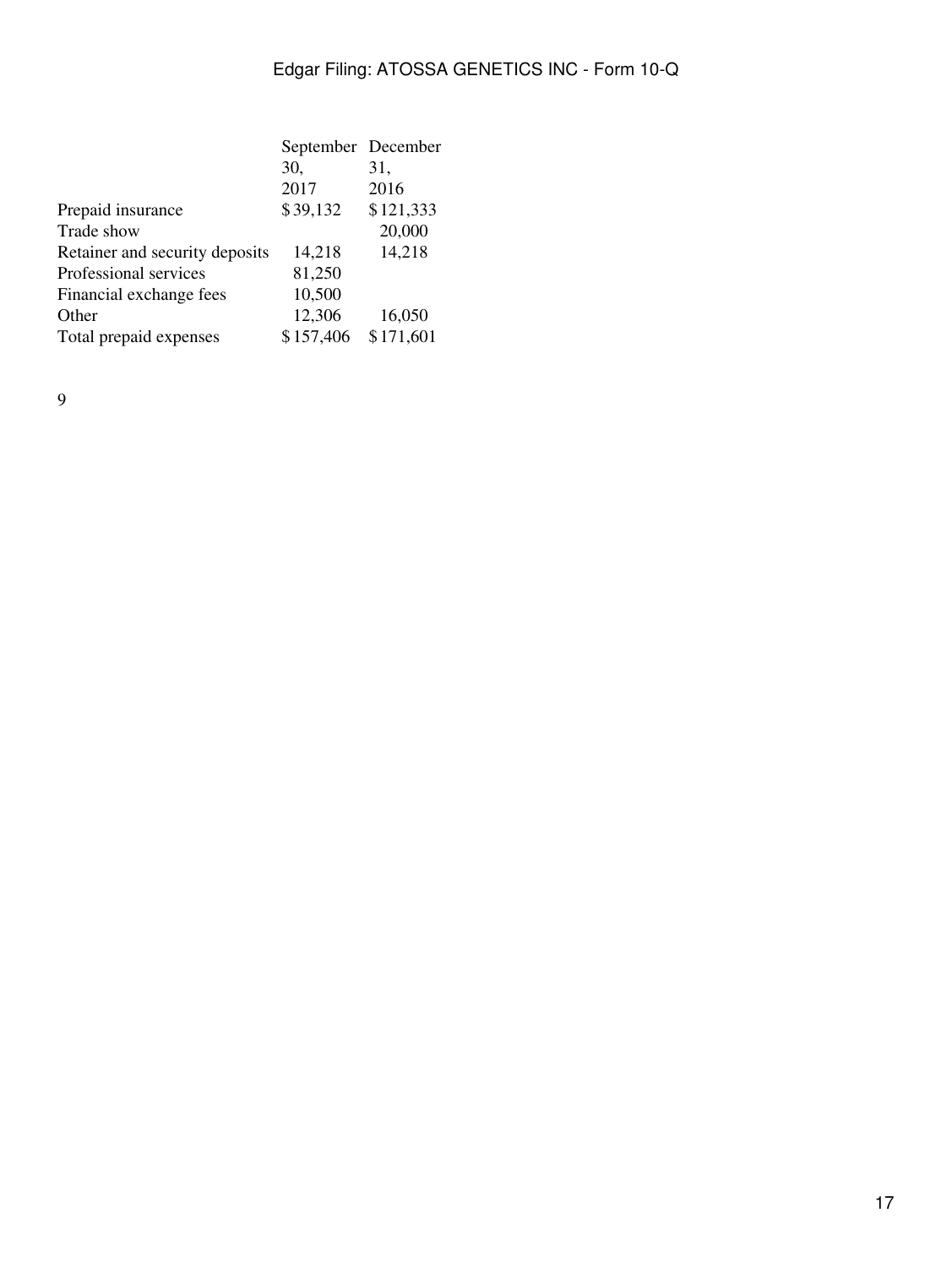## **NOTE 5: FURNITURE AND EQUIPMENT**

Furniture and equipment consisted of the following:

|                                             | September December  |                         |
|---------------------------------------------|---------------------|-------------------------|
|                                             | 30.                 | 31.                     |
|                                             | 2017                | 2016                    |
| Furniture and equipment                     | \$170,917 \$210,528 |                         |
| Less: Accumulated depreciation              |                     | $(156,482)$ $(155,409)$ |
| Total furniture and equipment, net \$14,435 |                     | \$55,119                |

Depreciation expense for the three months ended September 30, 2017 and 2016 was \$4,554 and \$29,698, respectively, and \$22,988, and \$92,054, for the nine months ended September 30, 2017 and 2016, respectively.

#### **NOTE 6: INTANGIBLE ASSETS**

Intangible assets consisted of the following:

|                                | September December |           |
|--------------------------------|--------------------|-----------|
|                                | 30,                | 31,       |
|                                | 2017               | 2016      |
| Patents                        | \$639,000          | \$639,000 |
| Software                       | 113,540            | 113,540   |
| Total intangible assets        | 752,540            | 752,540   |
| Less: Accumulated amortization | (191, 186)         | (112,100) |
| Total intangible assets, net   | \$561,354          | \$640,440 |

Software amounted to \$113,540 as of September 30, 2017 and December 31, 2016. The amortization period for the purchased software is three years. Amortization expense related to software for the three months ended September 30, 2017 and 2016 was \$6,759 and \$7,857, respectively, and was \$26,373 and \$23,572, for the nine months ended September 30, 2017 and 2016, respectively.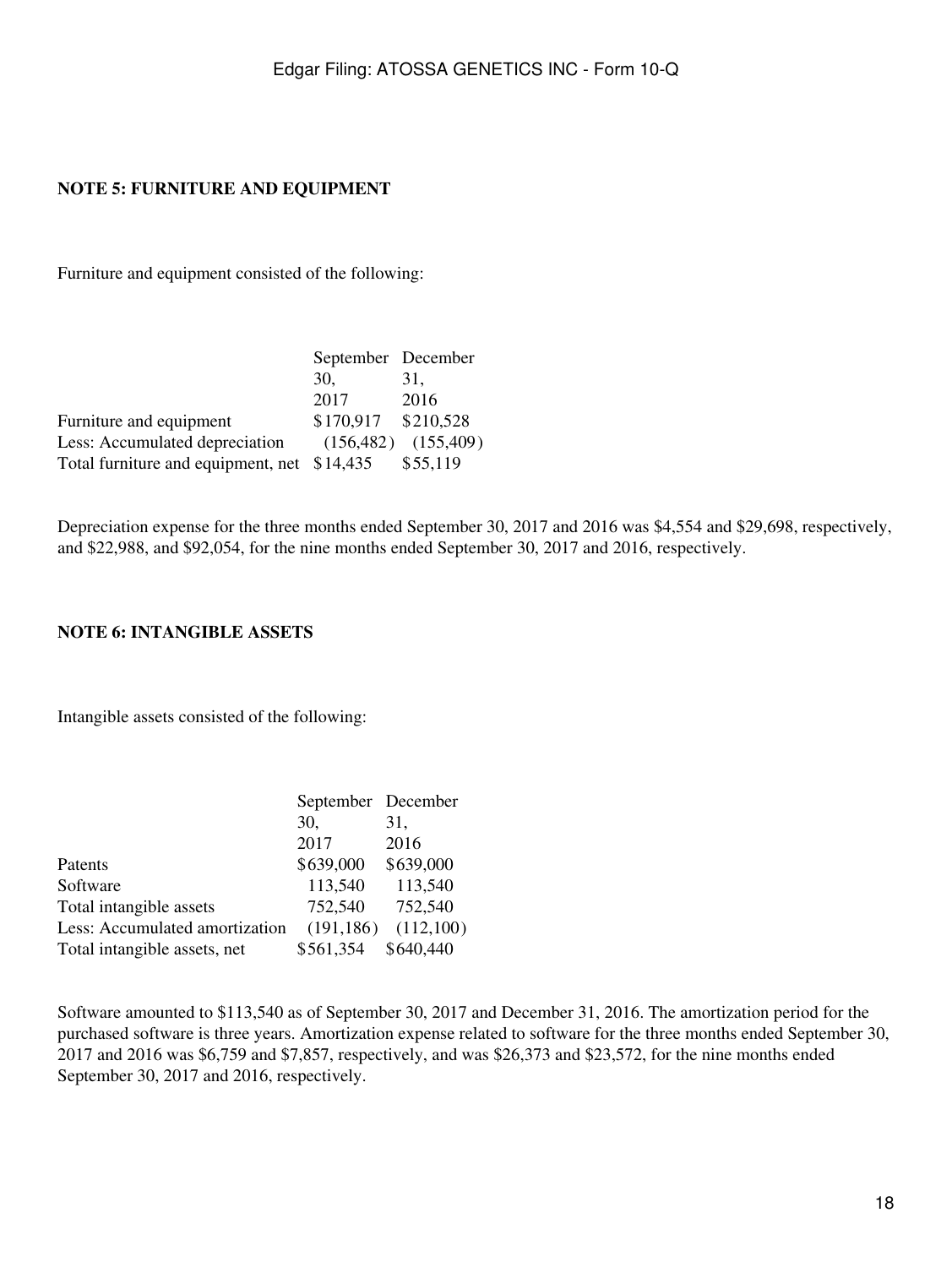Patents amounted to \$639,000 as of September 30, 2017 and December 31, 2016, and mainly consisted of patents acquired from Acueity on September 30, 2012 in an asset purchase transaction. Patent assets are amortized based on their determined useful life, and tested annually for impairment. The amortization period is from 7 to 12 years. Amortization expense related to patents was \$17,571 and \$37,253 for the three months ended September 30, 2017 and 2016, respectively and was \$52,713 and \$111,761 for the nine months ended September 30, 2017 and 2016, respectively.

Future estimated amortization expenses as of September 30, 2017 for the five succeeding years is as follows:

| For the years ending December 31,         | <b>Amounts</b> |
|-------------------------------------------|----------------|
| 2017 (includes the remainder of the year) | \$23,952       |
| 2018                                      | 73,433         |
| 2019                                      | 70,285         |
| 2020                                      | 70,285         |
| 2021                                      | 70,285         |
| Thereafter                                | 253,114        |
|                                           | \$561,354      |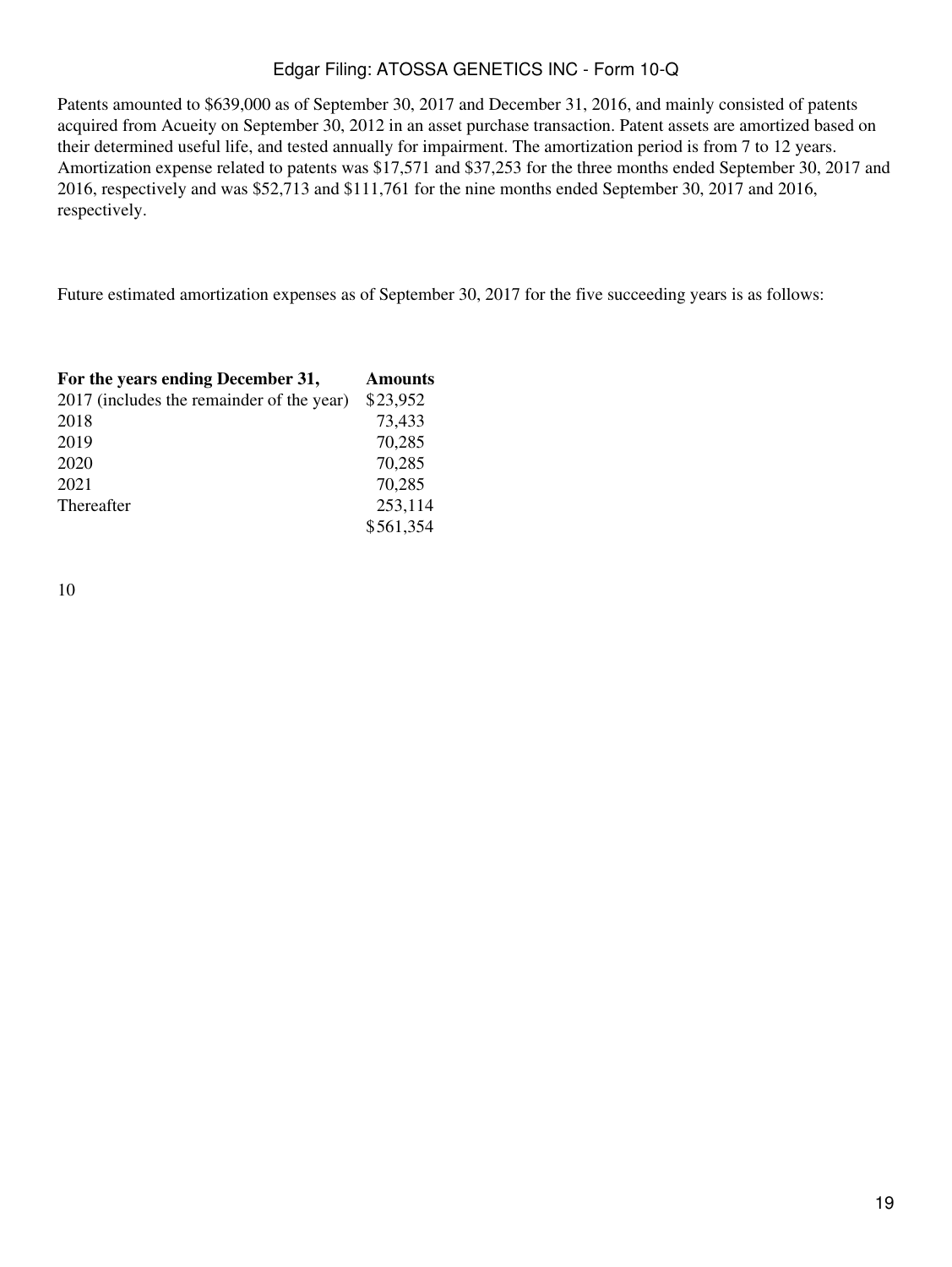## **NOTE 7: PAYROLL LIABILITIES**

Payroll liabilities consisted of the following:

|                             | September December |           |
|-----------------------------|--------------------|-----------|
|                             | 30.                | 31,       |
|                             | 2017               | 2016      |
| Accrued bonus payable       | \$423,000          | \$609,337 |
| Accrued vacation            | 140,384            | 94,514    |
| Accrued payroll liabilities | 64,203             | 66,048    |
| Total payroll liabilities   | \$627,587          | \$769,899 |

### **NOTE 8: STOCKHOLDERS' EQUITY**

The Company is authorized to issue a total of 85,000,000 shares of stock consisting of 75,000,000 shares of common stock, par value \$0.015 per share, and 10,000,000 shares of preferred stock, par value \$0.001 per share. The Company has designated 750,000 shares of Series A Junior Participating Preferred Stock, par value \$0.001 per share, and 4,000 shares of Series A convertible preferred stock, par value \$0.001 per share through the filings of certificates of designation with the Delaware Secretary of State, none of which are issued and outstanding as of September 30, 2017.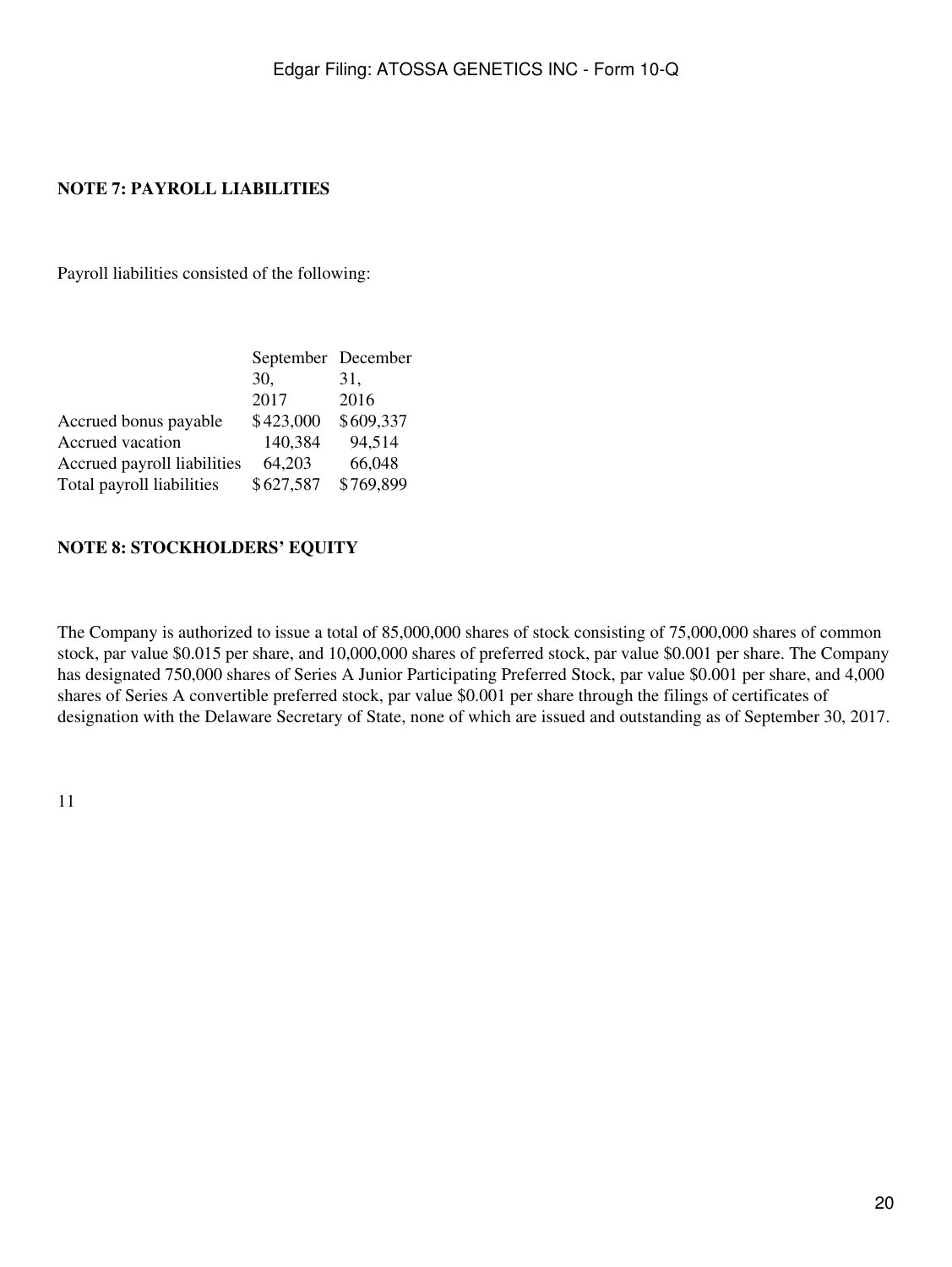On May 19, 2014, the Company adopted a stockholder rights agreement which provides that all stockholders of record on May 26, 2014 received a non-taxable distribution of one preferred stock purchase right for each share of the Company's common stock held by such stockholder. Each right is attached to and trades with the associated share of common stock. The rights will become exercisable only if one of the following occurs: (1) a person becomes an "Acquiring Person" by acquiring beneficial ownership of 15% or more of the Company's common stock (or, in the case of a person who beneficially owned 15% or more of the Company's common stock on the date the stockholder rights agreement was executed, by acquiring beneficial ownership of additional shares representing 2.0% of the Company's common stock then outstanding (excluding compensatory arrangements)), or (2) a person commences a tender offer that, if consummated, would result in such person becoming an Acquiring Person. If a person becomes an Acquiring Person, each right will entitle the holder, other than the Acquiring Person and certain related parties, to purchase a number of shares of the Company's common stock with a market value that equals twice the exercise price of the right. The initial exercise price of each right is \$15.00, so each holder (other than the Acquiring Person and certain related parties) exercising a right would be entitled to receive \$30.00 worth of the Company's common stock. If the Company is acquired in a merger or similar business combination transaction at any time after a person has become an Acquiring Person, each holder of a right (other than the Acquiring Person and certain related parties) will be entitled to purchase a similar amount of stock of the acquiring entity.

### 2016 Issuances of Additional Shares to Aspire Capital

On November 11, 2015, we terminated our prior agreement with Aspire Capital Fund, LLC ("Aspire Capital") and entered into a new common stock purchase agreement. Concurrently with entering into the new purchase agreement, we also entered into a registration rights agreement with Aspire Capital in which we agreed to register 405,747 shares of our common stock.

During the first quarter of 2016, we sold a total of 405,747 shares of common stock to Aspire Capital under the stock purchase agreement dated November 11, 2015 with aggregate gross proceeds to the Company of \$2,177,083, or net proceeds of \$2,133,973 after deducting costs of the offering.

On May 25, 2016, the Company terminated the November 11, 2015 stock purchase agreement with Aspire Capital and entered into a new common stock purchase agreement with Aspire Capital which provided that, upon the terms and subject to the conditions and limitations set forth therein, Aspire Capital is committed to purchase up to an aggregate of \$10.0 million of shares of our common stock over the 30-month term of the purchase agreement, subject to the terms and conditions set forth therein. Concurrently with entering into the purchase agreement, the Company also entered into a registration rights agreement with Aspire Capital, in which the Company agreed to file one or more registration statements, as permissible and necessary to register under the Securities Act of 1933, registering the sale of the shares of our common stock that have been and may be issued to Aspire Capital under the purchase agreement. As part of the stock purchase agreement we issued 49,736 common shares as a commitment fee. The value of the common shares issued as a commitment fee of \$198,523 has been reflected as an addition to common stock and additional paid in capital of \$746 and \$197,777, respectively, which is amortized over the life of the stock purchase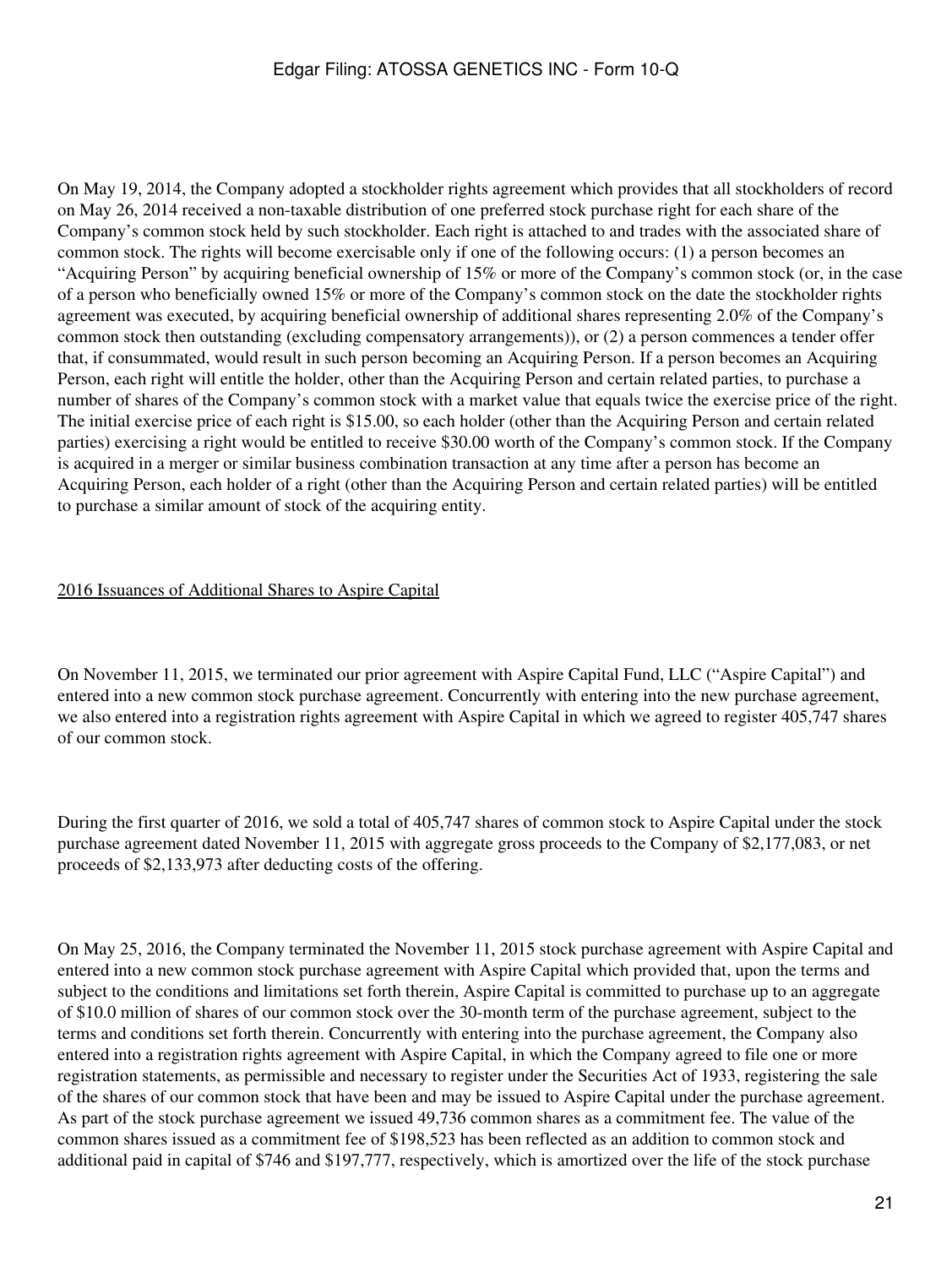agreement. As of the date of filing this Quarterly Report with the SEC no shares of stock have been sold to Aspire Capital under the May 25, 2016 purchase agreement. In connection with our public offering that closed on April 3, 2017, we agreed not to utilize the financing arrangement with Aspire Capital for 90 days after that financing and on June 30, 2017 in connection with the temporary modification of our common stock warrants to allow for the net exercise of those warrants we agreed to extend this stand still for an additional 45 days. As of September 30, 2017, 467,650 shares are available for sale to Aspire Capital under the May 25, 2016 purchase agreement.

### 2016 Public Offering of Common Stock

In August 2016, the Company completed an underwritten public offering of 1,150,000 shares of common stock at a price per share of \$2.50, with gross proceeds of \$2,875,000 to the Company, or net proceeds of \$2,561,896 after deducting underwriter discounts, commissions, non-accountable expense allowance and expense reimbursement.

## 2017 Public Offering of Class A and Class B Units Consisting of Common Stock, Series A Convertible Preferred Stock and Warrants

On March 28, 2017, the Company entered into an underwriting agreement with Aegis Capital Corp. relating to a public offering which closed on April 3, 2017. The offering generated gross proceeds to the Company of approximately \$4.4 million and net proceeds of approximately \$3.9 million after deducting underwriting discounts and commissions and other offering expenses paid by the Company.

The offering included 664,000 Class A Units at a public offering price of \$0.75 per Class A Unit, which consisted of 664,000 shares of common stock and warrants to purchase 664,000 shares of common stock. The offering also included 3,502 Class B Units at a public offering price of \$1,000 per Class B Unit, which consisted of 3,502 shares of Series A convertible preferred stock convertible into a total of 4,669,329 shares of common stock and warrants to purchase 4,669,329 shares of common stock. In addition, the underwriter exercised the over-allotment to purchase an additional 530,000 shares of common stock and warrants to purchase 530,000 shares of common stock, which are included in the gross proceeds of \$4.4 million. The warrants had a per share exercise price of \$0.9375, were exercisable immediately and were scheduled to expire five years from the date of issuance.

As of September 30, 2017, all of the warrants issued in the April 3, 2017 offering have been exercised and are no longer outstanding and all of the shares of Series A convertible preferred stock have been converted into shares of common stock.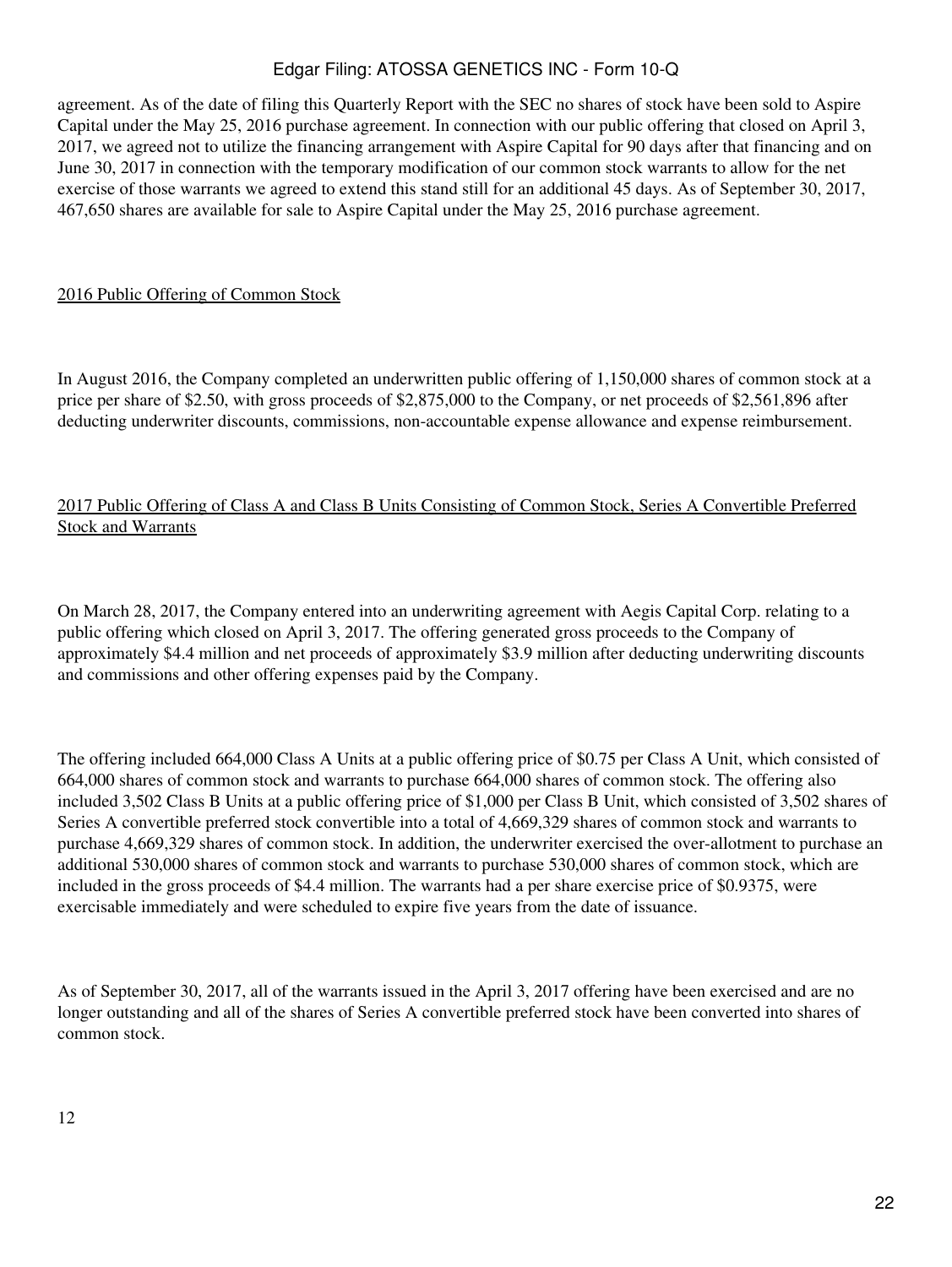### *Accounting Treatment*

The Company allocated the proceeds from the sale of the Class A and Class B units to the separate securities issued. The Company determined that, on the date of issuance, the warrants were not considered indexed to its own stock because the underlying instruments were not "fixed-for-fixed" due to the price protection and fundamental transaction provisions and, therefore, the warrants should be accounted for as liabilities. At the end of each reporting period, the changes in fair value of the warrants during the period are recorded in non-operating income (expense) in the consolidated statement of operations.

The Company allocated the amount representing the fair value of the warrants at the date of issuance separately to the warrant liability and recorded the remaining proceeds as common stock, in the case of the Class A units, or as Series A convertible preferred stock, in the case of the Class B units. Due to the allocation of a portion of the proceeds to the warrants, the Series A convertible preferred stock contained a beneficial conversion feature upon issuance, which was recorded in the amount of \$1,284,066 based on the intrinsic value of the beneficial conversion feature. The discount on the Series A convertible preferred stock of \$1,284,066 caused by allocation of the proceeds to the warrant was recorded as a deemed dividend upon issuance of the Series A convertible preferred stock. As a result, total deemed dividends of \$2,568,132 was recorded upon issuance of the Series A convertible preferred stock, which is reflected as an addition to net loss in the consolidated statement of operations to arrive at net loss applicable to common shareholders.

13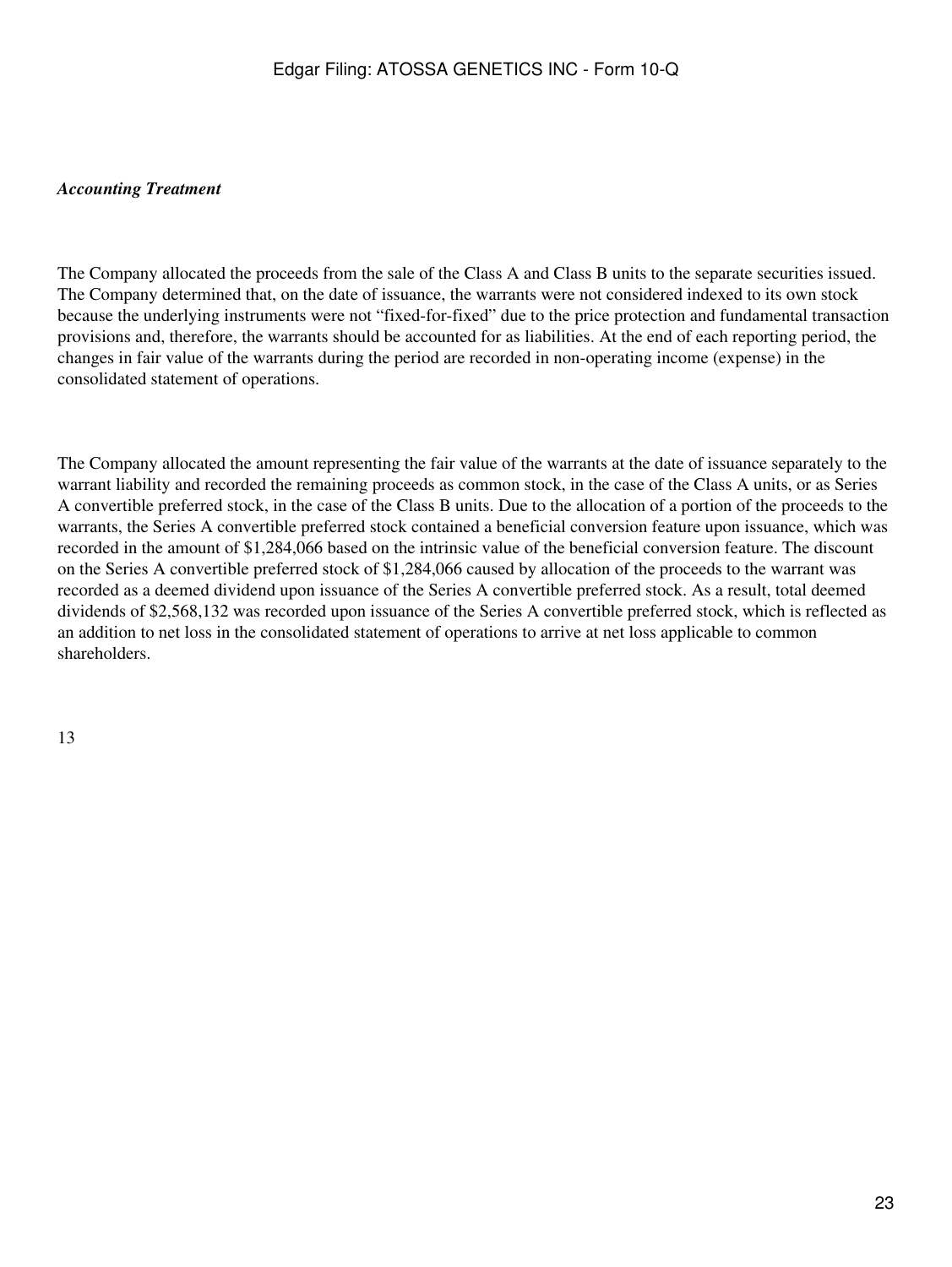### *Exercise of 2017 Warrants*

On June 29, 2017, the Company offered to modify the rights of the holders of the warrants issued in the public offering the Company completed on April 3, 2017. The temporary modification included (a) lowering the exercise price of the warrants to \$0.26 per share, (b) setting the applicable volume-weighted average price (VWAP) at \$0.52 per share, and (c) allowing for temporary cashless exercise of the warrants for all holders that accepted the temporary modification before 8:00 a.m. Eastern daylight time on June 30, 2017. Holders of warrants to purchase a total of approximately 3.0 million shares of Common Stock accepted the offer resulting in the cancellation of those warrants and the issuance by the Company of a total of approximately 1.5 million shares of Common Stock (including shares held in abeyance). The shares of Common Stock are registered under the Securities Act of 1933, as amended. If delivery of the shares of Common Stock pursuant to the foregoing would result in the holder exceeding the 4.99% "Beneficial Ownership Limitation" (as defined in the warrant) then the shares in excess of such 4.99% will be held in abeyance by the Company pending further instruction from the holder. In connection with the temporary modification, the Company agreed to extend the "Lock-up Period" of the underwriting agreement between the Company and Aegis Capital Corp., dated March 28, 2017, by 45 days and the Company agreed not to enter into any further amendments to the warrants during such extended Lock-up Period without the prior written consent of each holder. During the three months ended September 30, 2017, all remaining warrants were exercised for cash so that no warrants issued in the April 3, 2017 financing remain outstanding. Upon exercise of these warrants, the amount of the warrant liability at the date of exercise was reclassified from warrant liability to additional paid-in capital.

The following table summarizes the 2017 liability warrant activity:

|                                      | <b>Shares</b>      | Weighted<br>Average<br><b>Exercise</b><br><b>Price</b> |
|--------------------------------------|--------------------|--------------------------------------------------------|
| Outstanding as of December 31, 2016  |                    |                                                        |
| Warrants granted                     | 5,863,332 \$0.9375 |                                                        |
| Warrants exercised                   | (5,863,332)        | 0.26                                                   |
| Outstanding as of September 30, 2017 |                    |                                                        |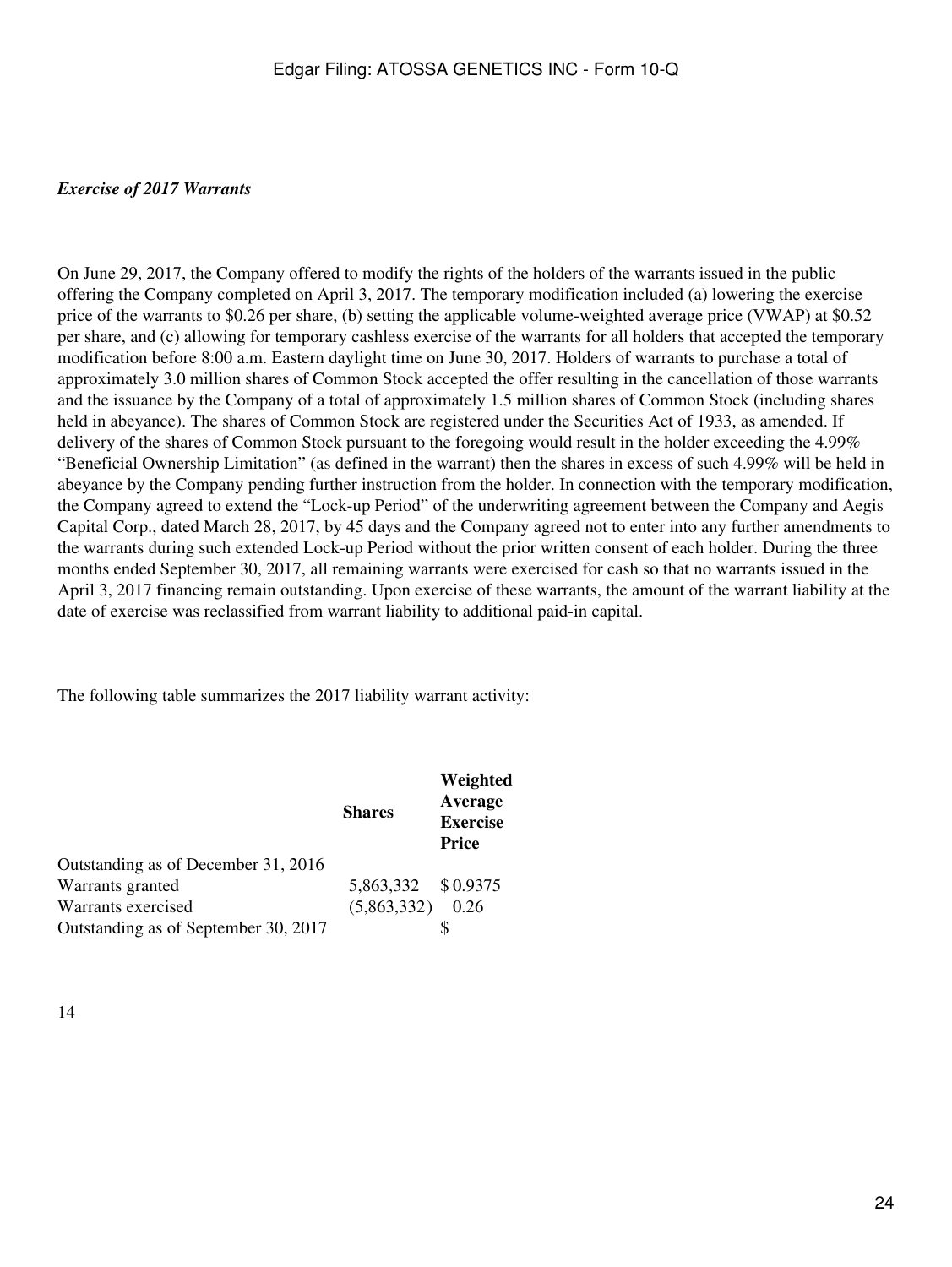The Company estimated the fair value of the warrants using the Monte Carlo simulation (MCS) model, which is a type of income approach, where the current value of an asset is expressed as the sum of probable future cash flows across various scenarios and time frames discounted for risk and time. The significant assumptions include timing of future rounds of financing, timing and success rates of oncology clinical trials, and the probability of a merger and acquisition adjusted for a lack of marketability discount. The MCS model also includes a full term and an early conversion scenario that are each weighted at 50% in the final concluded fair value.

Inputs used in the valuation of the warrants at the issuance date of April 3, 2017 and June 30, 2017 are set forth below. All remaining warrants were exercised during the quarter and no warrants issued in the April 2017 financing remain outstanding at September 30, 2017.

### **Initial valuation**

| Common stock price             | \$0.75               |                 |
|--------------------------------|----------------------|-----------------|
| Exercise price                 | \$0.9375             |                 |
| <b>Expected Volatility</b>     | 50                   | $\%$            |
| Dividend Yield                 | $\mathbf{\Omega}$    | $\mathcal{O}_D$ |
| <b>Risk-Free Interest Rate</b> | $0.79\%$ - 1.88 $\%$ |                 |
| Expected Term (years)          | $0.24 - 5$           |                 |

#### **June 30, 2017 valuation**

| Common stock price             | \$0.50            |      |
|--------------------------------|-------------------|------|
| Exercise price                 | \$0.26            |      |
| <b>Expected Volatility</b>     | 50                | %    |
| Dividend Yield                 | $\mathbf{\Omega}$ | $\%$ |
| <b>Risk-Free Interest Rate</b> | $0.79 - 1.88$     | $\%$ |
| Expected Term (years)          | 0.08-4.76         |      |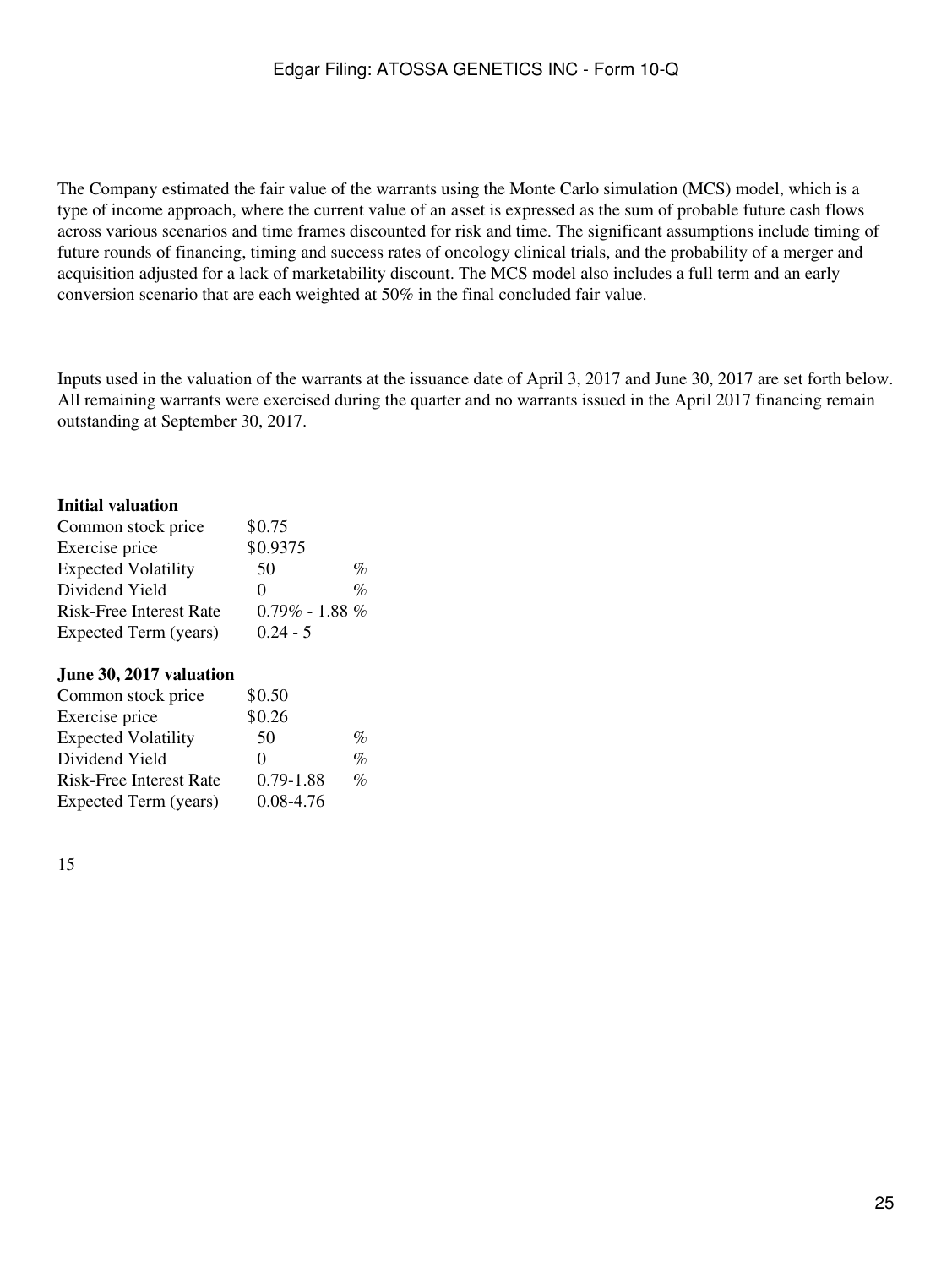### **Outstanding Warrants**

As of September 30, 2017, warrants to purchase 380,561 shares of common stock were outstanding including:

|                                              | Outstanding                      |                                   |                        |  |
|----------------------------------------------|----------------------------------|-----------------------------------|------------------------|--|
|                                              | <b>Purchase</b><br><b>Shares</b> | <b>Warrants to Exercise Price</b> | <b>Expiration Date</b> |  |
| 2011 private placement                       | 283,470                          | $$18.75 - 24.00$                  | May 8, 2018            |  |
| 2014 public offering                         | 77,790                           | 45.00                             | January 29, 2019       |  |
| Placement agent fees for Company's offerings | 16,135                           | $31.80 - 186.45$                  | March - November, 2018 |  |
| Outside consulting                           | 3,166<br>380,561                 | 63.60                             | January 14, 2018       |  |

*Conversion of Series A Convertible Preferred Stock*

During the three months ended September 30, 2017, certain holders of the Series A convertible preferred stock exercised their conversion option and converted an aggregate of 839 shares of Series A convertible preferred stock into 1,118,665 shares of the Company's common stock based on the conversion ratio of 1,333.33 shares of common stock for each share of Series A convertible preferred stock. During the nine months ended September 30, 2017, certain holders of the Series A convertible preferred stock exercised their conversion option and converted an aggregate of 3,502 shares of Series A convertible preferred stock into 4,669,329 shares of the Company's common stock. As of September 30, 2017, no shares of Series A convertible preferred stock are outstanding.

### **NOTE 9: FAIR VALUE OF FINANCIAL INSTRUMENTS**

Pursuant to the accounting guidance for fair value measurement and its subsequent updates, fair value is defined as the price that would be received to sell an asset or paid to transfer a liability (i.e., the "exit price") in an orderly transaction between market participants at the measurement date. The accounting guidance establishes a hierarchy for inputs used in measuring fair value that minimizes the use of unobservable inputs by requiring the use of observable market data when available. Observable inputs are inputs that market participants would use in pricing the asset or liability based on active market data. Unobservable inputs are inputs that reflect the assumptions market participants would use in pricing the asset or liability based on the best information available in the circumstances.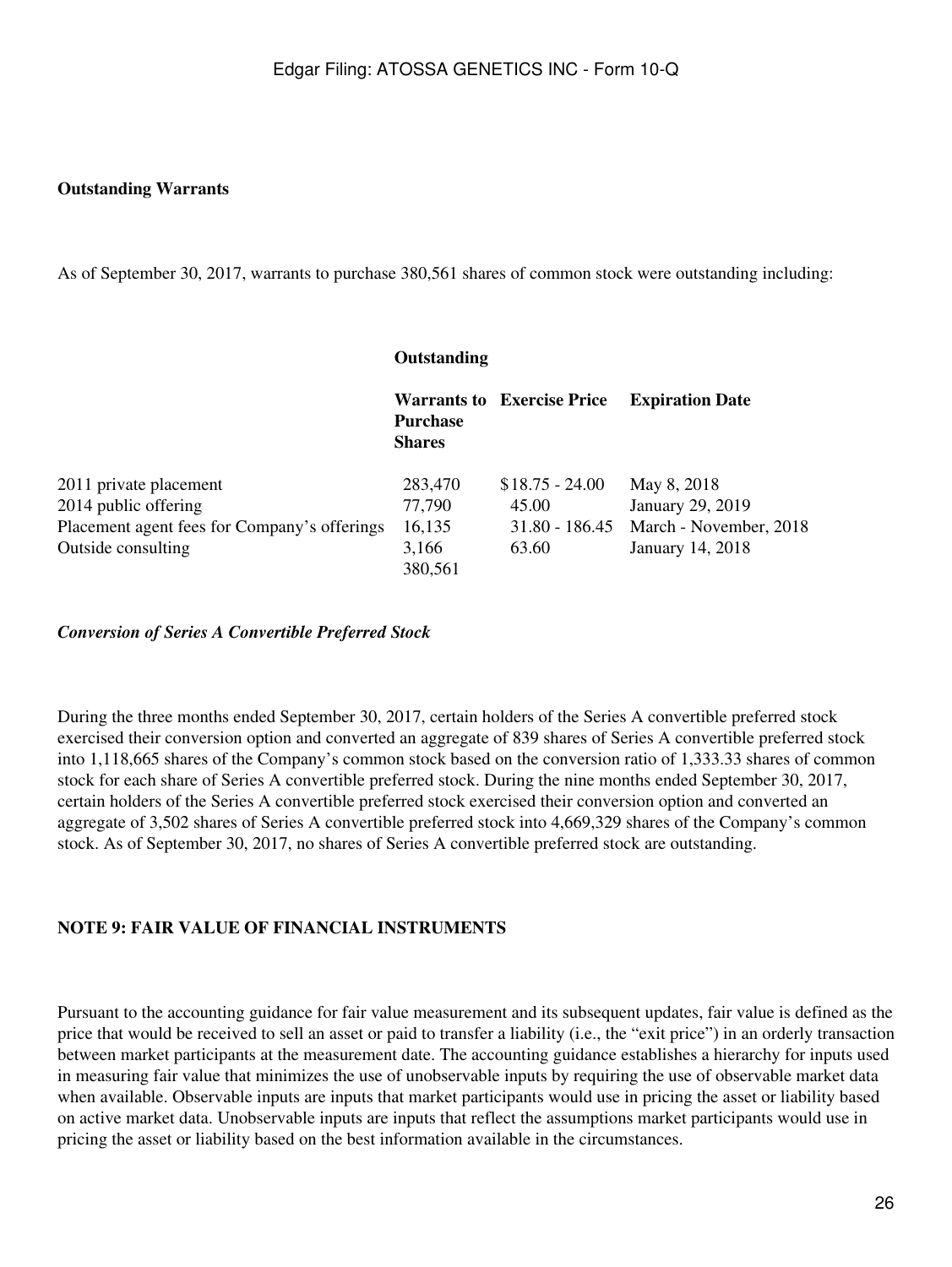The fair value hierarchy is broken down into the three input levels summarized below:

 *Level 1* —Valuations are based on quoted prices in active markets for identical assets or liabilities and readily accessible by us at the reporting date. Examples of assets and liabilities utilizing Level 1 inputs are certain money market funds, U.S. Treasuries and trading securities with quoted prices on active markets.

 *Level 2* —Valuations based on inputs other than the quoted prices in active markets that are observable either directly or indirectly in active markets. Examples of assets and liabilities utilizing Level 2 inputs are U.S. government agency bonds, corporate bonds, commercial paper, certificates of deposit and over-the- counter derivatives.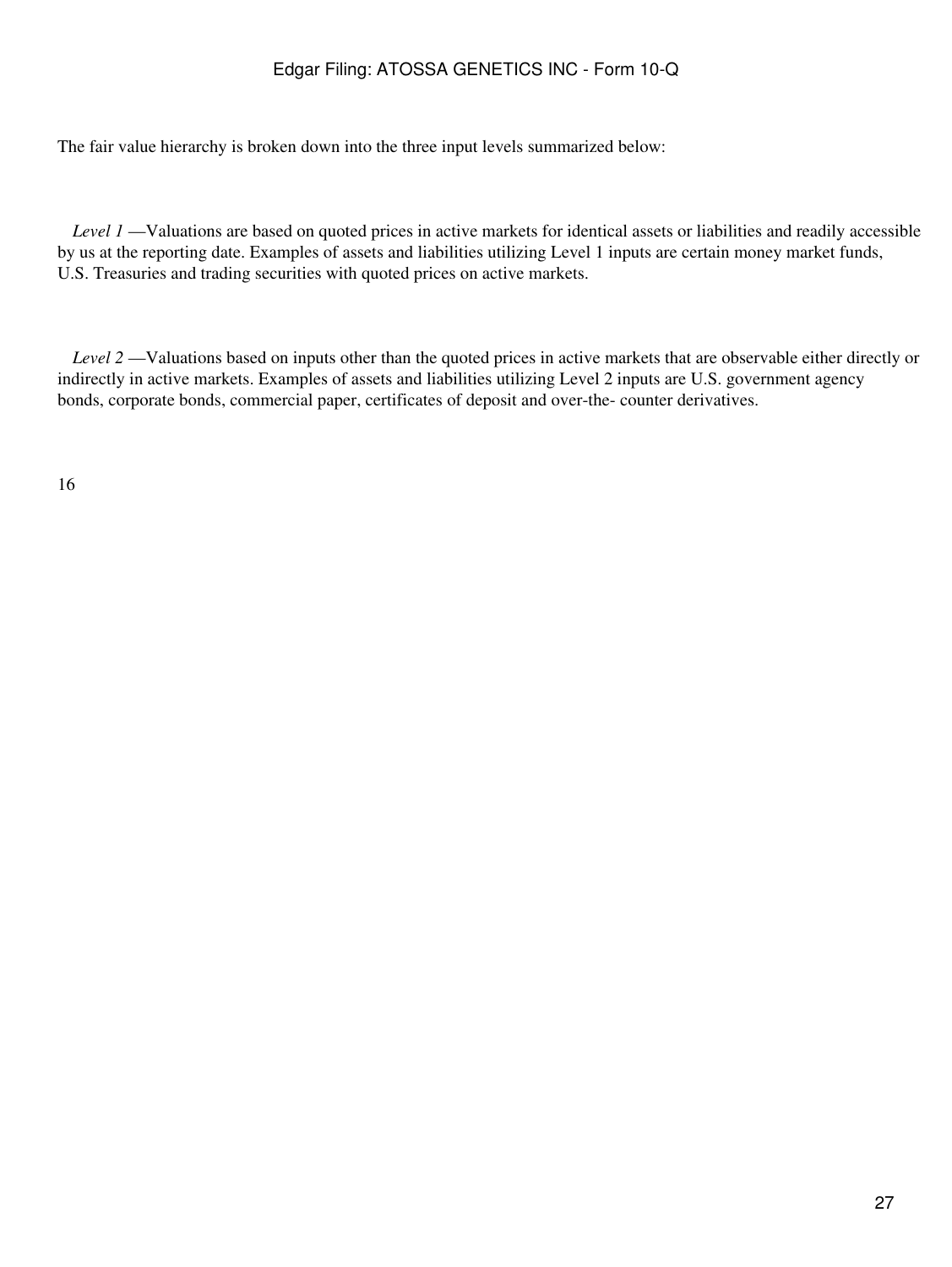*Level 3* —Valuations based on unobservable inputs in which there are little or no market data, which require the Company to develop its own assumptions.

There were no financial assets outstanding that were required to be measured at fair value at September 30, 2017 or December 31, 2016.

Warrants issued in the April 3, 2017 offering contained provisions that could have required the Company to settle the warrants in cash in an event outside the Company's control or had price protection rights and were therefore accounted for as liabilities while they were outstanding, with changes in the fair values included in net loss for the respective periods. Because some of the inputs to the valuation model were either not observable or were not derived principally from or corroborated by observable market data by correlation or other means, the warrant liability was classified as Level 3 in the fair value hierarchy.

The following table summarizes the changes in the Company's Level 3 warrant liability for the nine months ended September 30, 2017:

Warrant liability Beginning balance \$ Issuances of warrants 1,612,413 Warrant exercises (1,893,160) Change in fair value 280,747 Ending balance

There were no transfers between Level 1, Level 2 or Level 3 for the three and nine months ended September 30, 2017 or the year ended December 31, 2016.

#### **NOTE 10: NET INCOME (LOSS) PER SHARE**

The Company accounts for and discloses net income (loss) per common share in accordance with FASB Accounting Standards Codification ("ASC") Topic 260, *Earnings Per Share*. Basic net income (loss) per common share is computed by dividing net income (loss) attributable to common stockholders by the weighted average number of common shares outstanding. In addition, in computing the dilutive effect of convertible securities, the numerator is adjusted to add back any convertible preferred dividends. Diluted net income (loss) per common share is computed by dividing net income (loss) attributable to common stockholders by the weighted average number of common shares that would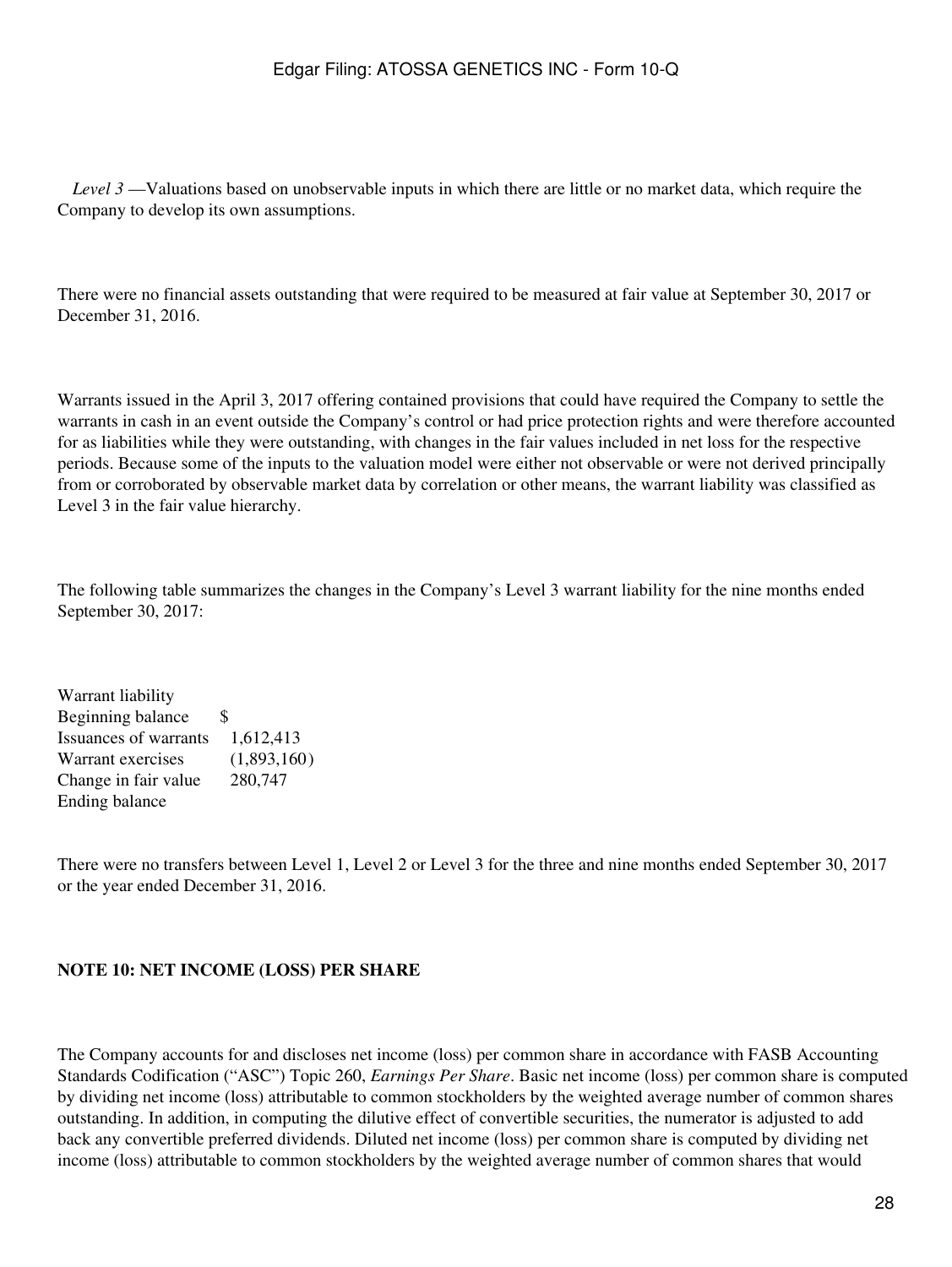have been outstanding during the period assuming the issuance of common shares for all potential dilutive common shares outstanding. Potential common shares consist of shares issuable upon the conversion of Series A convertible preferred stock, and potential future exercises of outstanding stock options and common stock warrants. Because the inclusion of potential common shares would be anti-dilutive for all periods presented except for the three months ended September 30, 2016, diluted net loss per common share is the same as basic net loss per common share for those periods. Diluted net income per share was the same as basic net income per share for the three months end September 30, 2016 as the impact of potential common shares included in earnings per share was insignificant.

The following table summarizes the Company's calculation of net income (loss) per common share:

|                                                       | Three Months Ended<br>September 30, |           | Nine Months Ended<br>September 30, |                             |
|-------------------------------------------------------|-------------------------------------|-----------|------------------------------------|-----------------------------|
|                                                       | 2017                                | 2016      | 2017                               | 2016                        |
| Net income (loss) Per share                           |                                     |           |                                    |                             |
| Numerator                                             |                                     |           |                                    |                             |
| Net income (loss)                                     | $$(2,184,510)$ \$204,689            |           | \$(6,129,553) \$(3,845,235)        |                             |
| Deemed dividend attributable to preferred stock       |                                     |           | (2,568,132)                        |                             |
| Net income (loss) attributable to common shareholders | $$(2,184,510)$ \$204,689            |           |                                    | \$(8,697,685) \$(3,845,235) |
| Denominator                                           |                                     |           |                                    |                             |
| Weighted average common shares outstanding            | 12,411,145                          | 3,024,393 | 7,886,210                          | 2,665,904                   |
| Basic and diluted net income (loss) per share         | \$(0.18)                            | \$0.07    | \$(1.10)                           | \$(1.44)                    |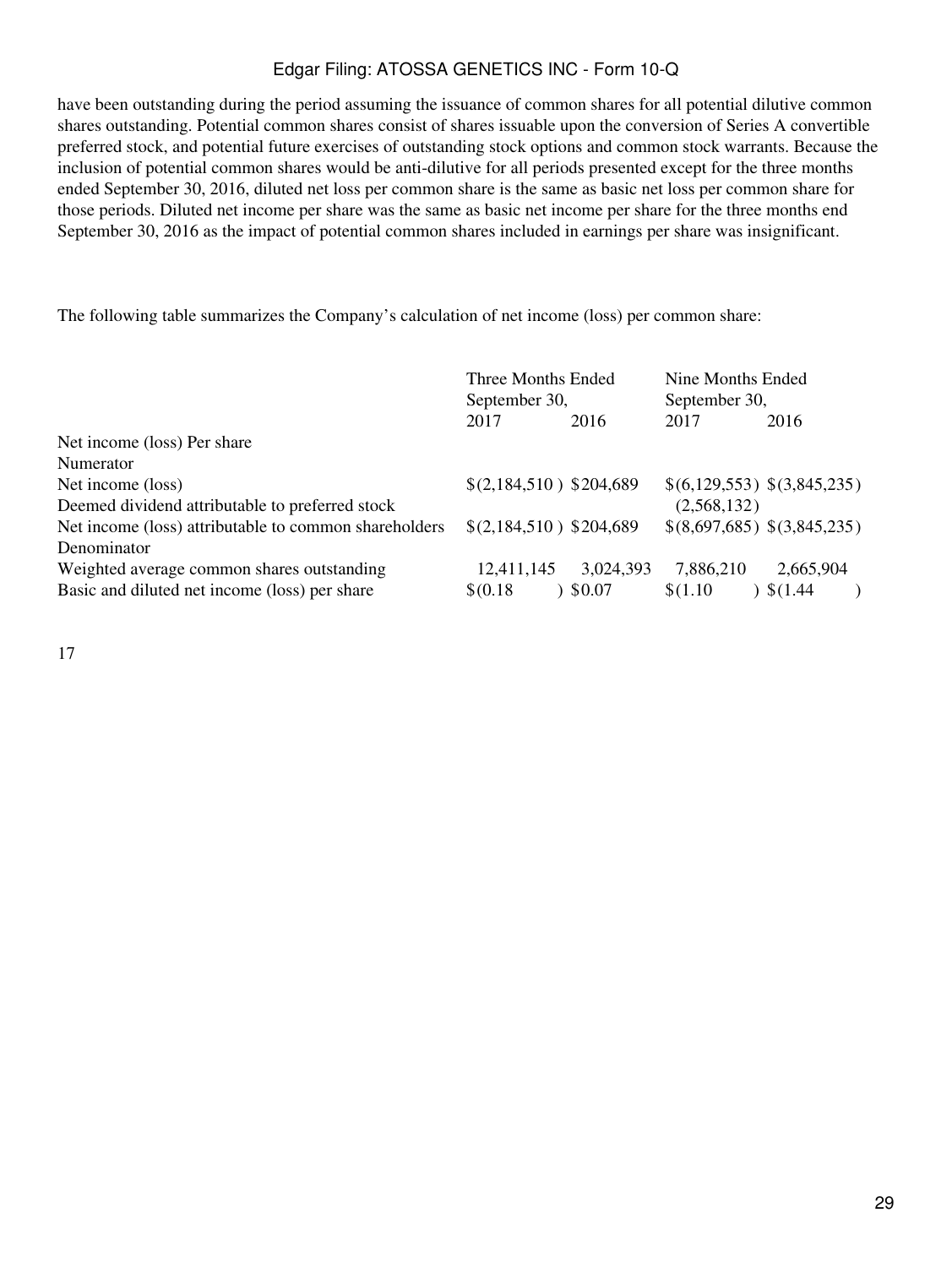The following table sets forth the number of potential common shares excluded from the calculation of net income (loss) per diluted share for the three months and nine months ended September 30, 2017 and 2016 because the effect of them would be anti-dilutive:

|                                      | <b>Three Months</b><br><b>Ended</b><br>September 30, |         | <b>Nine Months Ended</b> |         |  |
|--------------------------------------|------------------------------------------------------|---------|--------------------------|---------|--|
|                                      |                                                      |         | September 30,            |         |  |
|                                      | 2017                                                 | 2016    | 2017                     | 2016    |  |
| Options to purchase common stock     | 2,118,021                                            | 390,424 | 1,206,057                | 390,424 |  |
| Series A convertible preferred stock | 509,762                                              |         | 895,809                  |         |  |
| Warrants to purchase common stock    | 1,660,379                                            | 402,228 | 2,726,751                | 402,228 |  |
| Total                                | 4,288,162                                            | 792,652 | 4,828,617                | 792,652 |  |

### **NOTE 11: INCOME TAXES**

Deferred income tax assets and liabilities are recognized for the estimated future tax consequences attributable to differences between the financial reporting and tax bases of assets and liabilities and are measured using enacted tax rates in effect for the year in which those temporary differences are expected to be recovered or settled. A valuation allowance is provided for the amount of deferred tax assets that, based on available evidence, are not expected to be realized.

As a result of the Company's cumulative losses, management has concluded that a full valuation allowance against the Company's net deferred tax assets is appropriate. No income tax liabilities existed as of September 30, 2017 and December 31, 2016 due to the Company's continuing operating losses.

### **NOTE 12: CONCENTRATION OF CREDIT RISK**

Financial instruments that potentially subject the Company to concentration of credit risk consist principally of cash deposits. Accounts at each institution are insured by the Federal Deposit Insurance Corporation ("FDIC") up to \$250,000. At September 30, 2017 and December 31, 2016, the Company had \$2,483,663 and \$2,777,962 in excess of the FDIC insured limit, respectively.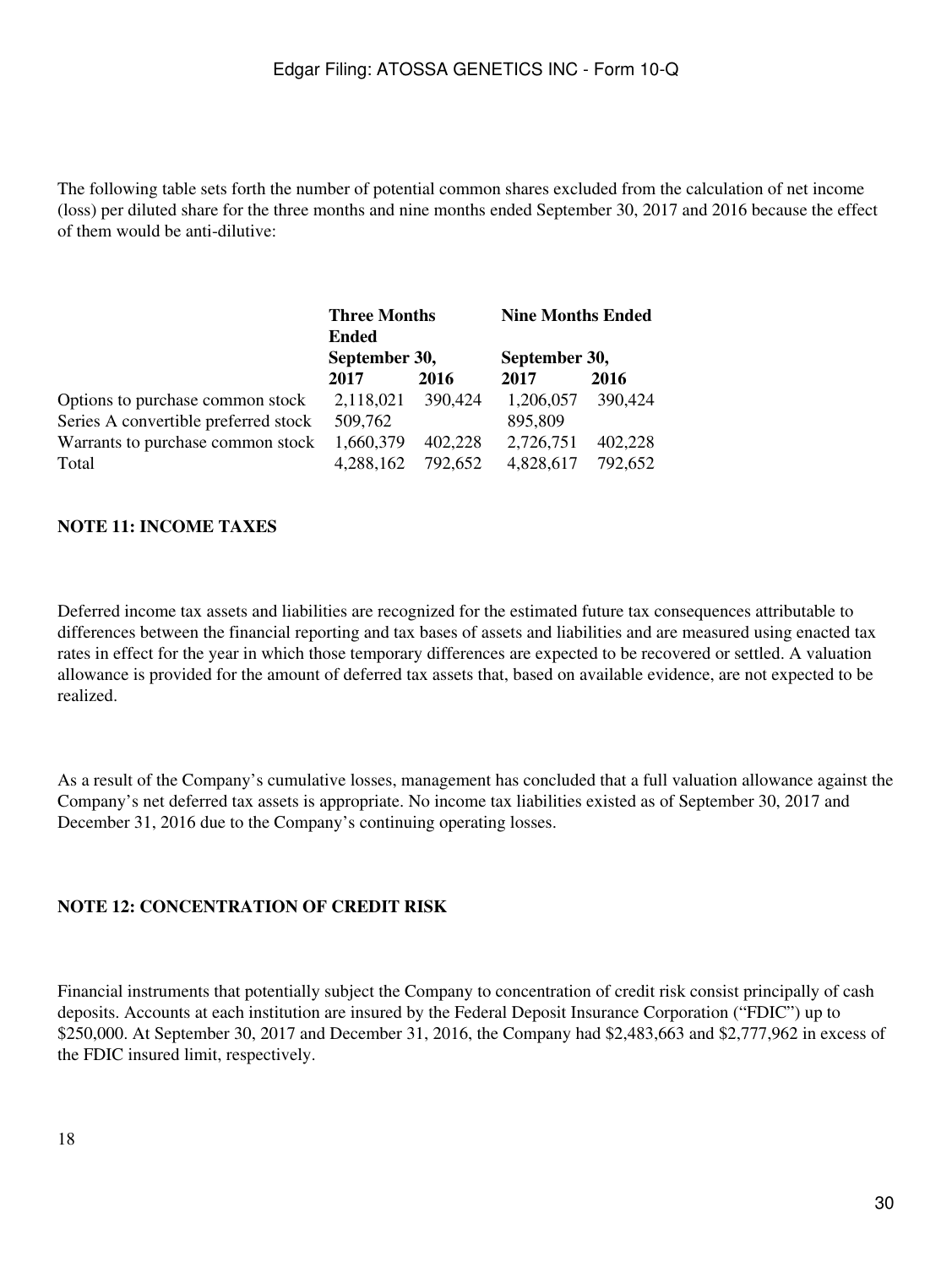## **NOTE 13: COMMITMENTS AND CONTINGENCIES**

#### **Lease Commitments**

The future minimum lease payments due subsequent to September 30, 2017 under all non-cancelable operating and capital leases for the next five years are as follows:

|                                 | Operating     |
|---------------------------------|---------------|
| <b>Year Ending December 31,</b> | <b>Leases</b> |
|                                 | <b>Amount</b> |
| 2017 (remainder of year)        | \$7,395       |
| 2018                            | 22,185        |
| Total minimum lease payments    | \$29,580      |

The total rent expense for the three months ended September 30, 2017 and 2016 was \$7,395 and \$87,315, respectively, and \$25,775 and \$238,565 for the nine months ended September 30, 2017 and 2016, respectively. Rent expense was included in general and administrative expenses for both years.

#### **Litigation and Contingencies**

On October 10, 2013, a putative securities class action complaint, captioned *Cook v. Atossa Genetics, Inc., et al.*, No. 2:13-cv-01836-RSM, was filed in the United States District Court for the Western District of Washington against us, certain of our directors and officers and the underwriters of our November 2012 initial public offering. The complaint alleged that all defendants violated Sections 11 and  $12(a)(2)$ , and that we and certain of our directors and officers violated Section 15, of the Securities Act by making material false and misleading statements and omissions in the offering's registration statement, and that we and certain of our directors and officers violated Sections 10(b) and 20A of the Exchange Act and SEC Rule 10b-5 promulgated thereunder by making false and misleading statements and omissions in the registration statement and in certain of our subsequent press releases and SEC filings with respect to our NAF specimen collection process, our ForeCYTE Breast Health Test and our MASCT device. The complaint sought, on behalf of persons who purchased our common stock between November 8, 2012 and October 4, 2013, inclusive, damages of an unspecific amount.

On February 14, 2014, the district court appointed plaintiffs Miko Levi, Bandar Almosa and Gregory Harrison (collectively, the "Levi Group") as lead plaintiffs, and approved their selection of co-lead counsel and liaison counsel.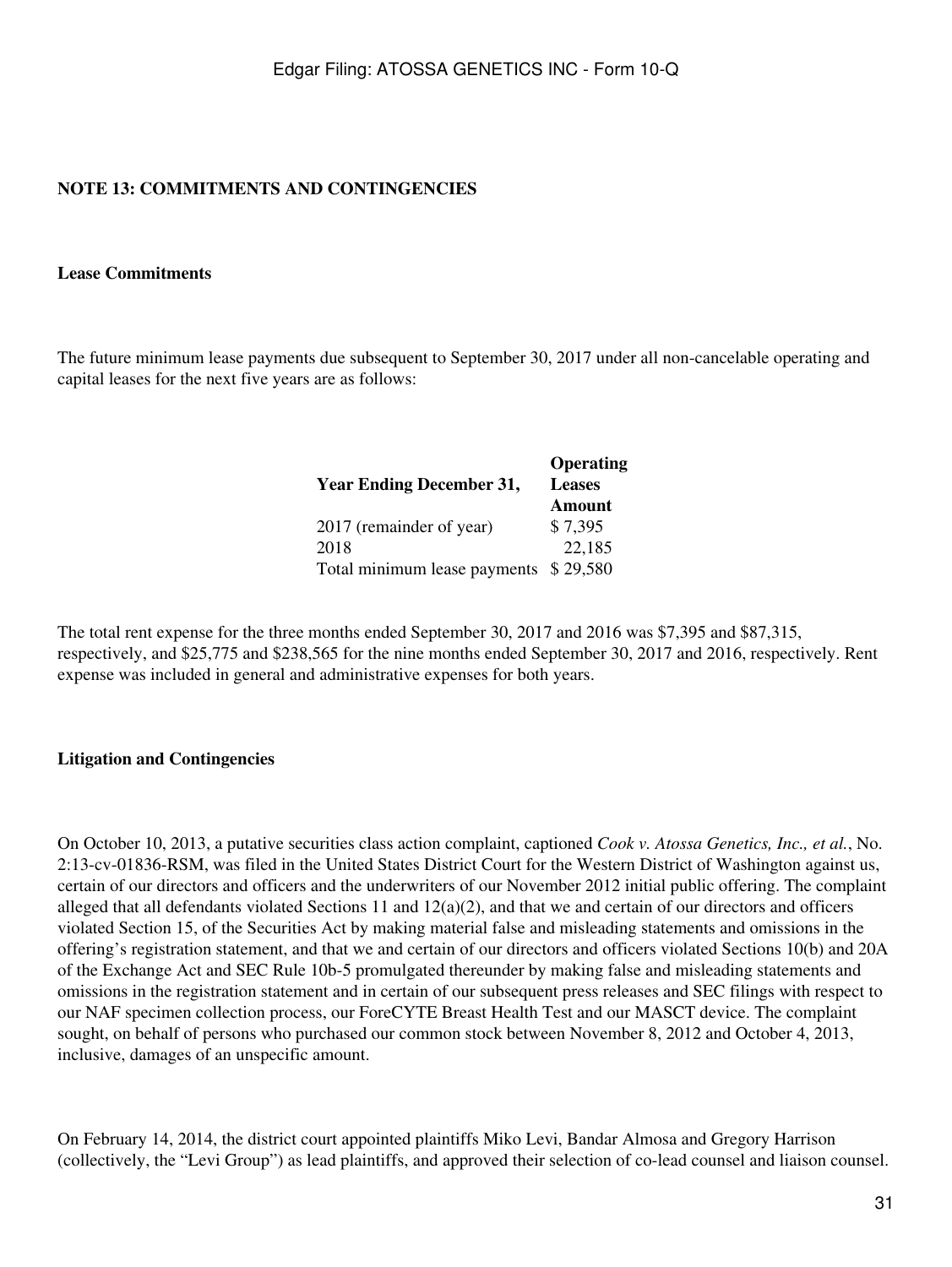The Court also amended the caption of the case to read *In re Atossa Genetics, Inc. Securities Litigation* No. 2:13-cv-01836-RSM. An amended complaint was filed on April 15, 2014. The Company and other defendants filed motions to dismiss the amended complaint on May 30, 2014. On October 6, 2014 the Court granted defendants' motion dismissing all claims against Atossa and all other defendants. On October 30, 2014, the Court entered a final order of dismissal. On November 3, 2014, plaintiffs filed a notice of appeal with the Court and appealed the Court's dismissal order to the U.S. Court of Appeals for the Ninth Circuit. On August 18, 2017, the Ninth Circuit affirmed in part and reversed in part the district court's judgment.

On September 11, 2017, the Ninth Circuit entered an order and mandate remanding the case to the United States District Court for the Western District of Washington. On October 19, 2017, plaintiffs filed an amended complaint that conforms to the ruling by the Ninth Circuit. Defendants' answer to the amended complaint is due December 8, 2017. Since the claims under Sections 11,  $12(a)(2)$  and 15 were dismissed by the district court and not appealed, the amended complaint only alleges violations of Section 10(b) and 20A of the Exchange Act and SEC Rule 10b-5 promulgated thereunder against the company and one officer. All other claims and defendants have been dismissed. The alleged class period in the amended complaint is December 20, 2012 through October 4, 2013.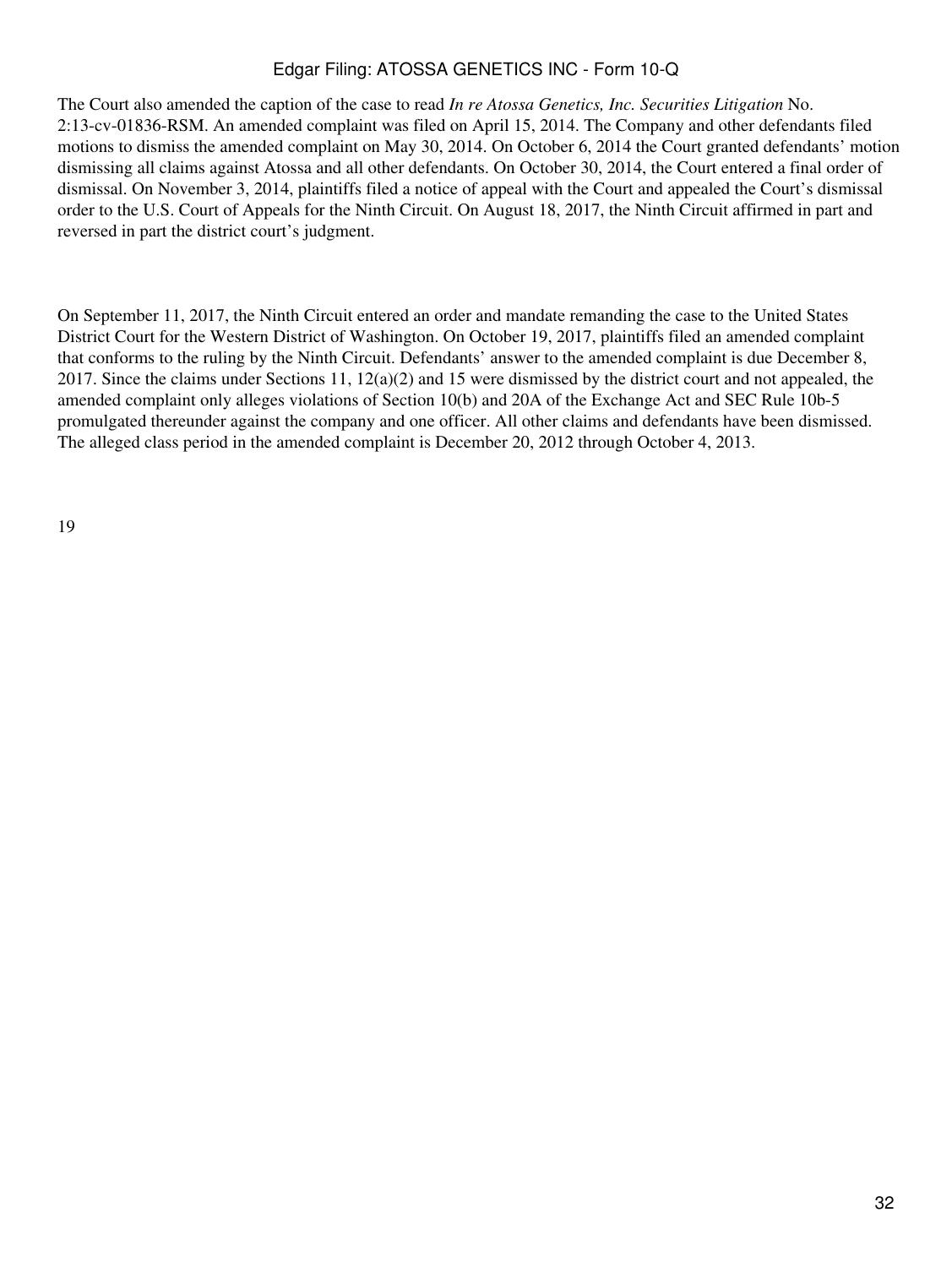The Company believes this lawsuit is without merit and plans to defend itself vigorously; however, failure by the Company to obtain a favorable resolution of the claims set forth in the complaint could have a material adverse effect on the Company's business, results of operations and financial condition. Currently, the amount of such material adverse effect cannot be reasonably estimated, and no provision or liability has been recorded for these claims as of September 30, 2017. The costs associated with defending and resolving the lawsuit and ultimate outcome cannot be predicted. These matters are subject to inherent uncertainties and the actual cost, as well as the distraction from the conduct of the Company's business, will depend upon many unknown factors and management's view of these may change in the future.

## **NOTE 14: STOCK BASED COMPENSATION**

#### *Stock Options and Incentive Plan*

On September 28, 2010, the Board of Directors approved the adoption of the 2010 Stock Option and Incentive Plan ("2010 Plan") to provide for the grant of equity-based awards to employees, officers, non-employee directors and other key persons providing services to the Company. Awards of incentive options may be granted under the 2010 Plan until September 2020. No other awards may be granted under the 2010 Plan after the date that is 10 years from the date of stockholder approval. An aggregate of 66,667 shares were initially reserved for issuance in connection with awards granted under the 2010 Plan and on May 18, 2016, an additional 133,333 shares were reserved for issuance under the 2010 Plan. On May 9, 2017, the stockholders approved an additional 1,500,000 shares for issuance under the 2010 Plan.

The following table presents the automatic additions to the 2010 Plan since inception pursuant to the "evergreen" terms of the 2010 Plan:

|                         | <b>Number</b> |
|-------------------------|---------------|
| January 1,              | of            |
|                         | shares        |
| 2012                    | 30,018        |
| 2013                    | 34,452        |
| 2014                    | 49,532        |
| 2015                    | 65,557        |
| 2016                    | 220,419       |
| 2017                    | 151,477       |
| Total additional shares | 551,455       |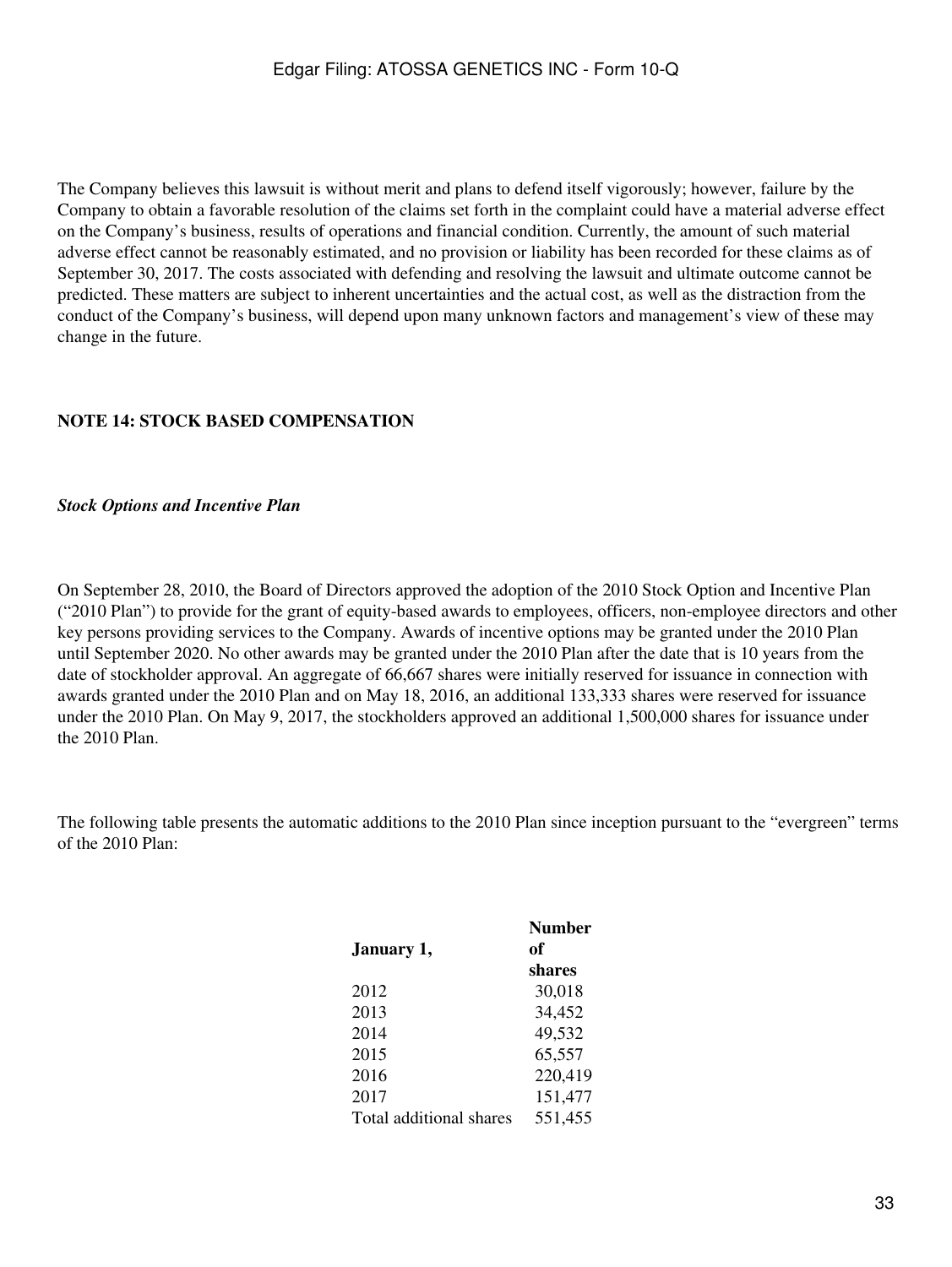The Company granted 0 and 1,716,323 options to purchase shares of common stock during the three and nine months ended September 30, 2017. No options were exercised during the three or nine months ended September 30, 2017. There are 100,456 shares available for grant under the 2010 Plan as of September 30, 2017.

Compensation costs associated with the Company's stock options are recognized, based on the grant-date fair values of these options, over the requisite service period, or vesting period. Accordingly, the Company recognized stock based compensation expense of \$224,254 and \$257,389 for the three months ended September 30, 2017 and 2016, respectively, and \$560,369 and \$650,053 for the nine months ended September 30, 2017 and 2016, respectively. The fair value of stock options granted for the nine months ended September 30, 2017 and 2016 was calculated using the Black-Scholes option-pricing model applying the following assumptions:

## **Period ended September 30, 2017 2016**

| Risk free interest rate | $1.86\% - 2.04\%$     | $1.48\% - 1.55\%$     |
|-------------------------|-----------------------|-----------------------|
| Expected term           | 5.32 - 6.36 years     | $5.58 - 6.06$ years   |
| Dividend yield          | $-$ %                 | $-$ %                 |
| Expected volatility     | $112.86\% - 114.19\%$ | $115.52\% - 115.58\%$ |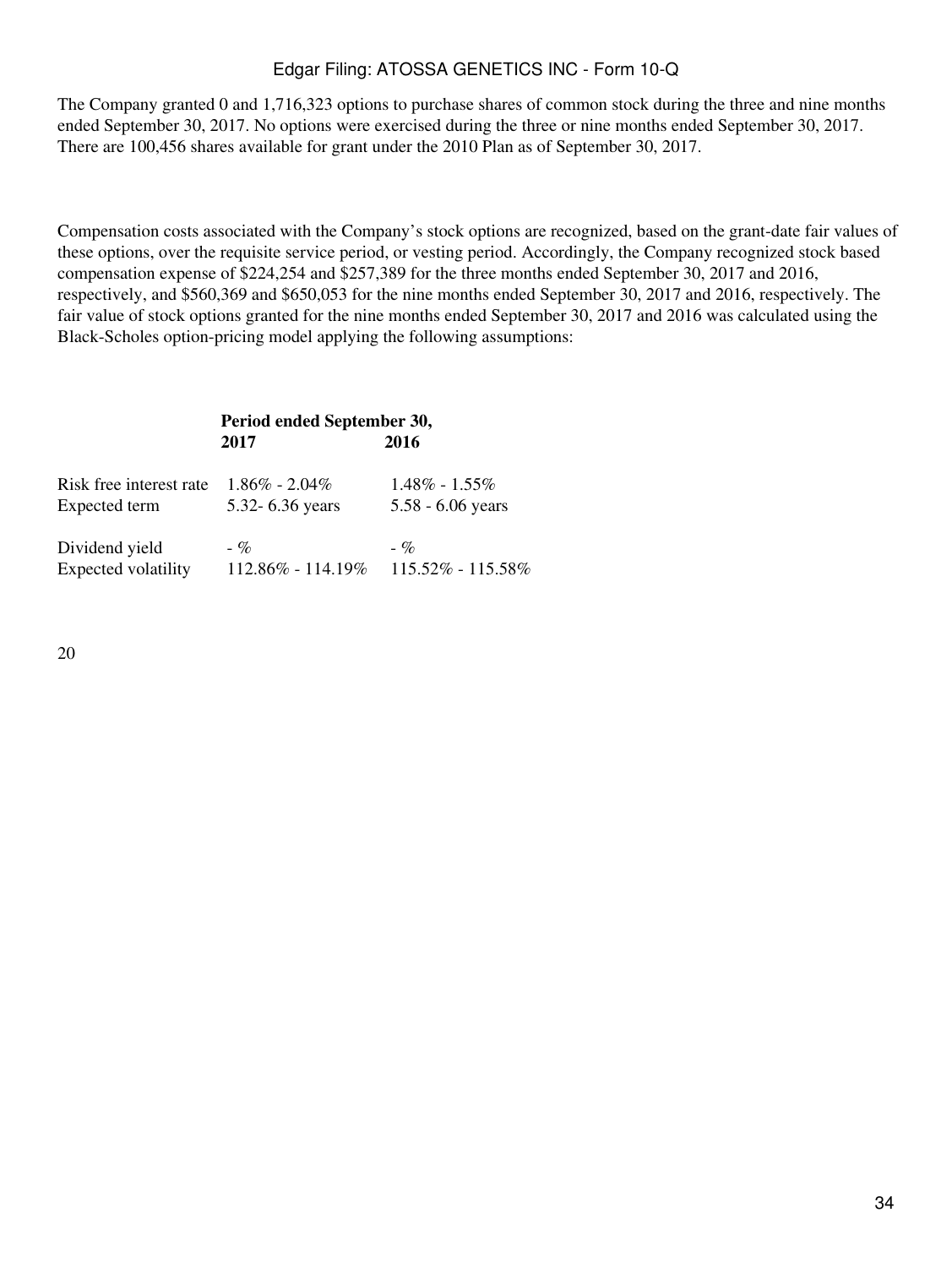Options issued and outstanding as of September 30, 2017 and their activities during the nine months then ended are as follows:

|                                      | Number of<br>Underlying<br><b>Shares</b> | Weighted-<br>Average<br><b>Exercise</b><br><b>Price</b><br><b>Per Share</b> | Weighted-<br>Average<br><b>Contractual</b><br>Life<br><b>Remaining</b><br>in Years | <b>Aggregate</b><br><b>Intrinsic</b><br><b>Value</b> |
|--------------------------------------|------------------------------------------|-----------------------------------------------------------------------------|------------------------------------------------------------------------------------|------------------------------------------------------|
| Outstanding as of January 1, 2017    | 378,924                                  | \$ 26.25                                                                    |                                                                                    | \$                                                   |
| Granted                              | 1,716,323                                | 0.47                                                                        |                                                                                    |                                                      |
| Forfeited                            | (3,167)                                  | 15.00                                                                       |                                                                                    |                                                      |
| Expired                              | (19,081)                                 | 25.05                                                                       |                                                                                    |                                                      |
| Outstanding as of September 30, 2017 | 2,072,999                                | 4.10                                                                        | 9.29                                                                               | \$102,679                                            |
| Exercisable as of September 30, 2017 | 418,636                                  | 16.39                                                                       | 8.44                                                                               | \$9,645                                              |
| Vested and expected to vest          | 2,072,999                                | \$4.10                                                                      | 9.29                                                                               | \$102,679                                            |

At September 30, 2017, there were 1,651,052 unvested options outstanding and the related unrecognized total compensation cost associated with these options was approximately \$1,203,000. This expense is expected to be recognized over a weighted-average period of 2.0 years.

## **NOTE 15: SUBSEQUENT EVENTS**

On October 26, 2017, the Company entered into an underwriting agreement with Maxim Group LLC relating to a public offering of common stock which closed on October 30, 2017. The offering generated gross proceeds to the Company of approximately \$5.5 million and net proceeds of \$5.1 million after deducting underwriting discounts and commission.

The offering included 11,500,000 shares of common stock at a public offering price of \$0.44 per share. In addition, the underwriter exercised the over-allotment to purchase an additional 1,000,000 shares of common stock, which are included in the estimated gross proceeds of \$5.5 million.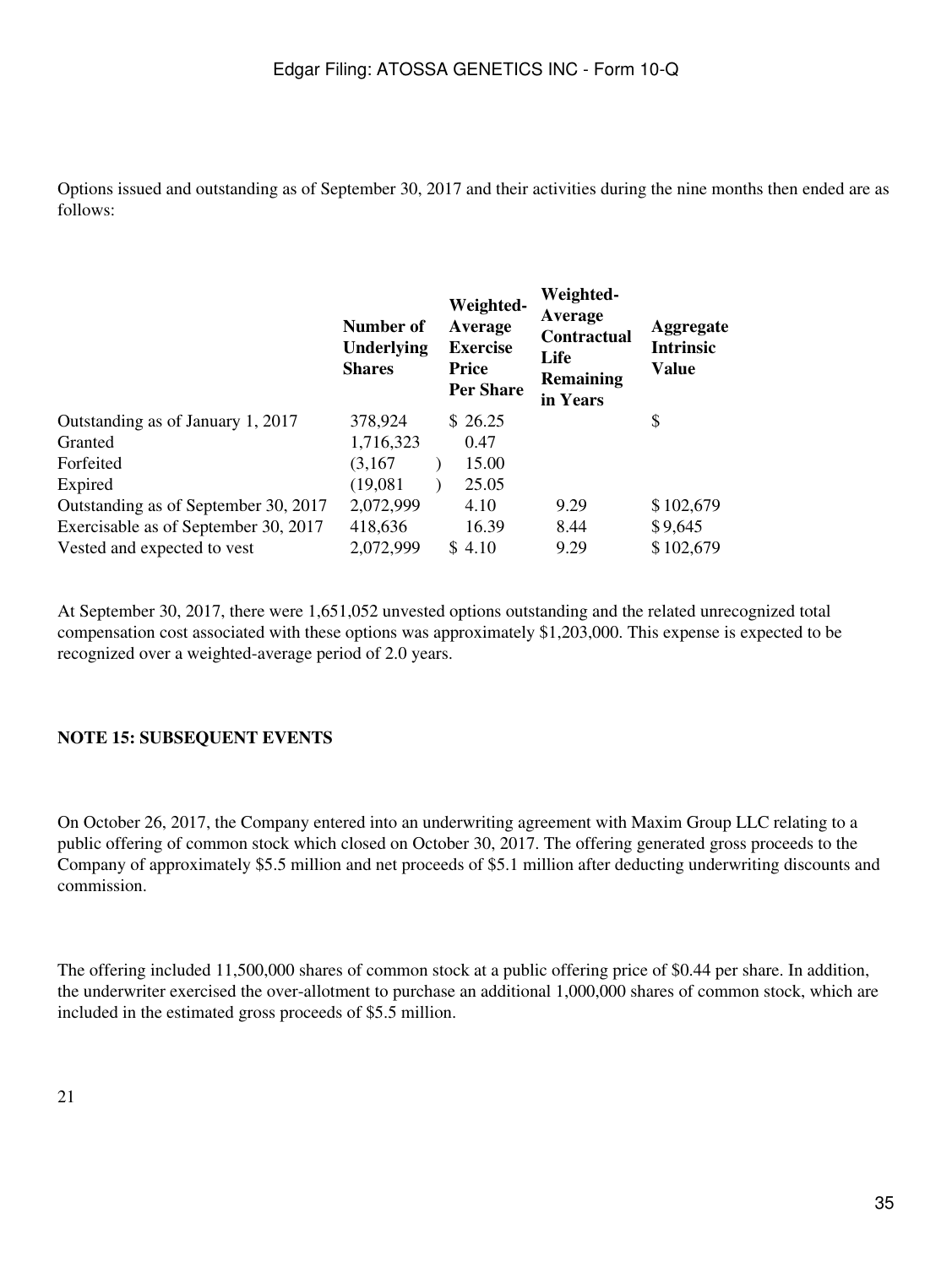## <span id="page-35-0"></span>**ITEM 2. MANAGEMENT'S DISCUSSION AND ANALYSIS OF FINANCIAL CONDITION AND RESULTS OF OPERATIONS**

*The following discussion of the financial condition and results of operations should be read in conjunction with the financial statements and the related notes included elsewhere in this report. This discussion contains forward-looking statements, which are based on assumptions about the future of the Company's business. The actual results could differ materially from those contained in the forward-looking statements. Please read "Forward-Looking Statements" included below for additional information regarding forward-looking statements.*

#### **Forward-Looking Statements**

This report contains, in addition to historical information, certain information, assumptions and discussions that may constitute forward-looking statements within the meaning of Section 27A of the Securities Act of 1933, as amended (the "Securities Act") and Section 21E of the Securities Exchange Act of 1934, as amended (the "Exchange Act"). We have made these statements in reliance on the safe harbor provisions of the Private Securities Litigation Reform Act of 1995. These statements are subject to certain risks and uncertainties, which could cause actual results to differ materially from those projected or anticipated. Although we believe our assumptions underlying our forward-looking statements are reasonable as of the date of this report, we cannot assure you that the forward-looking statements set out in this report will prove to be accurate. We typically identify these forward-looking statements by the use of forward-looking words such as "expect," "potential," "continue," "may," "will," "should," "could," "would," "seek," "intend," "estimate," "anticipate" or the negative version of those words or other comparable words. Forward-looking statements contained in this report include, but are not limited to, statements about:

whether we can obtain approval from the U.S. Food and Drug Administration, or FDA, and foreign regulatory bodies, to sell, market and distribute our therapeutics and devices under development;

our ability to successfully complete clinical trials of our pharmaceutical candidates under development, including endoxifen and our intraductal microcatheters to administer therapeutics, including our study using fulvestrant;

the success, cost and timing of our product and drug development activities and clinical trials, including whether the ongoing clinical study using our intraductal microcatheters to administer fulvestrant will enroll a sufficient number of subjects or be completed in a timely fashion or at all;

our ability to contract with third-party suppliers, manufacturers and service providers, including clinical research organizations, and their ability to perform adequately;

our ability to successfully develop and commercialize new therapeutics currently in development or that we might identify in the future and in the time frames currently expected;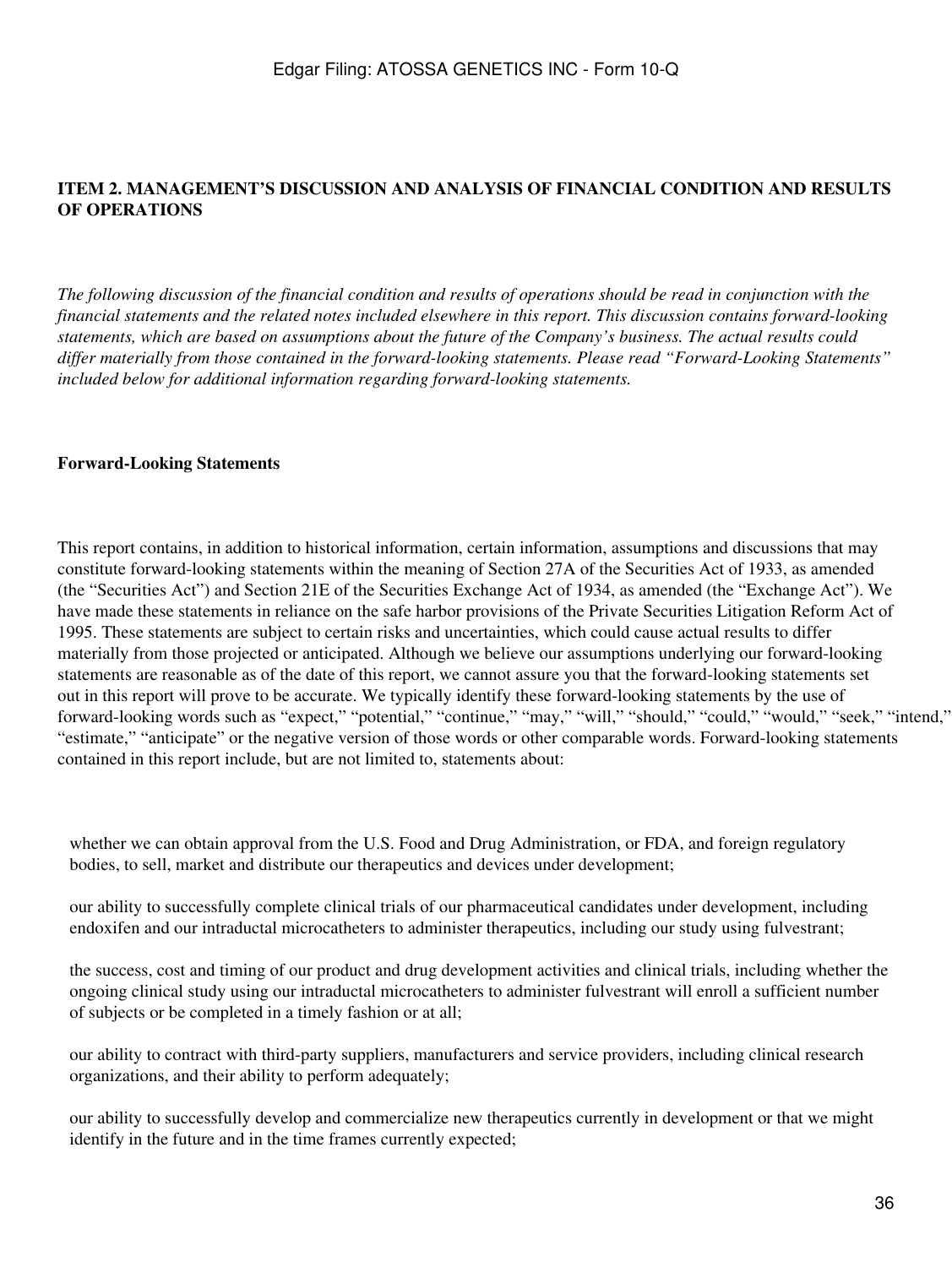our ability to successfully defend ongoing litigation, including the November 3, 2014 appeal of a dismissal of a securities class action law suit filed against us, and other similar complaints that may be brought in the future, in a timely manner and within the coverage, scope and limits of our insurance policies;

our ability to establish and maintain intellectual property rights covering our products;

our expectations regarding, and our ability to satisfy, federal, state and foreign regulatory requirements;

the accuracy of our estimates of the size and characteristics of the markets that our products and services may address;

our expectations as to future financial performance, expense levels and capital sources;

whether the final study results will vary from preliminary study results that we may announce; and

our ability to attract and retain key personnel;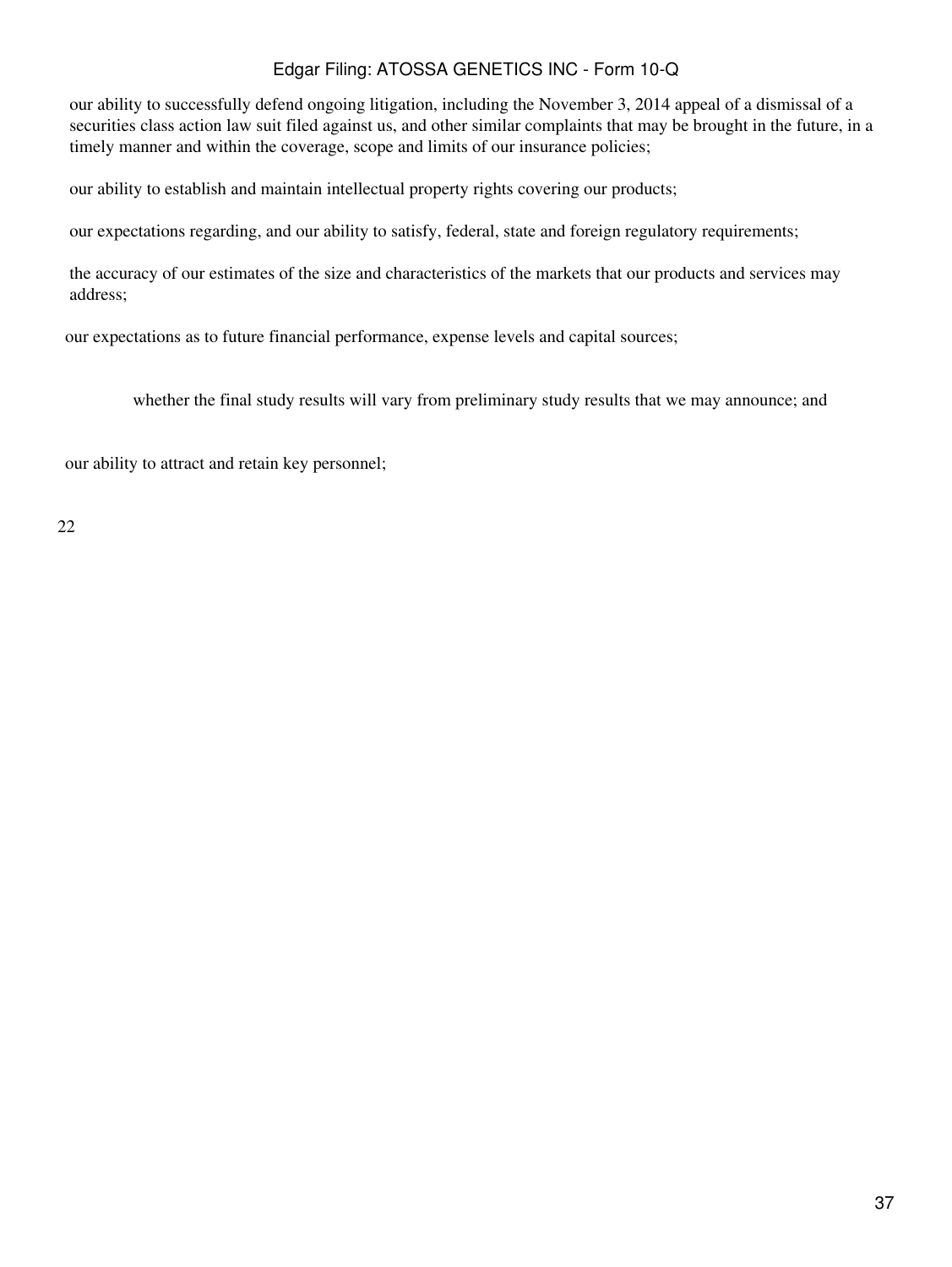These and other forward-looking statements made in this report are presented as of the date on which the statements are made. We have included important factors in the cautionary statements included in this report, particularly in the section titled "ITEM 1A. RISK FACTORS," that we believe could cause actual results or events to differ materially from the anticipated results as set forth in the forward-looking statements that we make. Our forward-looking statements do not reflect the potential impact of any new information, future events or circumstances that may affect our business after the date of this report. Except as required by law, we do not intend to update any forward-looking statements after the date on which the statement is made, whether as a result of new information, future events or circumstances or otherwise.

### **Company Overview**

We are a clinical-stage pharmaceutical company focused on developing novel, proprietary therapeutics and delivery methods for the treatment of breast cancer and other breast conditions. We are developing Endoxifen with two routes of delivery: a topical formulation, applied like a lotion, for the treatment of a condition called mammographic breast density (or, MBD), and an oral formulation for breast cancer survivors who do not benefit from taking oral tamoxifen which is the current FDA-approved standard of care. We are also developing our patented intraductal microcatheter technology to potentially target the delivery of therapies, including fulvestrant and CAR-T cell therapies, directly to the site of breast cancer.

### **Endoxifen**

Oral tamoxifen has been widely used for over 30 years to both treat and prevent breast cancer. Tamoxifen, however, has significant drawbacks: First, it can cause side effects including headaches, nausea and early menopausal symptoms as well as rare but serious side effects such as cataracts, strokes and cancer of the uterus. Second, tamoxifen is a "pro-drug," meaning that it must be processed by the liver in order to produce therapeutic metabolites. The metabolite in tamoxifen that accounts for most of its therapeutic activity is called Endoxifen. Unfortunately, up to 50% of breast cancer survivors who are taking tamoxifen do not produce therapeutic levels of Endoxifen (meaning they are "refractory") for a number of reasons including that they do not have the requisite liver enzymes. We are developing Endoxifen because of these drawbacks to tamoxifen.

We are developing two different presentations of proprietary Endoxifen for two different potential treatment settings:

First, we are developing topical Endoxifen for women with MBD for transdermal administration. Legislation that has been recently enacted in approximately 30 states (and that is now pending on the federal level) currently requires that women be notified if they have MBD and those notifications typically state that women with MBD have a higher risk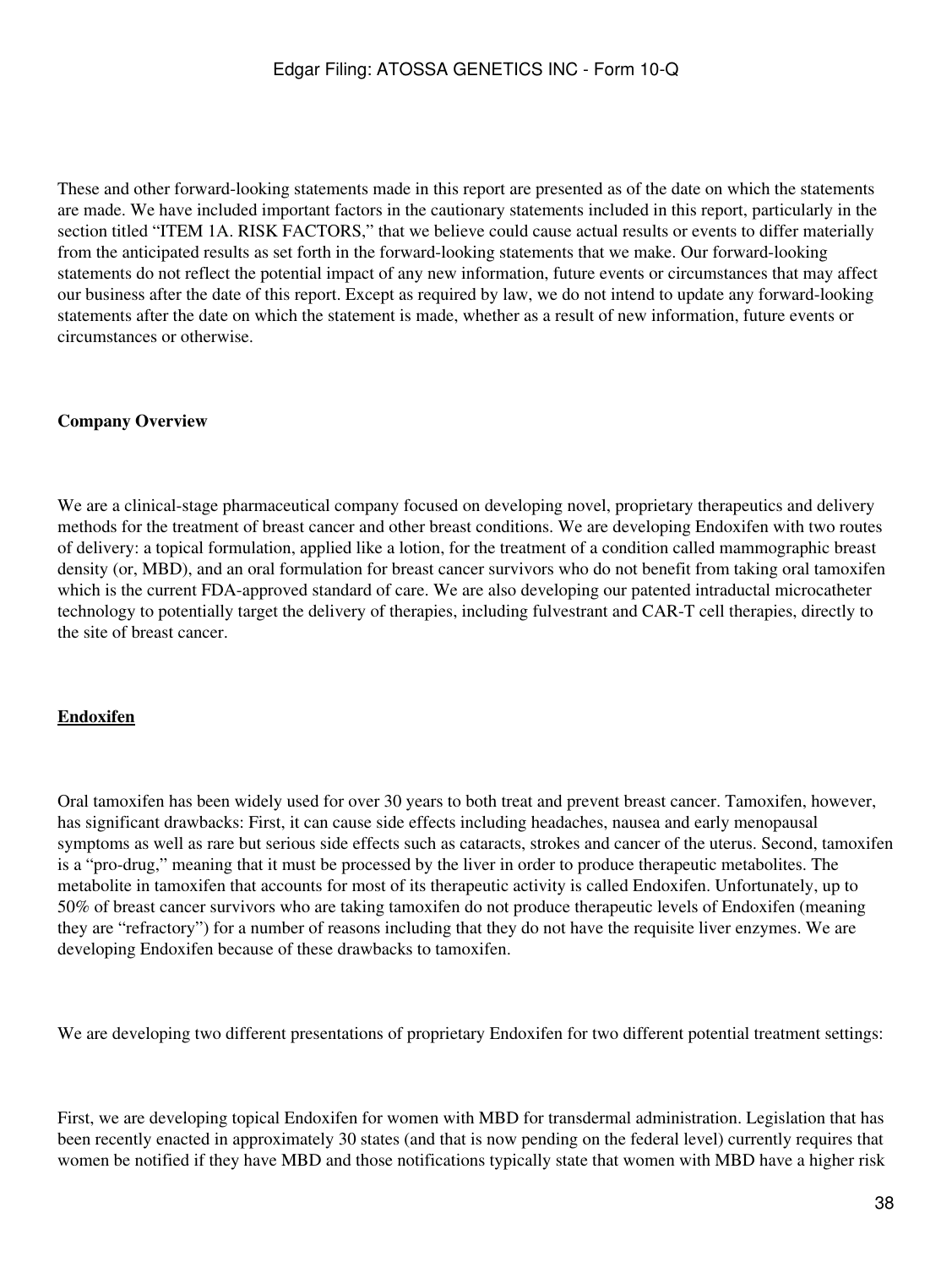of developing breast cancer, and that mammography may not be as effective because of the MBD. We estimate that approximately ten million women in the Unites States have MBD, for which there is no FDA-approved treatment. Although oral tamoxifen is approved to prevent breast cancer in "high-risk" women, it is used by less than 5% of women with an increased risk of developing breast cancer because of the actual or perceived side effects and risks of tamoxifen. We believe our topical Endoxifen may provide an effective treatment for MBD because, unlike an oral medication, it is applied directly to the breast and penetrates the skin; it does not require metabolism by the liver; and it may produce fewer side effects than tamoxifen.

Second, we are developing oral Endoxifen for breast cancer patients who are refractory to tamoxifen. Approximately one million breast cancer patients take tamoxifen to prevent recurrence and new breast cancer; however, up to 50% of those patients are refractory to tamoxifen. We believe our oral Endoxifen may provide an effective treatment supplement or option for these refractory patients because Endoxifen, unlike tamoxifen, does not require liver metabolism.

We recently completed a comprehensive Phase 1 study in 48 healthy women in Australia using both the topical and oral forms of our proprietary Endoxifen. The objectives of this double-blinded, placebo-controlled, Phase 1 study were to assess the pharmacokinetics of our proprietary Endoxifen dosage forms as single (oral) and repeat (oral and topical) doses, as well as to assess safety and tolerability. The study was conducted in two parts based on route of administration.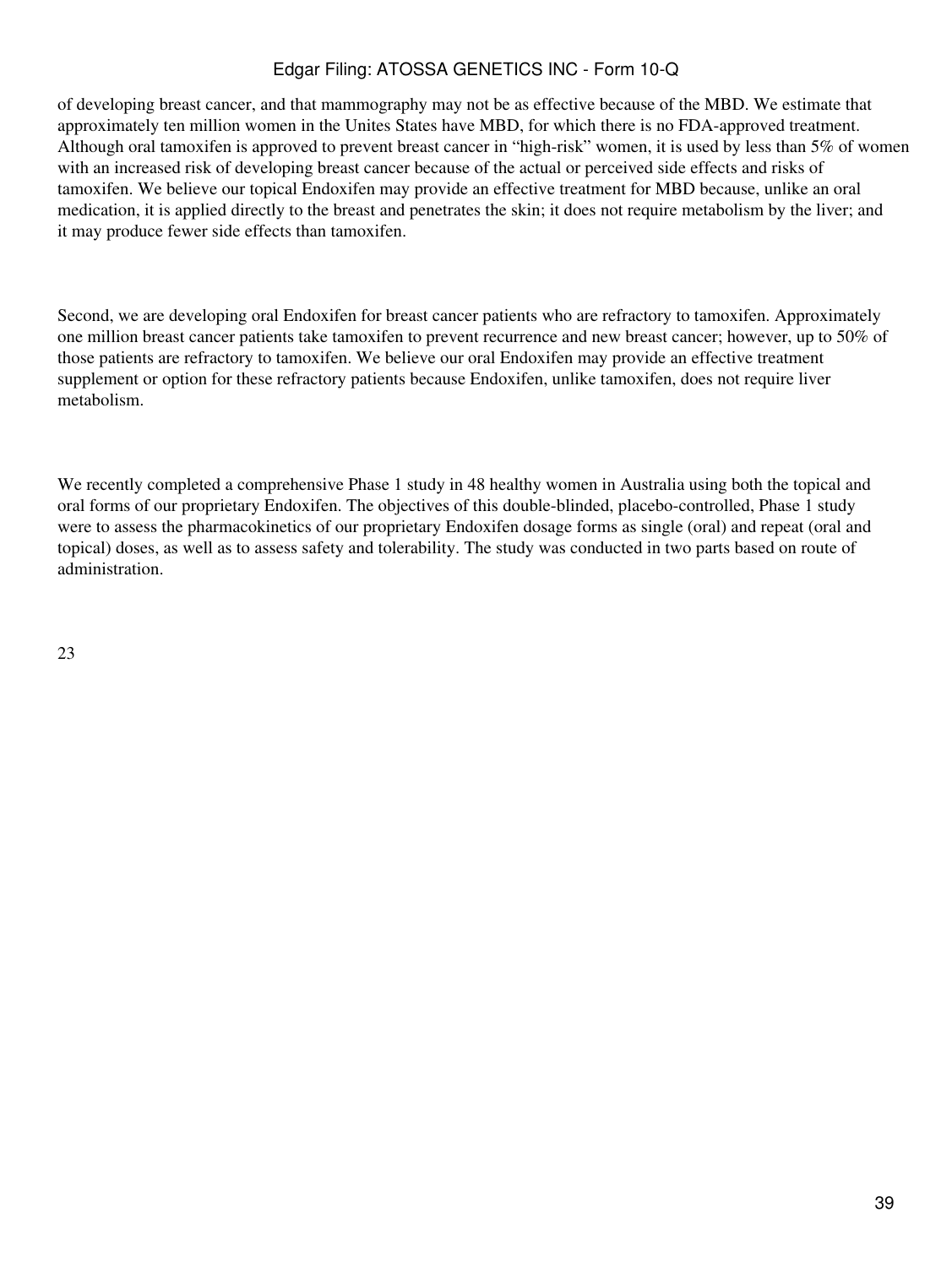In September 2017, we reported preliminary results for the topical arm of the study and in October 2017 we reported preliminary results for the oral arm of the study. We concluded that all objectives were successfully met in both arms of the study: there were no clinically significant safety signals and no clinically significant adverse events and both the oral and topical Endoxifen were well tolerated. In the topical arm of the study, there were low but measurable Endoxifen levels detected in the blood in a dose-dependent fashion and in the oral arm of the study participants exhibited dose-dependent Endoxifen levels in published reports of the therapeutic range. In September 2017, we contracted Stockholm South General Hospital in Sweden to conduct a Phase 2 study of our topical Endoxifen. The study will be led by principal investigator Dr. Per Hall, MD, Ph.D., Head of the Department of Medical Epidemiology and Biostatistics at Karolinska Institutet. We have applied for approval from the Institutional Review Board and Swedish regulatory authority (Medical Products Agency) to begin enrollment. The placebo-controlled, double-blinded study is expected to enroll up to 480 subjects. The primary endpoint is MBD reduction, which will be measured after six and twelve months of dosing, as well as safety and tolerability. We are planning to start enrollment in this study in the first quarter of 2018.

We plan to commence a Phase 2 clinical study of our oral Endoxifen for patients who are refractory to tamoxifen. We currently expect that we will retain a clinical research organization to manage the study and that we will commence the study the first quarter of 2018.

### **Proprietary Intraductal Microcatheter Technology**

In October 2017, we announced a new program using Chimeric Antigen Receptor Therapy, or CAR-T. We plan to use our proprietary intraductal microcatheter technology for the potential transpapillary, or "TRAP," delivery of T-cells that have been genetically modified to attack breast cancer cells. We believe this method has several potential advantages: reduced toxicity by limiting systemic exposure of the T-cells; improved efficacy by placing the T-cells in direct contact with the target ductal epithelial cells that are undergoing malignant transformation; and, lymphatic migration of the CAR-T cells along the same path taken by migrating cancer cells, potentially extending their cytotoxic actions into the regional lymph system, which could limit tumor cell dissemination. This program is in the research and development phase and has not been approved by the FDA or any other regulatory body. Pre-clinical studies, and clinical studies demonstrating safety and efficacy among other things, and regulatory approvals will be required before commercialization.

We have developed a foundational intellectual property position with respect to TRAP CAR-T, and we intend to continue research and development through partnership with leading investigators, institutions, and organizations around the world, bringing our technology and expertise in TRAP delivery together with experts in cancer immunology and T-cell biology.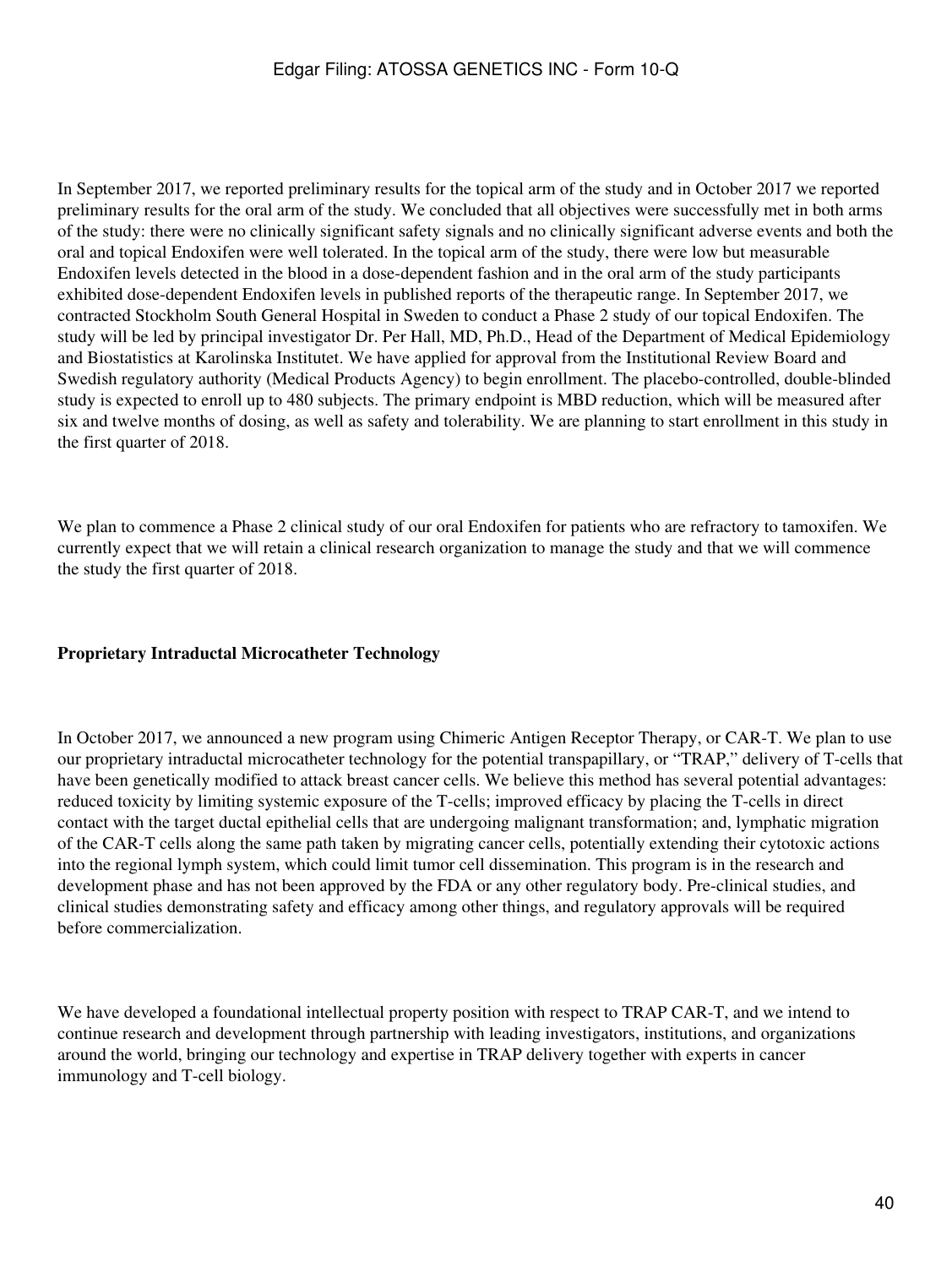We are currently conducting a Phase 2 study using our microcatheter technology to deliver fulvestrant at Montefiore Medical Center. This trial is a Phase 2 study in women with ductal carcinoma in situ ("DCIS") or Stage 1 or 2 breast cancer (invasive ductal carcinoma) scheduled for mastectomy or lumpectomy within 30 to 45 days. This study is assessing the safety, tolerability, cellular activity and distribution of fulvestrant when delivered directly into breast milk ducts of these patients compared to those who receive the same drug by injection. Of the 30 patients required for full enrollment, six will receive the standard intramuscular injection of fulvestrant and 24 will receive fulvestrant with our microcatheter device.

The primary endpoint of the clinical trial is to compare the safety, tolerability and distribution of fulvestrant between the two routes of administration (intramuscular injection or through our microcatheters). The secondary endpoint of the study is to determine if there are changes in the expression of Ki67 (a measure of cellular proliferation that correlates with tumor growth) as well as estrogen and progesterone receptors between a pre-fulvestrant biopsy and post-fulvestrant surgical specimens. Digital breast imaging before and after drug administration in both groups will also be performed to determine the effect of fulvestrant on any lesions as well as breast density of the participant.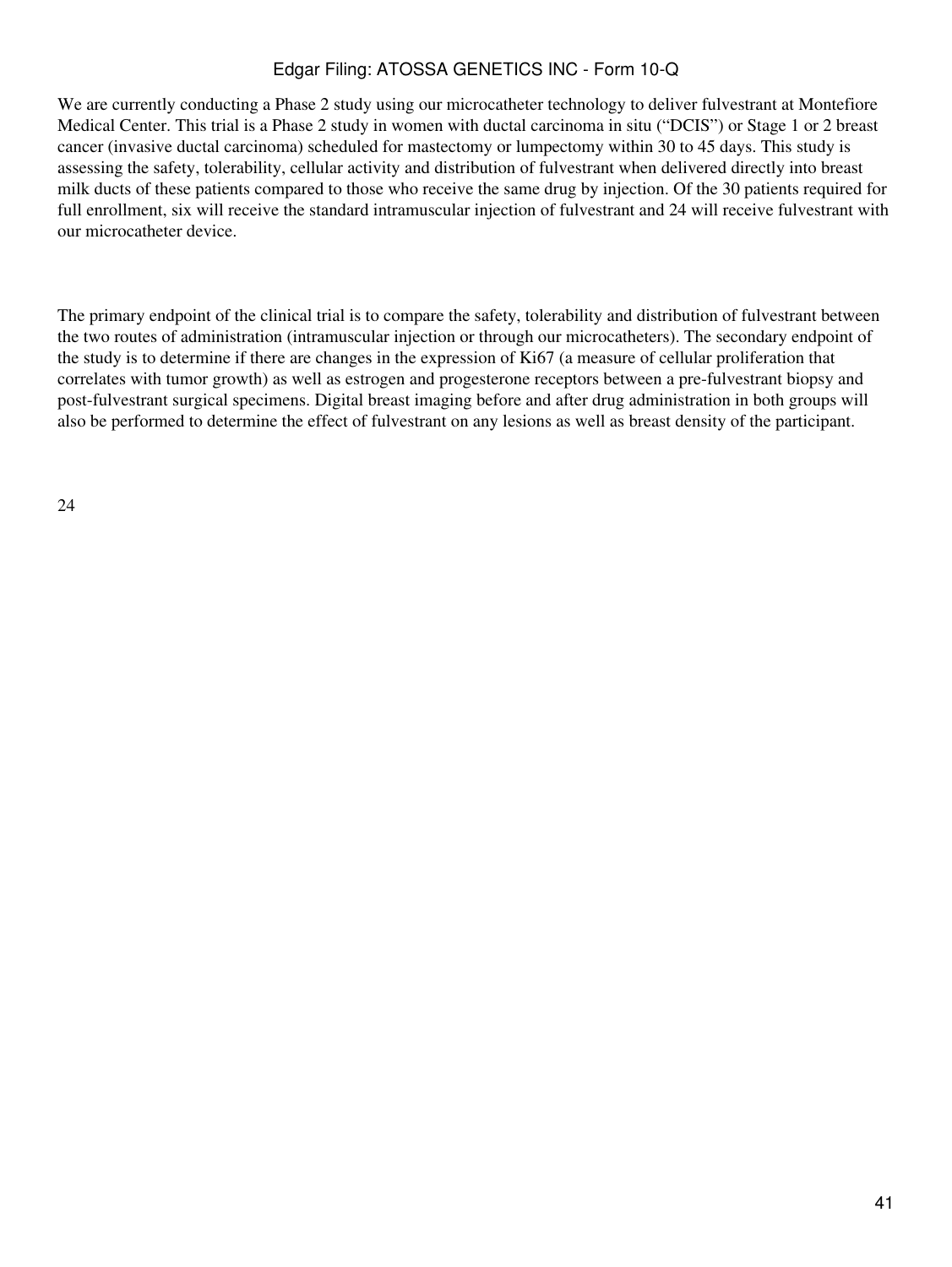#### **Research and Development Phase**

We are in the research and development phase and are not currently marketing any products or services. We do not anticipate generating revenue unless and until we develop and launch our pharmaceutical programs.

### **Critical Accounting Policies and Estimates**

In our Annual Report on Form 10-K/A for the year ended December 31, 2016, we disclosed our critical accounting policies and estimates upon which our financial statements are derived. There have been no changes to these policies since December 31, 2016, other than discussed in the following paragraph. Readers are encouraged to review these disclosures in conjunction with the review of this report.

### **Financial Instruments with Characteristics of Both Liabilities and Equity**

During the nine months ended September 30, 2017, the Company issued certain financial instruments, consisting of warrants to purchase common stock, which have characteristics of both liability and equity. Financial instruments such as warrants that are classified as liabilities are fair valued upon issuance and are remeasured at fair value at subsequent reporting periods with the resulting change in fair value recorded in other income/(expense). The fair value of warrants is estimated using valuation models that require the input of subjective assumptions including stock price volatility, expected life, and the probability of future equity issuances and their impact to the price protection feature.

#### **Results of Operations**

#### **Three and Nine Months Ended September 30, 2017 and 2016**

*Operating Expenses:* Total operating expenses were approximately \$2.1 million and \$5.6 million for the three and nine months ended September 30, 2017, respectively, consisting of general and administrative (G&A) expenses of approximately \$1.3 million and \$3.5 million, respectively, and research and development (R&D) expenses of approximately \$0.7 million and \$2.1 million, respectively. Total operating expenses were approximately \$1.6 million and \$5.4 million for the three and nine months ended September 30, 2016, respectively, consisting of G&A expense of approximately \$1.5 million and \$5.0 million, respectively and R&D expenses of \$0.1 million and \$0.4 million,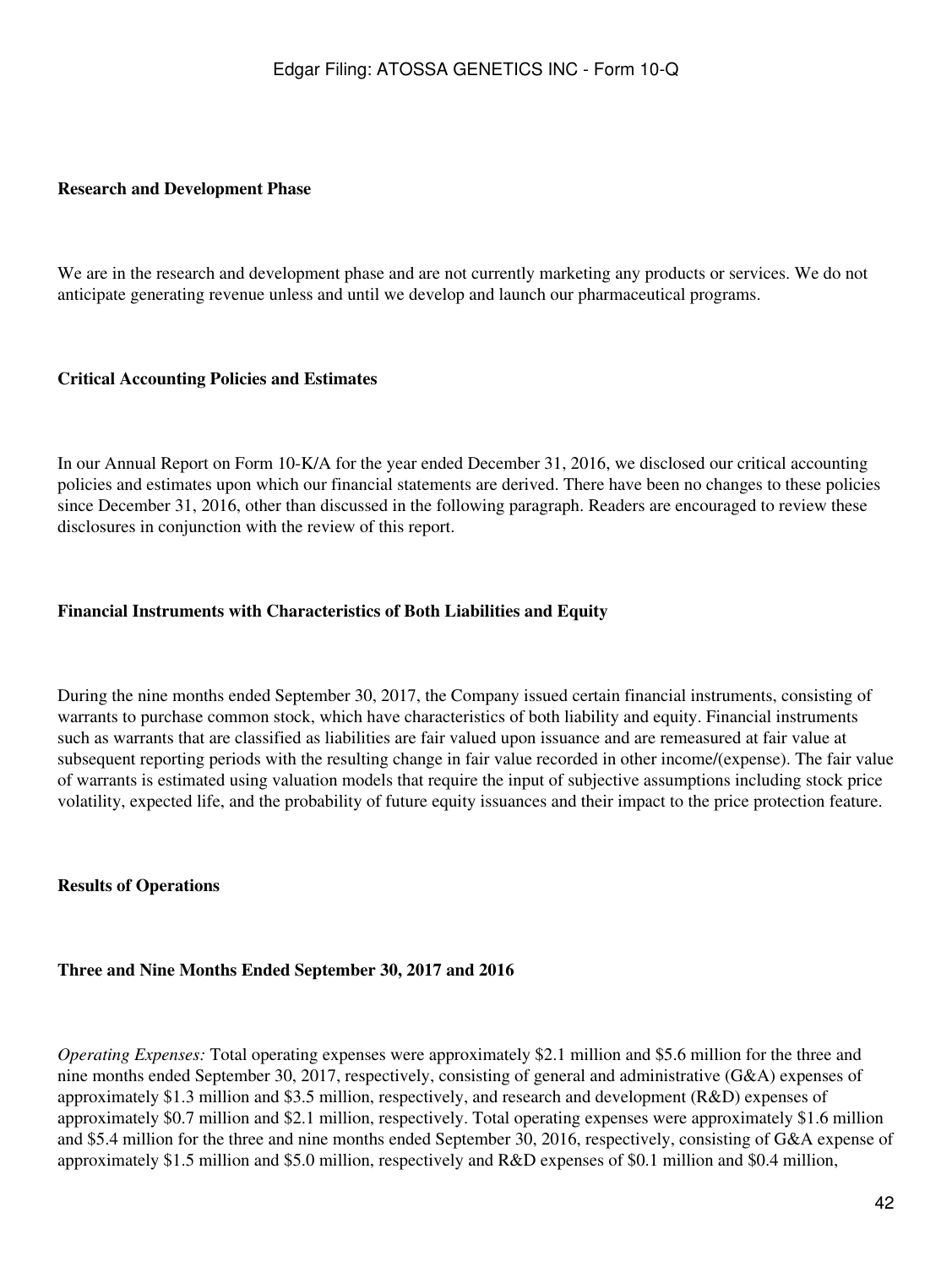respectively.

Total operating expenses for the three and nine months ended September 30, 2017 as compared to the same periods of 2016 increased approximately \$0.5 million or 32.0% and increased \$0.2 million or 3.6%, respectively.

25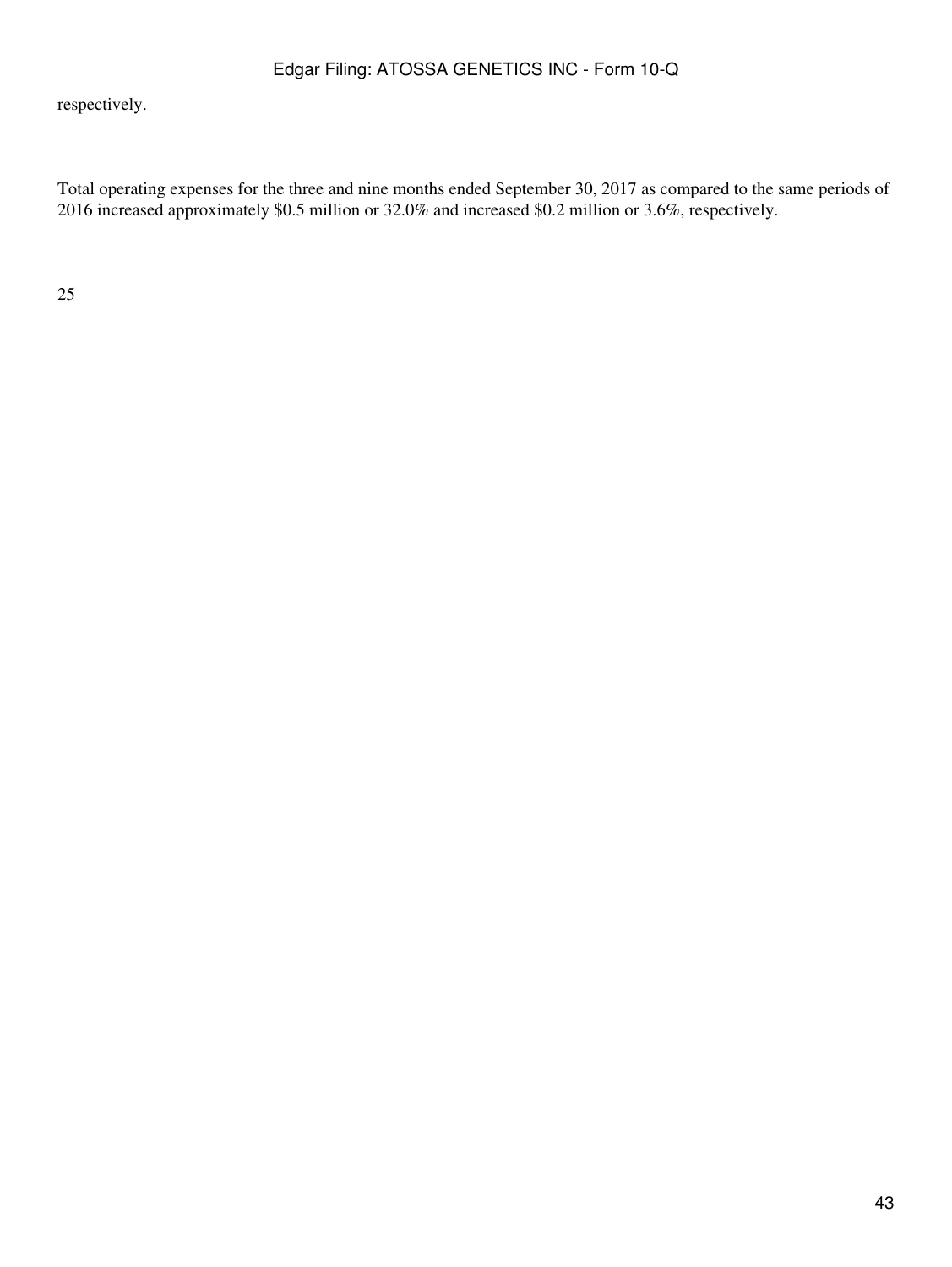*General and Administrative Expenses*: G&A expenses for the three months ended September 30, 2017 were approximately \$1,314,000, a decrease of \$159,000 or 10.8%, from approximately \$1,473,000, for the same period in 2016. G&A expenses for the nine months ended September 30, 2017 were approximately \$3,528,000, a decrease of \$1,513,000 or 30.0%, from approximately \$5,041,000 for the same period in 2016. G&A expenses consist primarily of personnel and related benefit costs, facilities, professional services, insurance, and public company related expenses. The decrease in G&A expenses is mainly attributed to a reduction in payroll expenses resulting from a decrease in headcount, rent, and exit costs incurred in 2016 that were not incurred in 2017.

*Research and Development Expenses*: R&D expenses for the three and nine months ended September 30, 2017 were approximately \$743,000 and \$2,111,000, respectively, an increase of approximately \$658,000, or 774.1% and \$1,707,000 or 422.5% from the three months and nine months ended September 30, 2016, respectively. The increase in R&D expenses is attributed to salaries, manufacturing and clinical trial expenses associated with our Endoxifen program for which manufacturing commenced at the beginning of 2017 and the clinical studies which commenced in the second quarter of 2017. We expect our R&D expenses to increase throughout 2017 as we continue the clinical trial of fulvestrant administered via our microcatheters and as we continue the development of Endoxifen and potentially other indications and pharmaceuticals.

*Other Income Expense:* In August 2016, the Company received a termination payment of \$1,762,931 pursuant to the settlement agreement with Besins Healthcare Luxembourg SARL. There were no settlement payments received by the Company for the three and nine months ended September 30, 2017.

### **Liquidity and Capital Resources**

We have a history of operating losses as we have focused our efforts on raising capital and building our products and services in our pipeline. The Company's consolidated financial statements are prepared using generally accepted accounting principles in the United States of America applicable to a going concern, which contemplates the realization of assets and the satisfaction of liabilities in the normal course of business. The Company has incurred net losses and negative operating cash flows since inception. For the nine months ended September 30, 2017, the Company recorded a net loss of approximately \$6.1 million, and used approximately \$4.9 million of cash in operating activities. As of September 30, 2017, the Company had approximately \$2.7 million in cash and cash equivalents and working capital of approximately \$1.9 million. The Company has not yet established an ongoing source of revenue sufficient to cover its operating costs and allow it to continue as a going concern. The ability of the Company to continue as a going concern is dependent on the Company obtaining adequate capital to fund operating losses until it becomes profitable. The Company can give no assurances that any additional capital that it is able to obtain, if any, will be sufficient to meet its needs, or that any such financing will be obtainable on acceptable terms. If the Company is unable to obtain adequate capital, it could be forced to cease operations or substantially curtail is commercial activities. These conditions raise substantial doubt as to the Company's ability to continue as a going concern. The accompanying financial statements do not include any adjustments relating to the recoverability and classification of recorded asset amounts and classification of liabilities should the Company be unable to continue as a going concern.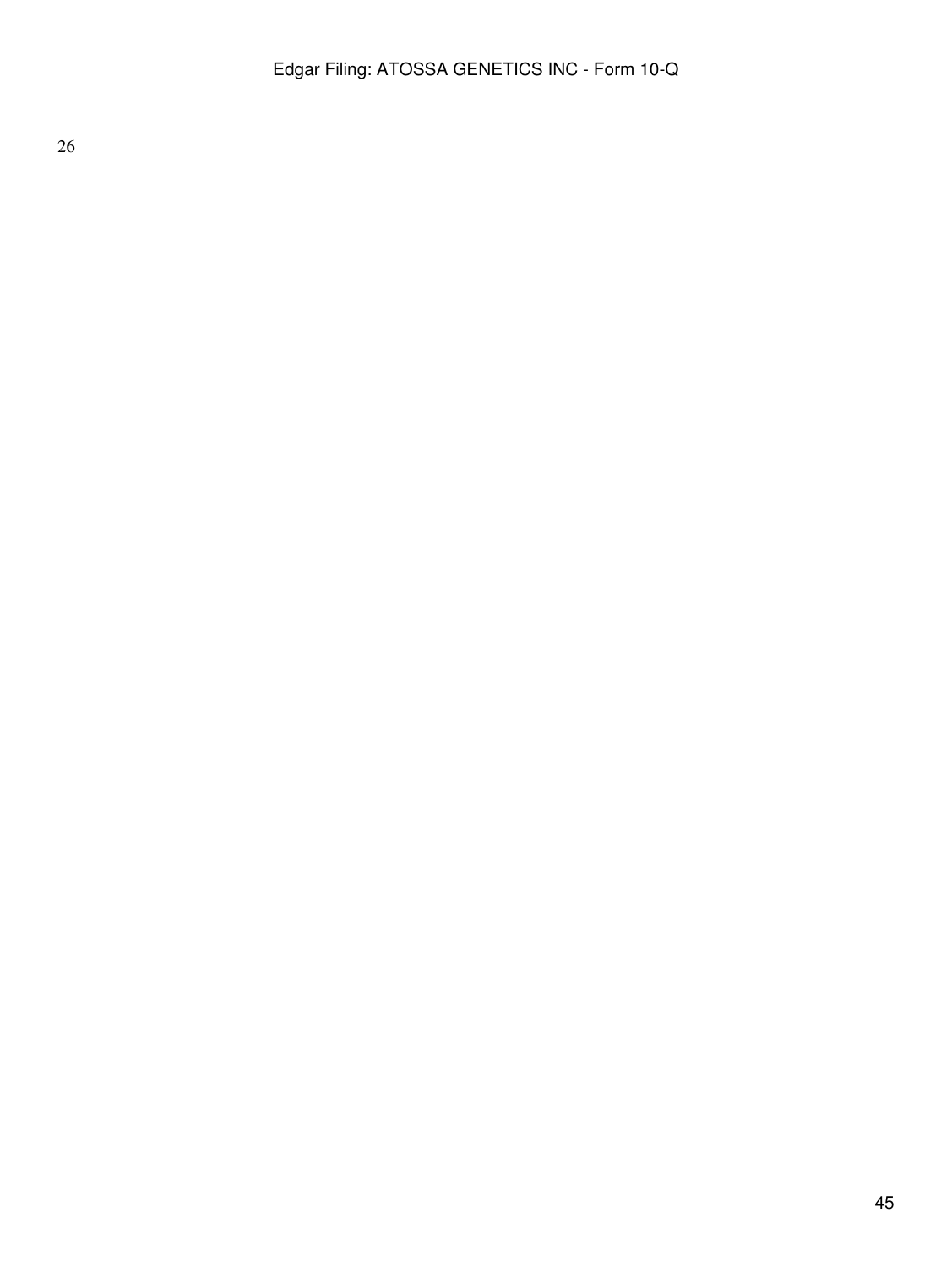As of the date of filing this quarterly report, we expect that our existing resources will be sufficient to fund our planned operations for the next 8-12 months; however, additional capital resources will be needed to fund operations longer-term.

On October 26, 2017, the Company entered into an underwriting agreement with Maxim Group LLC relating to a public offering of common stock which closed on October 30, 2017. The offering generated gross proceeds to the Company of approximately \$5.5 million and net proceeds of \$5.1 million after deducting underwriting discounts and commission. As of the date of filing his quarterly report, the Company has in excess of \$5 million in total stockholders equity.

Our ability to continue as a going concern is dependent on our obtaining additional adequate capital to fund additional operating losses until we become profitable. If we are unable to obtain adequate capital, we could be forced to cease operations.

### **Cash Flows**

As of September 30, 2017 the Company had cash and cash equivalents of \$2.7 million.

*Net Cash Flows from Operating Activities*: Net cash used in operating activities was approximately \$4.9 million for the nine months ended September 30, 2017, compared with approximately \$4.0 million for the nine months ended September 30, 2016. We spent approximately \$2.1 million on research and development for the nine month period ended September 30, 2017, compared to \$400,000 for the same period in 2016; this increase was offset by reductions in compensation expense from reduced headcount, reduced occupancy expense, reduced consulting fees, and from severance payments in 2016 that were not incurred in 2017.

*Net Cash Flows from Investing Activities*: There was no net cash used in investing activities for the nine months ended September 30, 2017, compared with approximately \$5,000 for nine months ended Sept 30, 2016. The decrease in 2017 was attributable to the reduction in purchases of fixed asset equipment in 2017 as compared to 2016.

*Net Cash Flows from Financing Activities:* Net cash provided by financing activities generated proceeds of \$4.6 million for the nine months ended September 30, 2017, as compared with \$4.7 million for the nine months ended June 30, 2016. In both of the periods ended September 30, 2017 and 2016 the Company completed public offerings.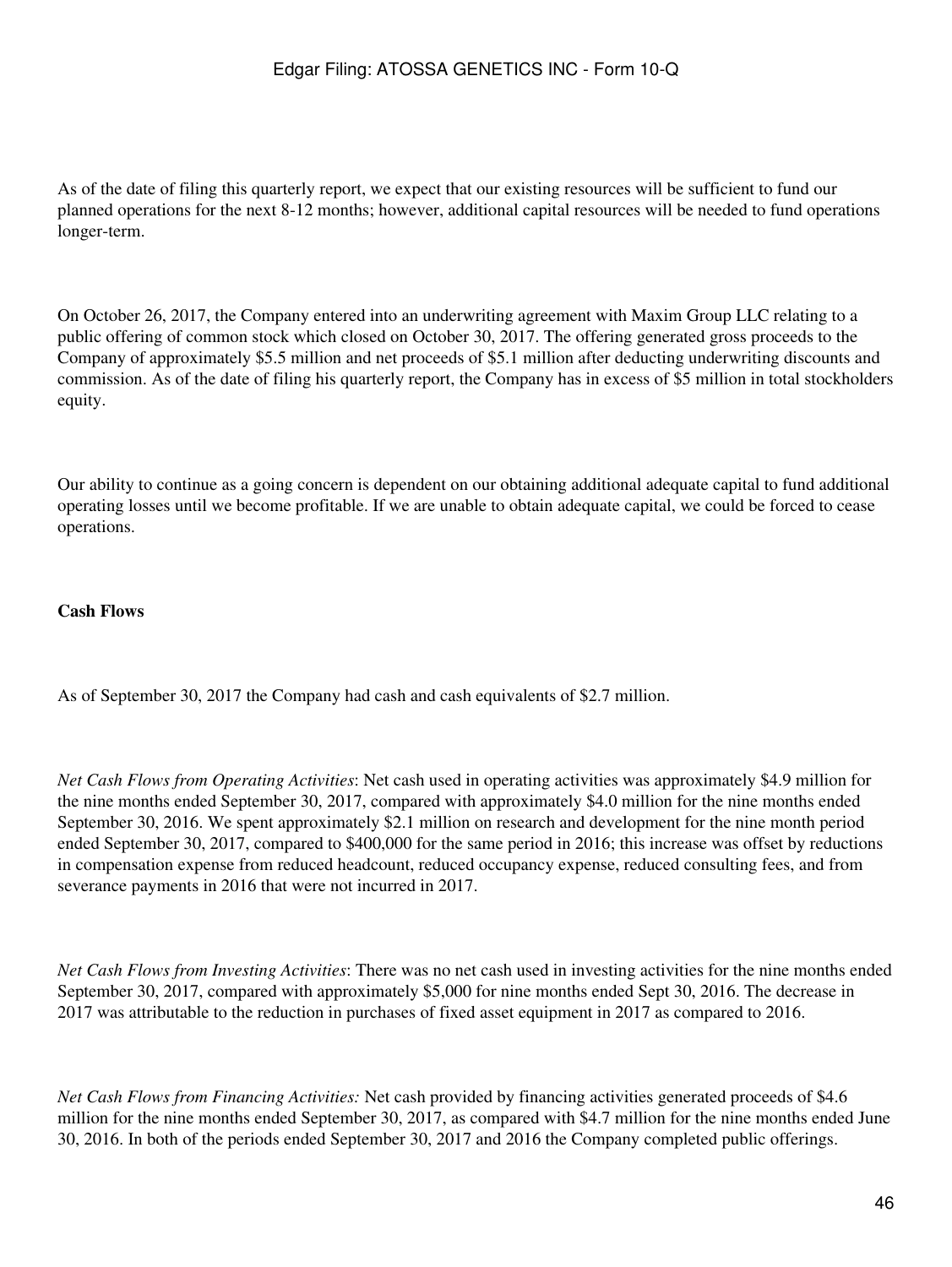### **Funding Requirements**

We expect to incur ongoing operating losses for the foreseeable future as we continue to develop our planned therapeutic programs including related clinical studies and other programs in the pipeline. We expect that as of the date of filing this quarterly report, our existing resources will be sufficient to fund our planned operations for at least the next 8-12 months.

On October 26, 2017, the Company entered into an underwriting agreement with Maxim Group LLC relating to a public offering of common stock which closed on October 30, 2017. The offering generated gross proceeds to the Company of approximately \$5.5 million and net proceeds of \$5.1 million after deducting underwriting discounts and commission.

If we are unable to raise additional capital when needed, however, we could be forced to curtail or cease operations. Our future capital uses and requirements depend on the time and expenses needed to begin and continue clinical trials for our new drug developments.

Additional funding may not be available to us on acceptable terms or at all. In addition, the terms of any financing may adversely affect the holdings or the rights of our stockholders. For example, if we raise additional funds by issuing equity securities or by selling debt securities, if convertible, further dilution to our existing stockholders would result. To the extent our capital resources are insufficient to meet our future capital requirements, we will need to finance our future cash needs through public or private equity offerings, collaboration agreements, debt financings or licensing arrangements.

If adequate funds are not available, we may be required to terminate, significantly modify or delay our development programs, reduce our planned commercialization efforts, or obtain funds through collaborators that may require us to relinquish rights to our technologies or product candidates that we might otherwise seek to develop or commercialize independently. Further, we may elect to raise additional funds even before we need them if we believe the conditions for raising capital are favorable.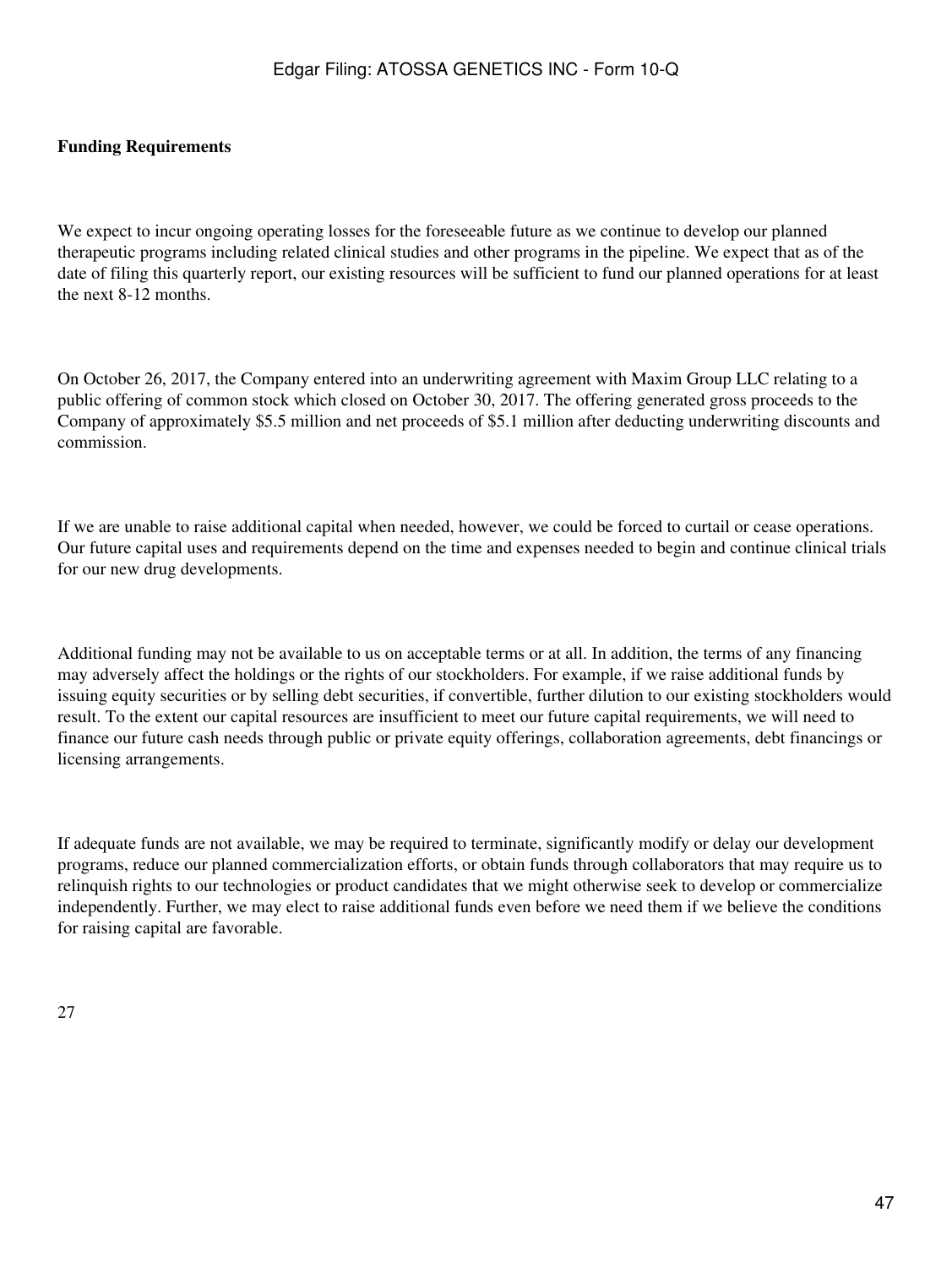#### **Off-Balance Sheet Arrangements**

We do not currently have, nor have we ever had, any relationships with unconsolidated entities or financial partnerships, such as entities often referred to as structured finance or special purpose entities, established for the purpose of facilitating off-balance sheet arrangements or other contractually narrow or limited purposes. In addition, we do not engage in trading activities involving non-exchange traded contracts.

#### **Recent Accounting Pronouncements**

In February 2016, Financial Accounting Standards Board ("FASB") issued Accounting Standards Updated ("ASU") No. 2016-02, *Lease Accounting Topic 842.* This ASU requires a lessee to recognize lease assets and liabilities on the balance sheet for all arrangements with terms longer than 12 months. The new standard applies a right-of-use (ROU) model that requires a lessee to record, for all leases with a lease term of more than 12 months, an asset representing its right to use the underlying asset for the lease term and a liability to make lease payments. The lease term is the non-cancellable period of the lease, and includes both periods covered by an option to extend the lease, if the lessee is reasonably certain to exercise that option, and periods covered by an option to terminate the lease, if the lessee is reasonably certain not to exercise that termination option. For leases with a lease term of 12 months or less, a practical expedient is available whereby a lessee may elect, by class of underlying asset, not to recognize an ROU asset or lease liability. A lessee making this accounting policy election would recognize lease expense over the term of the lease, generally in a straight-line pattern. The Lessor accounting remains largely consistent with existing U.S. GAAP. The new standard takes effect in 2019 for public business entities. The Company has not adopted the provisions of ASU No. 2016-02. We are currently evaluating the impact of our pending adoption of ASU 2016-02 on our consolidated financial statements.

In April 2016, the FASB issued ASU No. 2016-09, *Compensation - Stock Compensation* simplifying the accounting for share-based payment transactions including the income tax consequences, classification of awards as either equity or liabilities and classification on the statements of cash flows. Under the new standard, all excess tax benefits and tax deficiencies (including tax benefits of dividends on share-based payment awards) should be recognized as income tax expense or benefit on the statements of income. We adopted ASU No. 2016-09 effective January 1, 2017. As a result of the adoption of this guidance, we made an accounting policy election to recognize the effect of forfeitures in compensation cost when they occur. There was an immaterial impact on results of operations and financial position and no impact on cash flows at adoption.

In November 2016, the FASB issued ASU No. 2016-18, *Statement of Cash Flows*, amending the presentation of restricted cash within the statement of cash flows. The new guidance requires that restricted cash be included within cash and cash equivalents on the statement of cash flows. The ASU is effective retrospectively for reporting periods beginning after December 15, 2017, with early adoption permitted. The Company has not yet adopted the provisions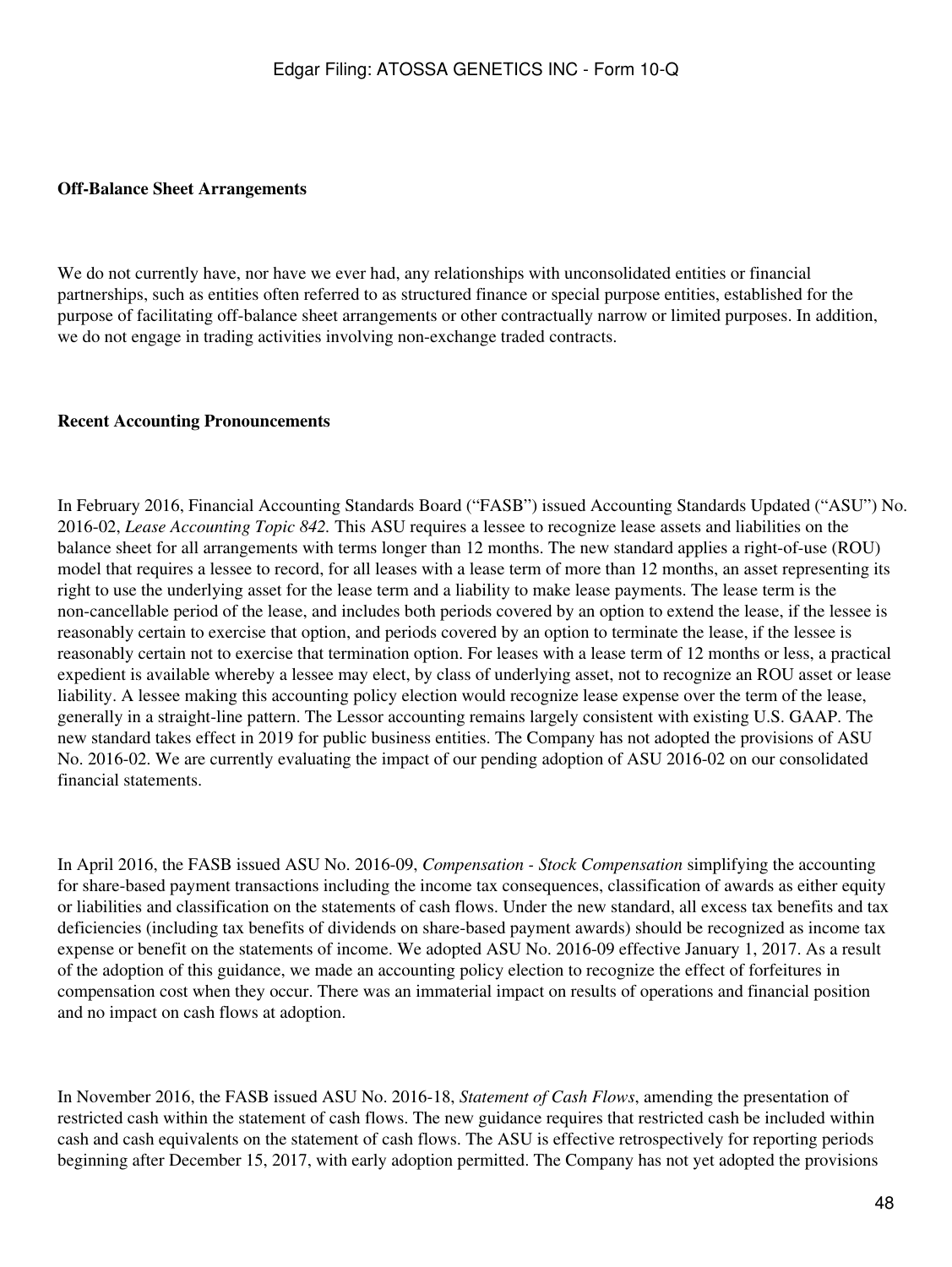#### of ASU No. 2016-18 and does not expect it will have a material impact on the financial statements upon adoption.

In July 2017, the FASB issued ASU 2017-11, *Accounting for Certain Financial Instruments with Down Round Features and Replacement of the Indefinite Deferral for Mandatorily Redeemable Financial Instruments of Certain Nonpublic Entities and Certain Mandatorily Redeemable Noncontrolling Interests with a Scope Exception*. Part I of this ASU addresses the complexity of accounting for certain financial instruments with down round features. Down round features are features of certain equity-linked instruments (or embedded features) that result in the strike price being reduced on the basis of future equity offerings. Current accounting guidance requires financial instruments with down round features to be accounted for at fair value. Part II of the Update applies only to nonpublic companies and is therefore not applicable to the Company. The amendments in Part I of the Update change the classification analysis of certain equity-linked financial instruments (or embedded features) with down round features. When determining whether certain financial instruments should be classified as liabilities or equity instruments, a down round feature no longer precludes equity classification when assessing whether the instrument is indexed to an entity's own stock. As a result, a freestanding equity-linked financial instrument (or embedded conversion option) no longer would be accounted for as a derivative liability at fair value as a result of the existence of a down round feature. For freestanding equity-classified financial instruments, the amendments require entities that present earnings per share (EPS) in accordance with Topic 260 to recognize the effect of the down round feature when it is triggered. That effect is treated as a dividend and as a reduction of income available to common shareholders in basic EPS. This Update is effective for public entities for fiscal years beginning after December 15, 2018. Early adoption is permitted. The Company has not yet determined when it will adopt the provisions of this Update and has not yet determined the impact on its consolidated financial statements upon adoption.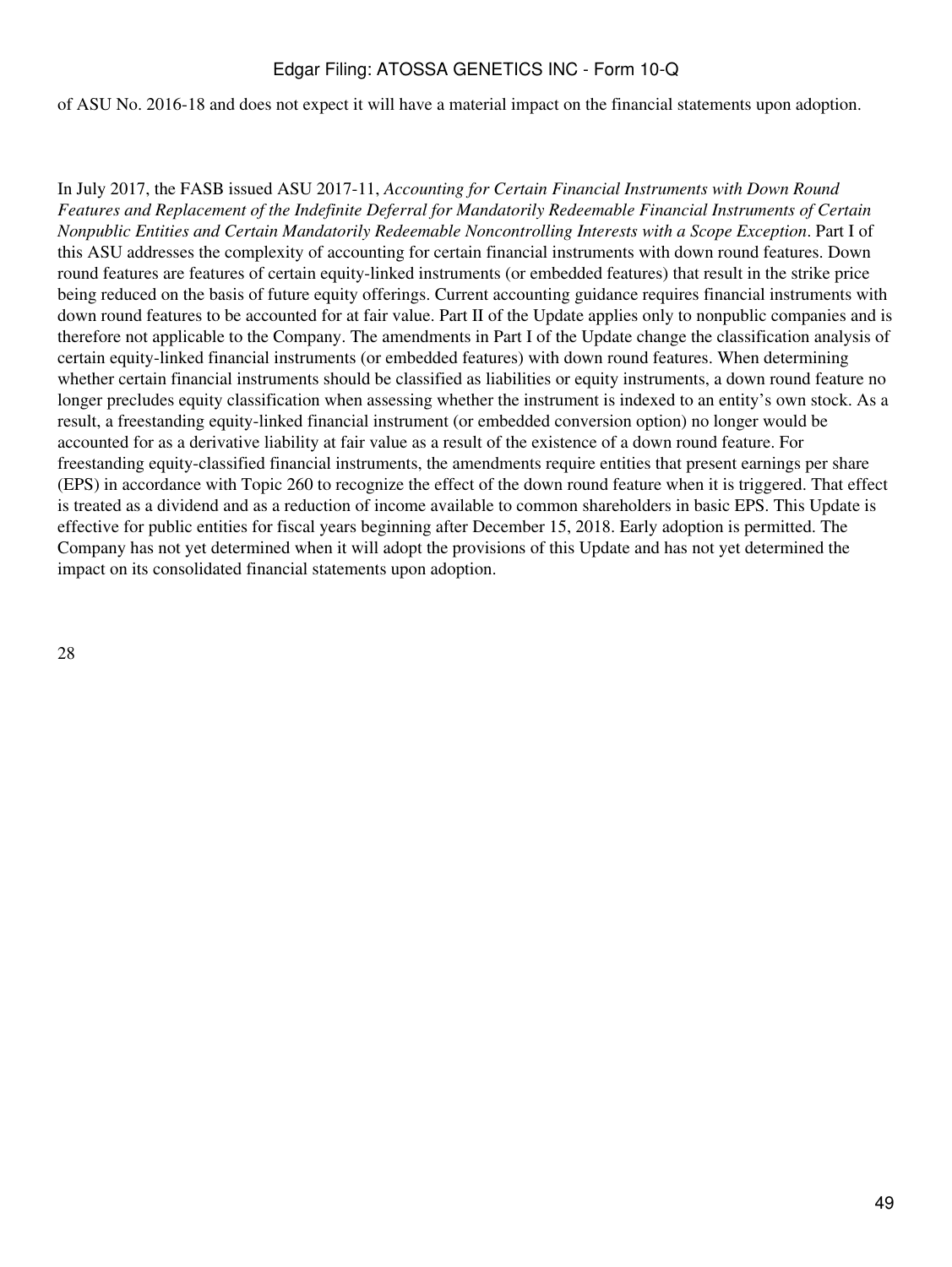## <span id="page-49-0"></span>**ITEM 3. QUANTITATIVE AND QUALITATIVE DISCLOSURES ABOUT MARKET RISK.**

Not applicable.

### <span id="page-49-1"></span>**ITEM 4. CONTROLS AND PROCEDURES.**

Our management, with the participation of our principal executive officer and principal financial officer, evaluated the effectiveness of our disclosure controls and procedures as of September 30, 2017. The term "disclosure controls and procedures," as defined in Rules 13a-15(e) and 15d-15(e) under the Securities Exchange Act of 1934, as amended ("Exchange Act"), means controls and other procedures of a company that are designed to ensure that information required to be disclosed by a company in the reports that it files or submits under the Exchange Act is recorded, processed, summarized and reported, within the time periods specified in the Securities and Exchange Commission's rules and forms. Disclosure controls and procedures include, without limitation, controls and procedures designed to ensure that information required to be disclosed by a company in the reports that it files or submits under the Exchange Act is accumulated and communicated to the company's management, including its principal executive and principal financial officers, as appropriate to allow timely decisions regarding required disclosure. Management recognizes that any controls and procedures, no matter how well designed and operated, can provide only reasonable assurance of achieving their objectives and management necessarily applies its judgment in evaluating the cost-benefit relationship of possible controls and procedures. Our principal executive officer and principal financial officer concluded that, as of September 30, 2017, the Company's disclosure controls and procedures were not effective at the reasonable assurance level.

No change in our internal control over financial reporting (as defined in Rules 13a-15(f) and 15d-15(f) under the Exchange Act) occurred during the quarter ended September 30, 2017 that has materially affected, or is reasonably likely to materially affect our disclosure controls and procedures.

For the year ended December 31, 2016, we identified a material weakness in that we did not design and maintain effective controls over the preparation of the 2016 impairment analysis of the Acueity patents, primarily because we did not include potential income taxes in the discounted cash flow model we used to estimate the fair value of the Acueity patents at December 31, 2016. This resulted in an initial overstatement of the fair value of the Acueity patents at December 31, 2016 in the amount of \$366,000 and an initial understatement of the 2016 impairment charge and net loss by the same amount. We corrected our estimate and the related accounts prior to the issuance of the consolidated financial statements contained in our Annual Report on Form 10-K/A. Management's remediation plan, which we are in the process of implementing, is to use appropriate valuation methodologies in future analyses that may be required to determine the fair value of these intangible assets and to seek the assistance of outside valuation resources, if necessary, in performing such analyses.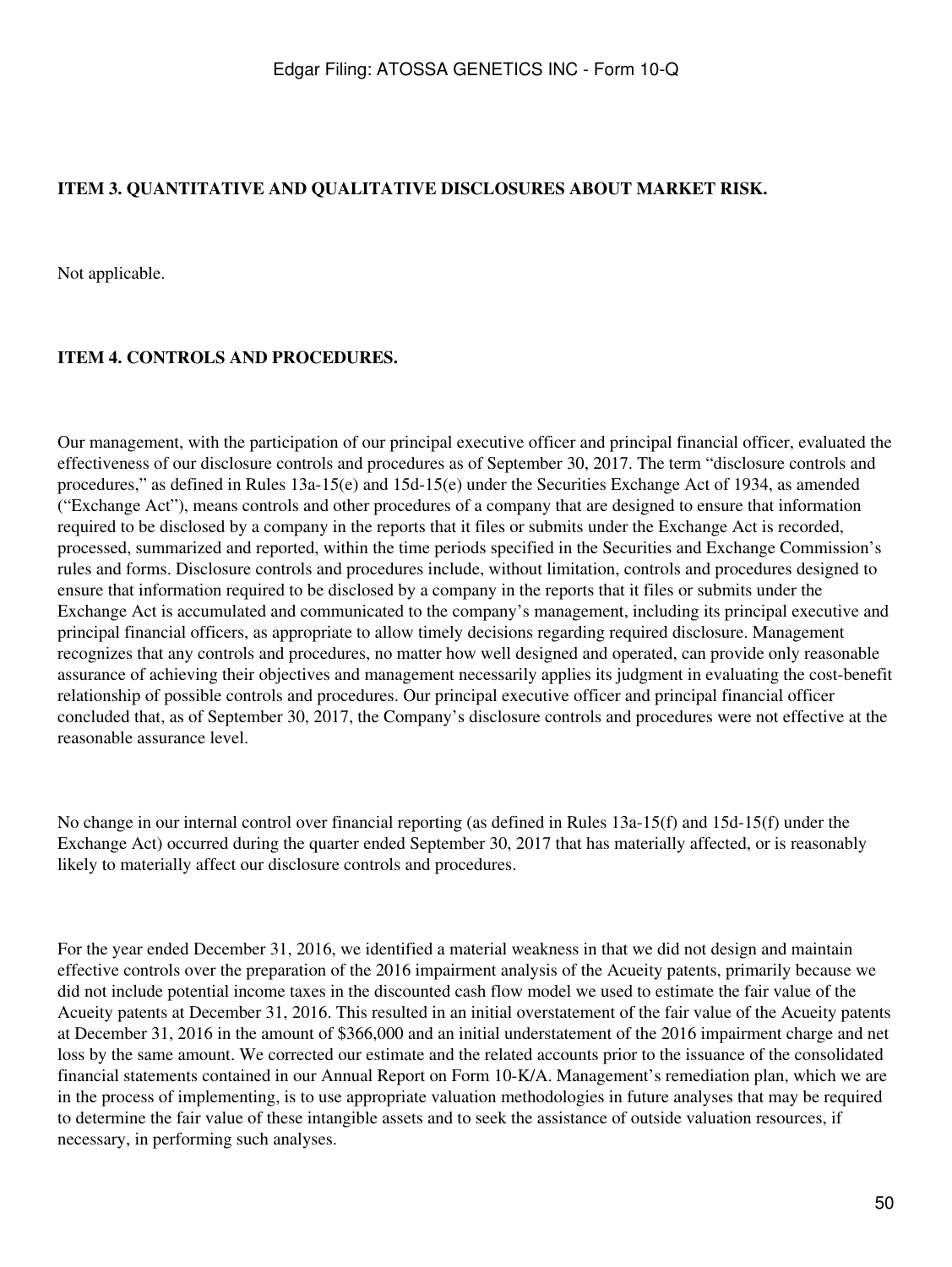For the year ended December 31, 2016, we also identified a material weakness in that we did not design and maintain effective controls over the calculation of the weighted average number of shares outstanding and basic and diluted loss per share for the year ended December 31, 2016 because the calculation of weighted average shares outstanding did not include the shares of common stock we issued in August 2016. The preparation and review of the weighted average share calculation was not performed at an appropriately detailed level to prevent or detect this error, which led to a material error in our calculation of the weighted average number of shares outstanding and the net loss per share for the year ended December 31, 2016. During the first and second quarter of 2017, we began implementing a remediation plan to enhance the procedures performed to document our preparation of and to independently review the calculation of weighted average shares outstanding and income (loss) per share. Our enhanced review procedures and documentation standards were in place during the first, second and third quarter of 2017. The material weakness cannot be considered remediated until the control has operated for a sufficient period of time and until management has concluded that the control is operating effectively.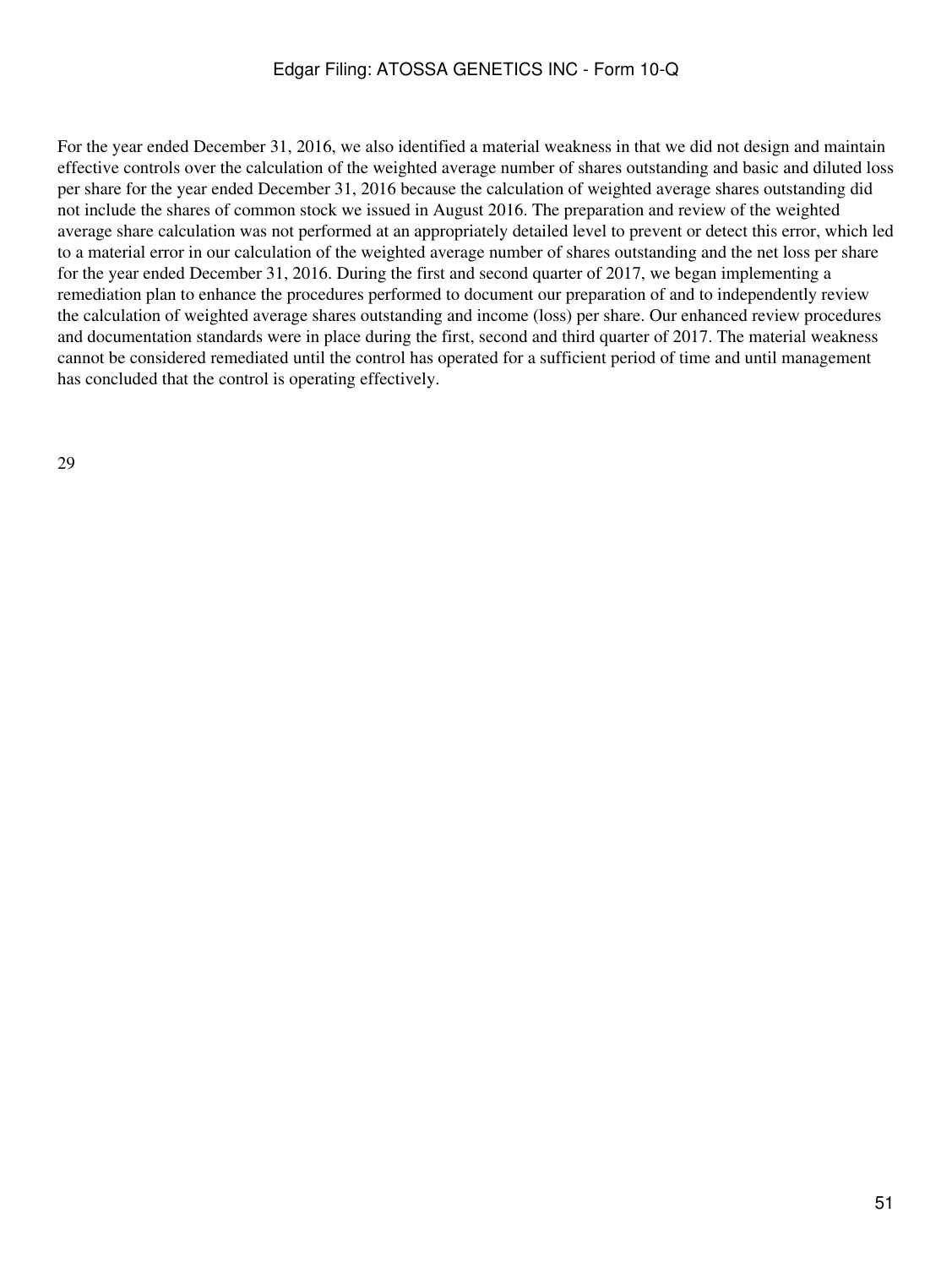### <span id="page-51-0"></span>**PART II OTHER INFORMATION**

#### <span id="page-51-1"></span>**ITEM 1. LEGAL PROCEEDINGS**

On October 10, 2013, a putative securities class action complaint, captioned *Cook v. Atossa Genetics, Inc., et al.*, No. 2:13-cv-01836-RSM, was filed in the United States District Court for the Western District of Washington against us, certain of our directors and officers and the underwriters of our November 2012 initial public offering. The complaint alleged that all defendants violated Sections 11 and  $12(a)(2)$ , and that we and certain of our directors and officers violated Section 15, of the Securities Act by making material false and misleading statements and omissions in the offering's registration statement, and that we and certain of our directors and officers violated Sections 10(b) and 20A of the Exchange Act and SEC Rule 10b-5 promulgated thereunder by making false and misleading statements and omissions in the registration statement and in certain of our subsequent press releases and SEC filings with respect to our NAF specimen collection process, our ForeCYTE Breast Health Test and our MASCT device. The complaint sought, on behalf of persons who purchased our common stock between November 8, 2012 and October 4, 2013, inclusive, damages of an unspecific amount.

On February 14, 2014, the district court appointed plaintiffs Miko Levi, Bandar Almosa and Gregory Harrison (collectively, the "Levi Group") as lead plaintiffs, and approved their selection of co-lead counsel and liaison counsel. The Court also amended the caption of the case to read *In re Atossa Genetics, Inc. Securities Litigation* No. 2:13-cv-01836-RSM. An amended complaint was filed on April 15, 2014. The Company and other defendants filed motions to dismiss the amended complaint on May 30, 2014. On October 6, 2014 the Court granted defendants' motion dismissing all claims against Atossa and all other defendants. On October 30, 2014, the Court entered a final order of dismissal. On November 3, 2014, plaintiffs filed a notice of appeal with the Court and appealed the Court's dismissal order to the U.S. Court of Appeals for the Ninth Circuit. On August 18, 2017, the Ninth Circuit affirmed in part and reversed in part the district court's judgment.

On September 11, 2017, the Ninth Circuit entered an order and mandate remanding the case to the United States District Court for the Western District of Washington. On October 19, 2017, plaintiffs filed an amended complaint that conforms to the ruling by the Ninth Circuit. Defendants' answer to the amended complaint is due December 8, 2017. Since the claims under Sections 11,  $12(a)(2)$  and 15 were dismissed by the district court and not appealed, the amended complaint only alleges violations of Section 10(b) and 20A of the Exchange Act and SEC Rule 10b-5 promulgated thereunder against the company and one officer. All other claims and defendants have been dismissed. The alleged class period in the amended complaint is December 20, 2012 through October 4, 2013.

We believe this complaint is without merit and plan to defend ourselves vigorously; however failure to obtain a favorable resolution of the claims set forth in the complaint could have a material adverse effect on our business, results of operations and financial condition. Currently, the amount of such material adverse effect cannot be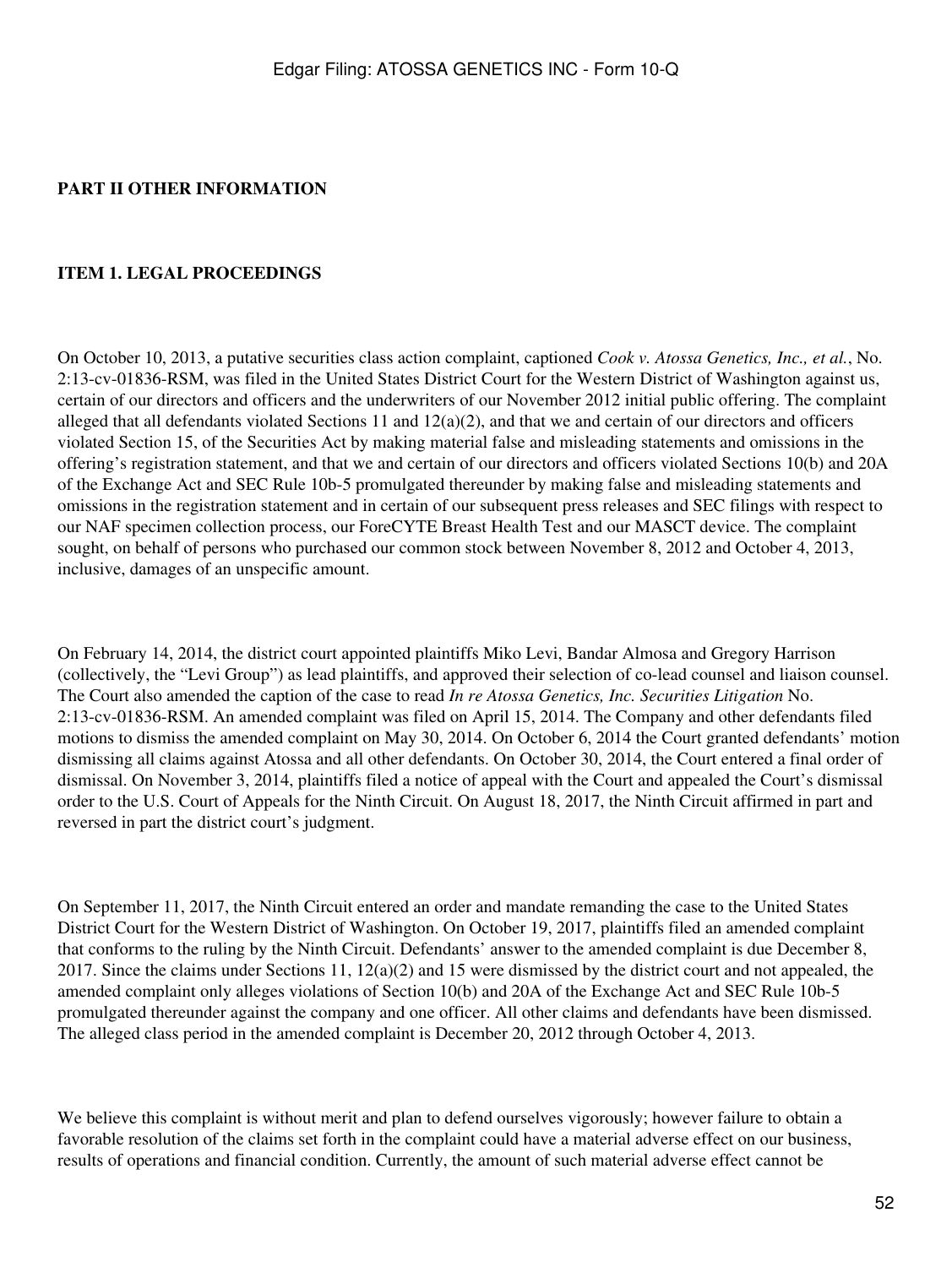reasonably estimated, and no provision or liability has been recorded for these claims as of September 30, 2017. The costs associated with defending and resolving the complaint and ultimate outcome cannot be predicted. These matters are subject to inherent uncertainties and the actual cost, as well as the distraction from the conduct of our business, will depend upon many unknown factors and management's view of these may change in the future.

### <span id="page-52-0"></span>**ITEM 1A. RISK FACTORS**

#### **RISK FACTORS**

*A purchase of our shares of Common Stock is an investment in our securities and involves a high degree of risk. You should carefully consider the following information about these risks, together with the other information contained in this report, before purchasing our securities. If any of the following risks actually occur, our business, financial condition and results of operations would likely suffer. In that case, the market price of the Common Stock could decline, and you may lose part or all of your investment in our company. Additional risks of which we are not presently aware or that we currently believe are immaterial may also harm our business and results of operations.*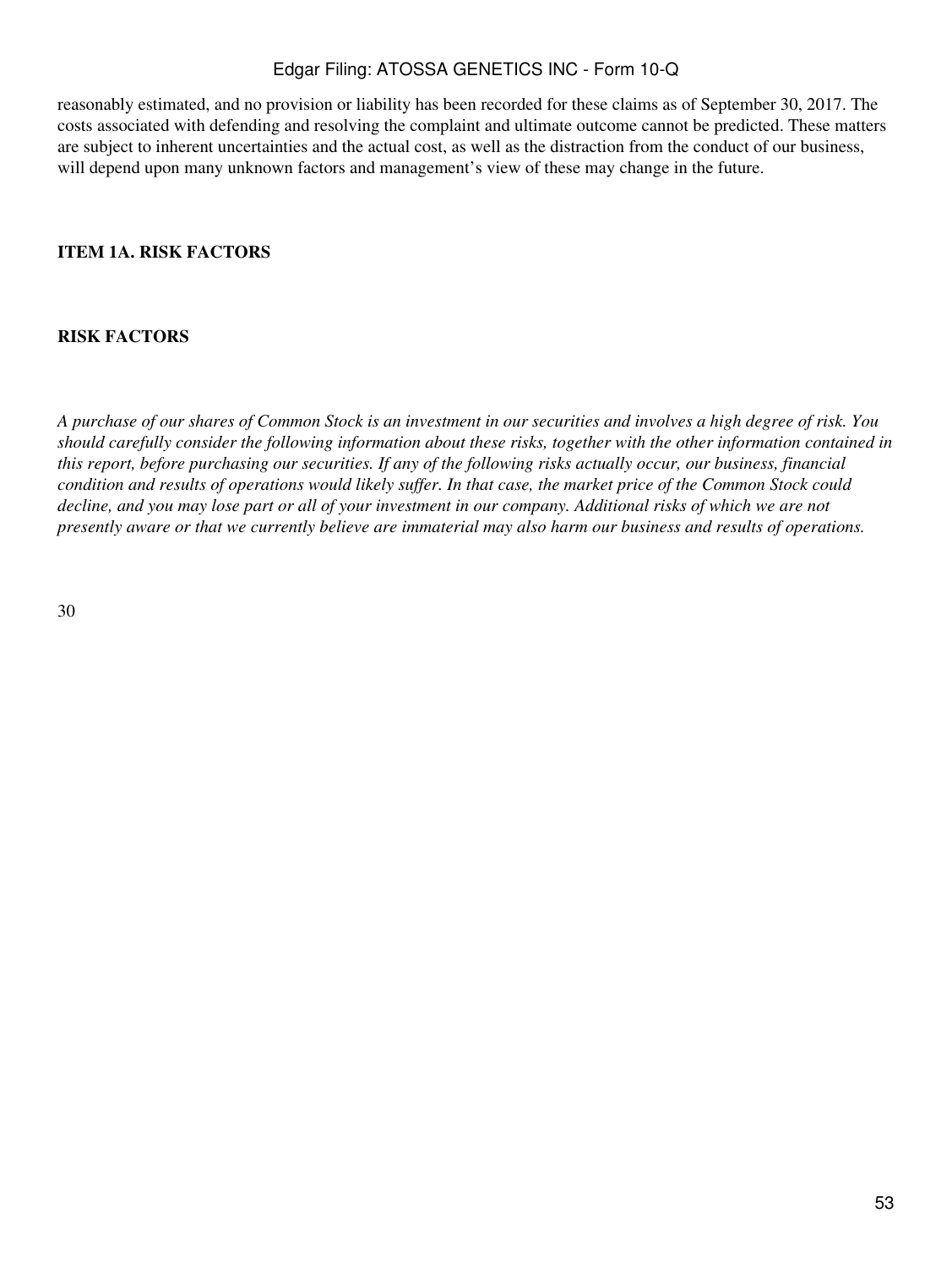There have been no material changes to the risk factors described in our Annual Report on Form 10-K/A, as filed with the SEC on March 21, 2017 except as follows:

### *Our shares of Common Stock are listed on The NASDAQ Capital Market, but we cannot guarantee that we will be able to satisfy the continued listing standards going forward.*

Although our shares of Common Stock are listed on The NASDAQ Capital Market, we cannot ensure that we will be able to satisfy the continued listing standards of The NASDAQ Capital Market going forward. If we cannot satisfy the continued listing standards going forward, NASDAQ may commence delisting procedures against us, which could result in our stock being removed from listing on The NASDAQ Capital Market. On May 11, 2017, we received a letter from NASDAQ stating we are not in compliance with Rule 5550(a)(2) because our common stock failed to maintain a minimum closing bid price of \$1.00 per share for 30 consecutive business days. We had until November 7, 2017 to either regain compliance, or request additional time to regain compliance. On November 2, 2017, we requested an additional 180 days to regain compliance.

If our stock price does not satisfy the \$1.00 minimum bid price requirement or we otherwise fail to satisfy other continued listing requirements, we may be delisted from NASDAQ, which could adversely affect our stock price, liquidity, and our ability to raise funding.

### <span id="page-53-0"></span>**ITEM 2. UNREGISTERED SALES OF EQUITY SECURITIES AND USE OF PROCEEDS**

Not applicable.

31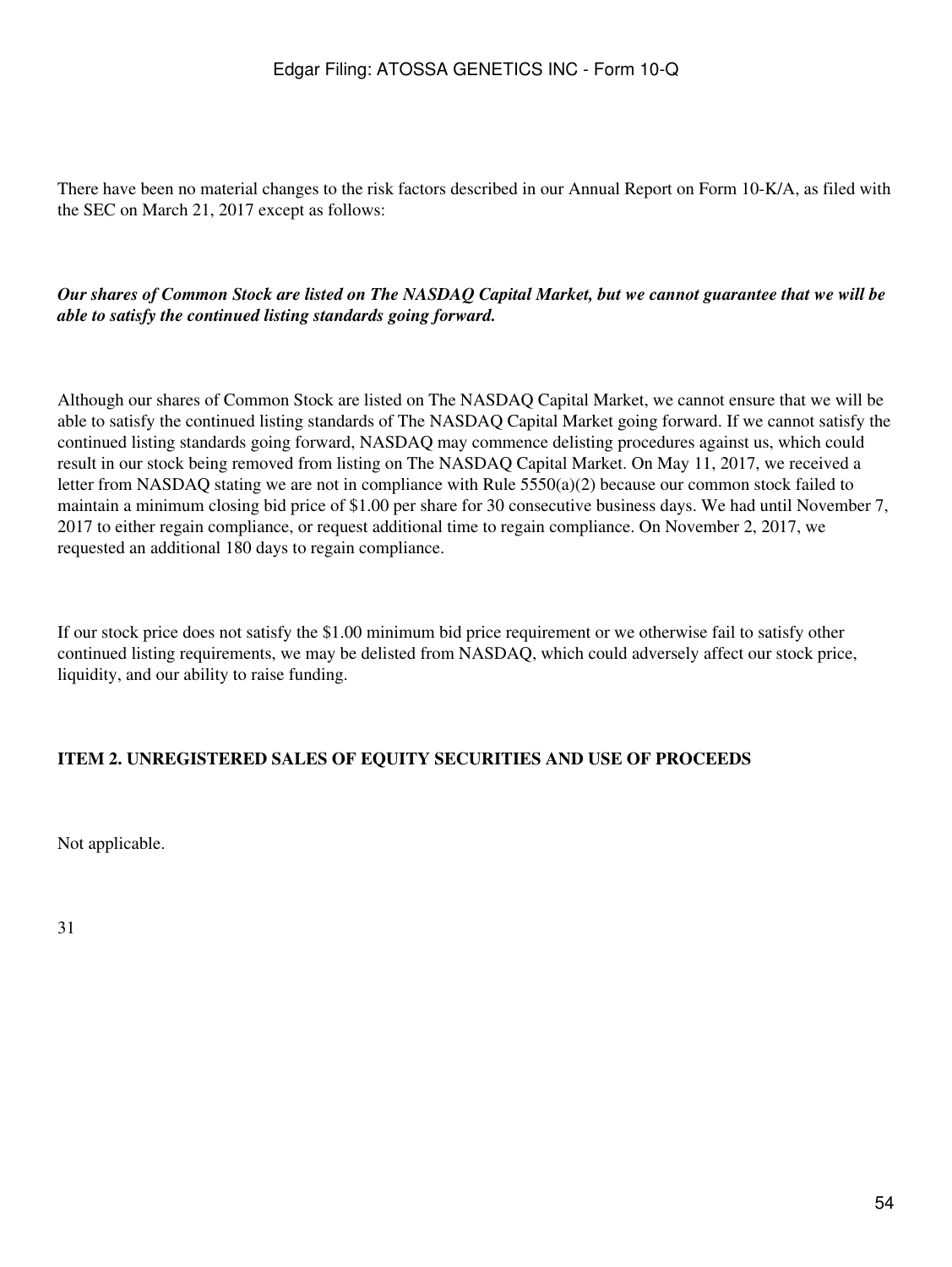## <span id="page-54-0"></span>**ITEM 3. DEFAULTS UPON SENIOR SECURITIES**

Not applicable.

### <span id="page-54-1"></span>**ITEM 4. MINE SAFETY DISCLOSURES**

Not applicable.

## <span id="page-54-2"></span>**ITEM 5. OTHER INFORMATION**

### <span id="page-54-3"></span>**ITEM 6. EXHIBITS**

## (a)Exhibits

|             | <b>Exhibit No. Description</b>                                                                                                                            | <b>Incorporated by</b><br><b>Reference Herein</b><br>Form | <b>Date</b> |
|-------------|-----------------------------------------------------------------------------------------------------------------------------------------------------------|-----------------------------------------------------------|-------------|
| 10.1        | <u>Underwriting Agreement between Atossa Genetics Inc. and</u><br><u>Maxim Corp.</u> as representative of the several underwriters.<br>dated Oct 26, 2017 | Current Report on Form 8-K, October<br>as Exhibit 1.1     | 30, 2017    |
| 31.1        | Certification pursuant to Rule 13a-14(a) under the Securities<br>Exchange Act of 1934 of Steven C. Quay                                                   | Filed herewith                                            |             |
| <u>31.2</u> | Certification pursuant to Rule 13a-14(a) under the Securities<br>Exchange Act of 1934 of Kyle Guse                                                        | Filed herewith                                            |             |
| 32.1        | Certification pursuant to 18 U.S.C. Section 1350 of Steven C.<br><u>Quay</u>                                                                              | Filed herewith                                            |             |
| 32.2        | Certification pursuant to 18 U.S.C. Section 1350 of Kyle<br><u>Guse</u>                                                                                   | Filed herewith                                            |             |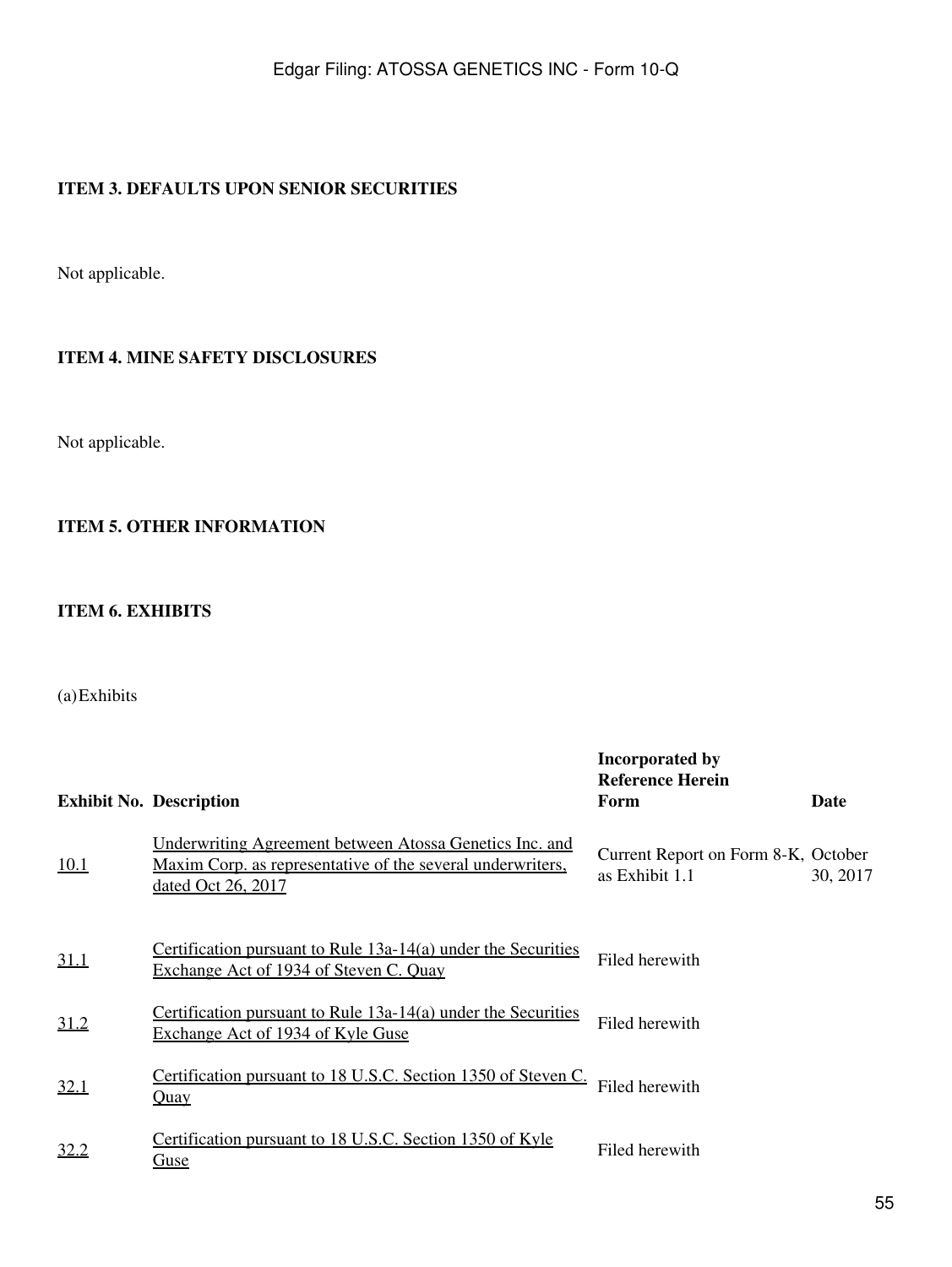Interactive Data Files pursuant to Rule 405 of Regulation S-T Filed herewith